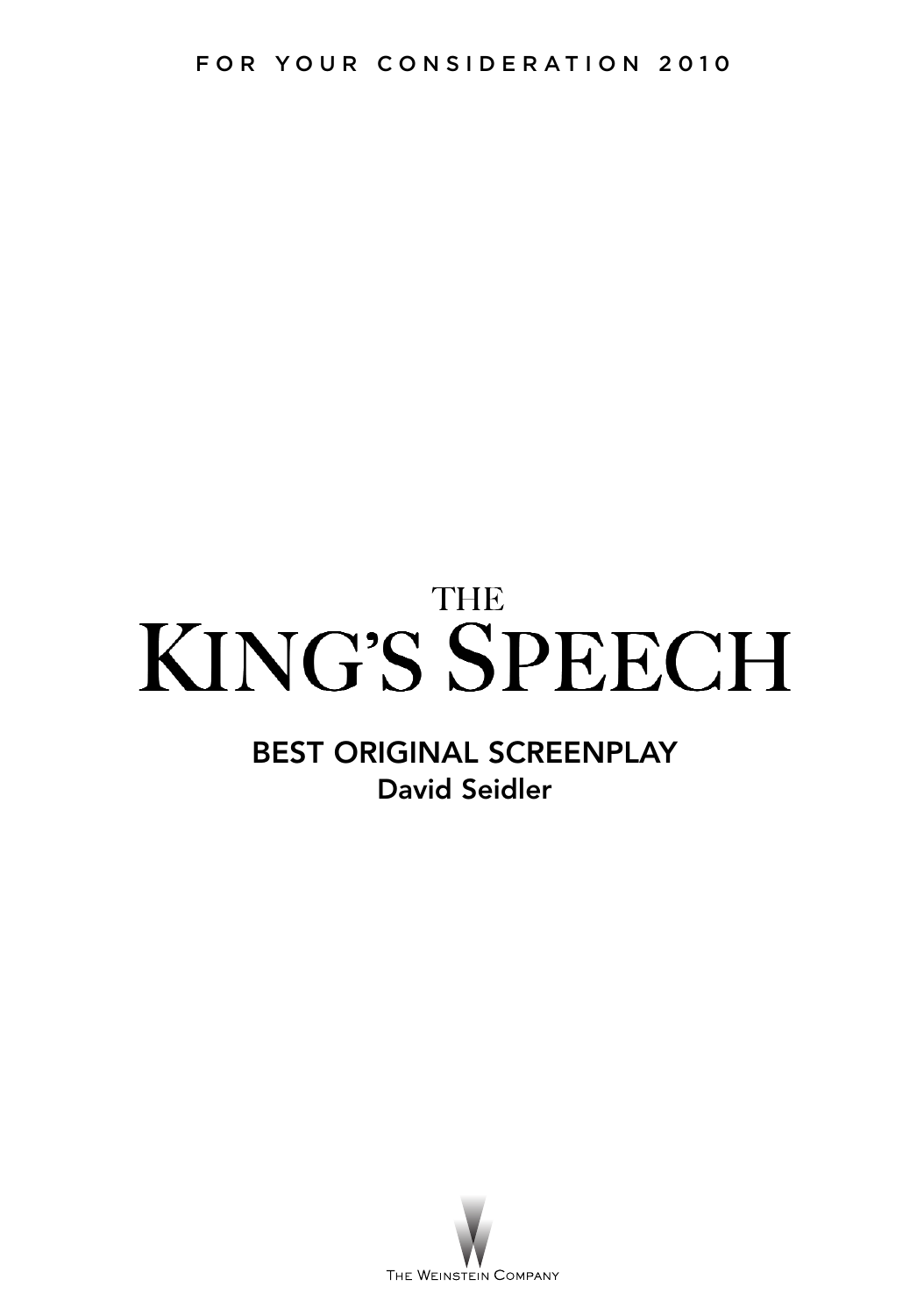THE KING'S SPEECH

Screenplay by

David Seidler

See-Saw Films/Bedlam Productions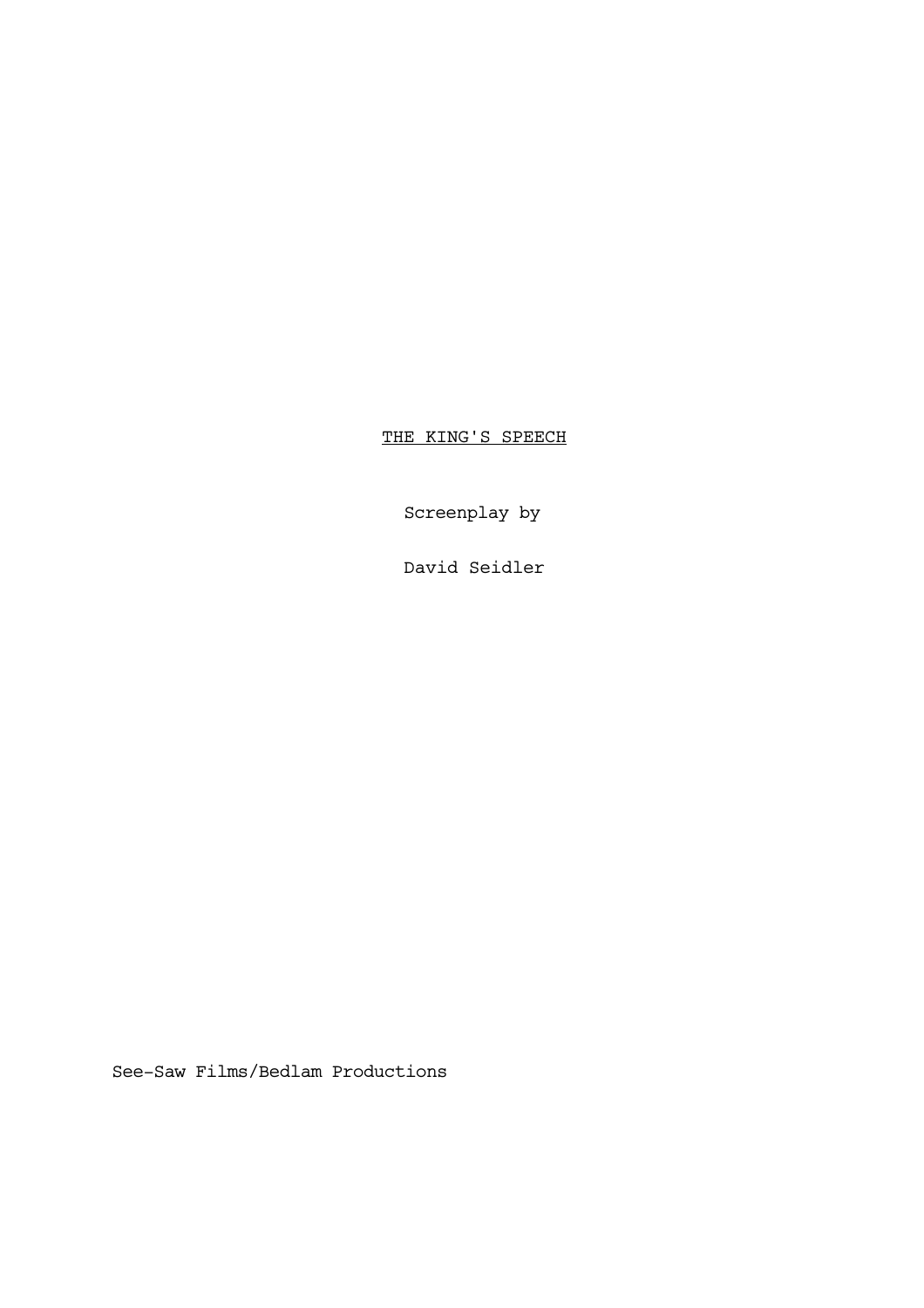# 1925

# King George V reigns over a quarter of the world's population.

He asks his second son, the Duke of York, to give the closing speech at the Empire Exhibition in Wembley, London.

INT. BBC BROADCASTING HOUSE, STUDIO - DAY

CLOSE ON a BBC microphone of the 1920's, A formidable piece of machinery suspended on springs.

A BBC NEWS READER, in a tuxedo with carnation boutonniere, is gargling while a TECHNICIAN holds a porcelain bowl and a towel at the ready. The man in the tuxedo expectorates discreetly into the bowl, wipes his mouth fastidiously, and signals to ANOTHER TECHNICIAN who produces an atomizer. The Reader opens his mouth, squeezes the rubber bulb, and sprays his inner throat. Now, he's ready.

The reader speaks in flawless pear-shaped tones. There's no higher creature in the vocal world.

> BBC NEWS READER Good afternoon. This is the BBC National Programme and Empire Services taking you to Wembley Stadium for the Closing Ceremony of the Second and Final Season of the Empire Exhibition.

INT. CORRIDOR, WEMBLEY STADIUM - DAY

CLOSE ON a man's hand clutching a woman's hand.

Woman's mouth whispers into man's ear.

BBC NEWS READER (V.O.) 58 British Colonies and Dominions have taken part, making this the largest Exhibition staged anywhere in the world. Complete with the new stadium, the Exhibition was built in Wembley, Middlesex at a cost of over 12 million pounds. The Exhibition has attracted over 27 million visitors from every corner of our great Empire and the rest of the world.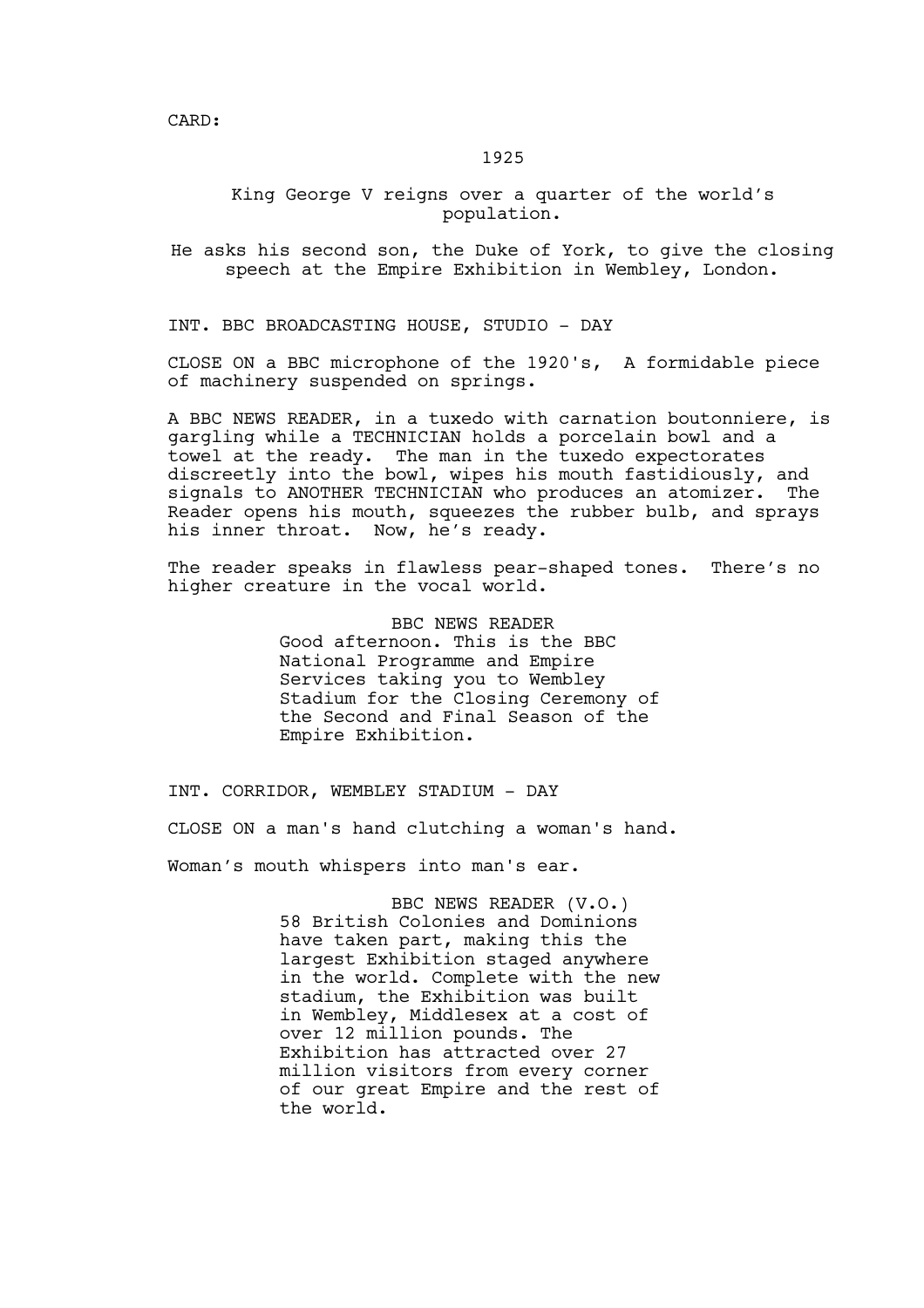#### INT. CONTROL ROOM, BBC BROADCASTING HOUSE - DAY

Technicians in suits, ties and scientific looking overcoats, wearing bulky headphones, monitor daunting banks of valves and dials while the Reader continues:

> BBC NEWS READER (V.O.) Today the vast Stadium is filled to capacity with in excess of 100,000 spectators...as regiments from His Majesty's Army, Navy and Air Force stand in review.

INT. GREEN ROOM - DAY

Nervous eyes flick towards a tunnel leading to a bright light.

CLOSE ON - BERTIE - the Duke of York, second son of the King; his handsome, sensitive, features look terrified.

> BBC NEWS READER (V.O.) The Opening Ceremony was the first occasion his Majesty the King addressed his subjects on the wireless. The close of the first Season was the initial time His Royal Highness the Prince of Wales had broadcast. And today His Royal Highness the Duke of York will give his inaugural broadcast to the Nation and the World.

WIDEN TO REVEAL his young wife, truly an English rose.

ELIZABETH

Time to go.

He stares straight ahead, frozen. She gives him a loving peck on the cheek, quickly rubbing off a fleck of lipstick.

> BBC NEWS READER (V.O.) Leading us in prayer will be the Right Honourable and Most Reverend Archbishop of York, Primate of all England and Metropolitan. Now we go live to Wembley Stadium, where His Royal Highness the Duke of York will read his message from the King.

COSMO LANG - comes up to Bertie. Tries to be helpful but makes him more nervous.

> COSMO LANG I am sure you will be splendid. Just take your time.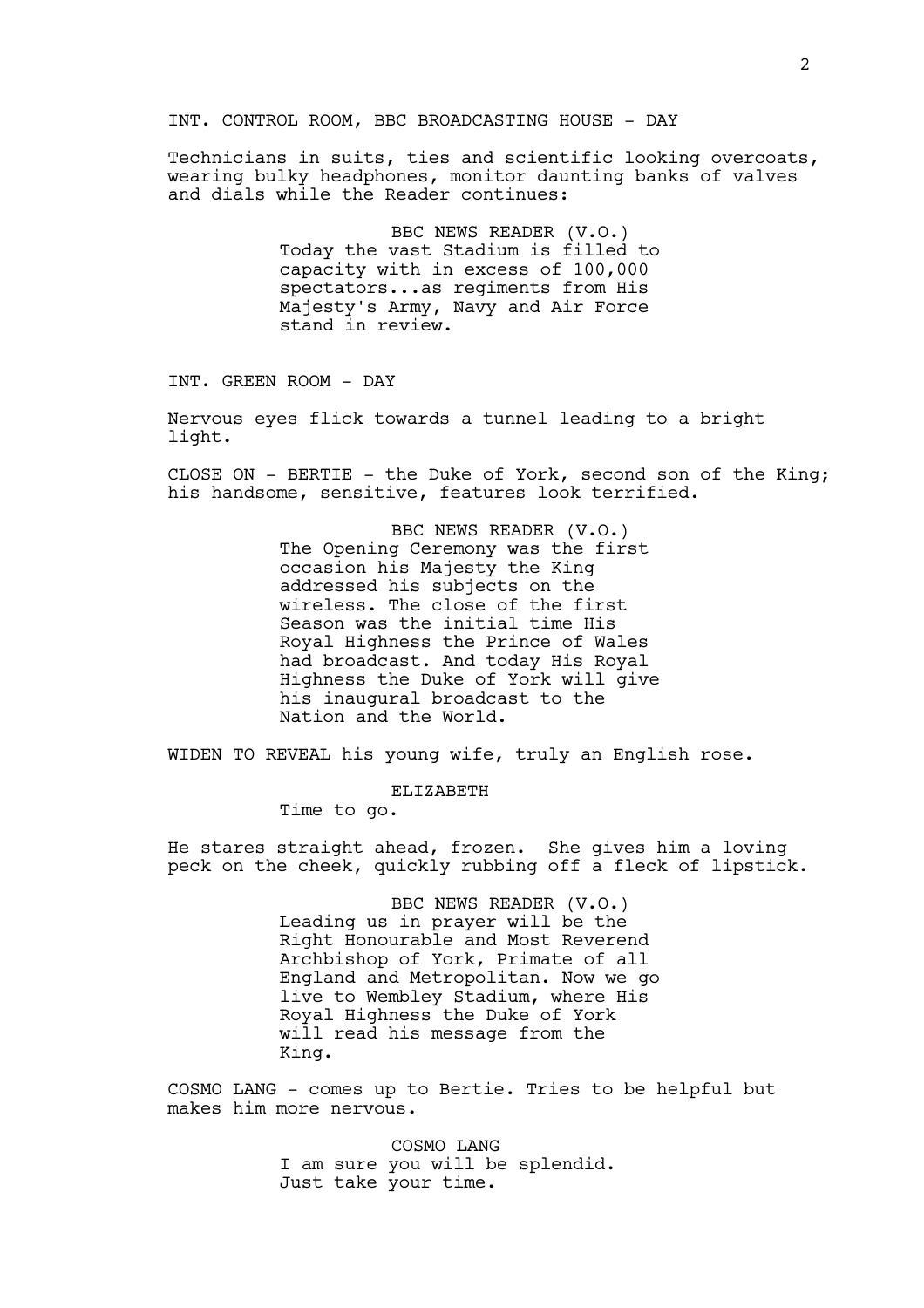The last bars of "God Save The King" echo down the corridor.

ROBERT WOOD, the Chief BBC Engineer on Location whispers:

WOOD Let the microphone do the work, sir.

Wood checks his watch.

WOOD (CONT'D) Thirty seconds, sir.

Bertie braces his shoulders manfully, but without an ounce of confidence, closes his eyes, nods, opens them, and reluctantly goes through the tunnel towards the light, like a prize-fighter entering the arena, to be greeted by the roar of the crowd.

EXT. ROYAL PODIUM - DAY

HAND-HELD CAMERA, BERTIE'S POV: far ahead, at a seemingly impossible distance, is the huge intimidating microphone, the only thing between the terrified observer and 100,000 people.

Silence falls over the stadium.

Overhead, thick roiling clouds.

BERTIE approaches...like a death march.

Bertie's eyes widen in terror as he reaches the microphone. The red transmission light blinks four times then glows solid red. Bertie is live.

INT. CONTROL ROOM, BBC BROADCASTING HOUSE - DAY

Technicians stare at dials and listen to the hiss of silence.

The Reader and Floor Manager glance at each other nervously.

EXT. SPECTATOR STAND, EMPIRE STADIUM -DAY

In the tense silence PAN THROUGH some of the crowd waiting with growing discomfort. In particular we notice a father and son watching intently.

EXT. ROYAL PODIUM - DAY

Bertie is frozen at the microphone. His neck and jaw muscles contract and quiver.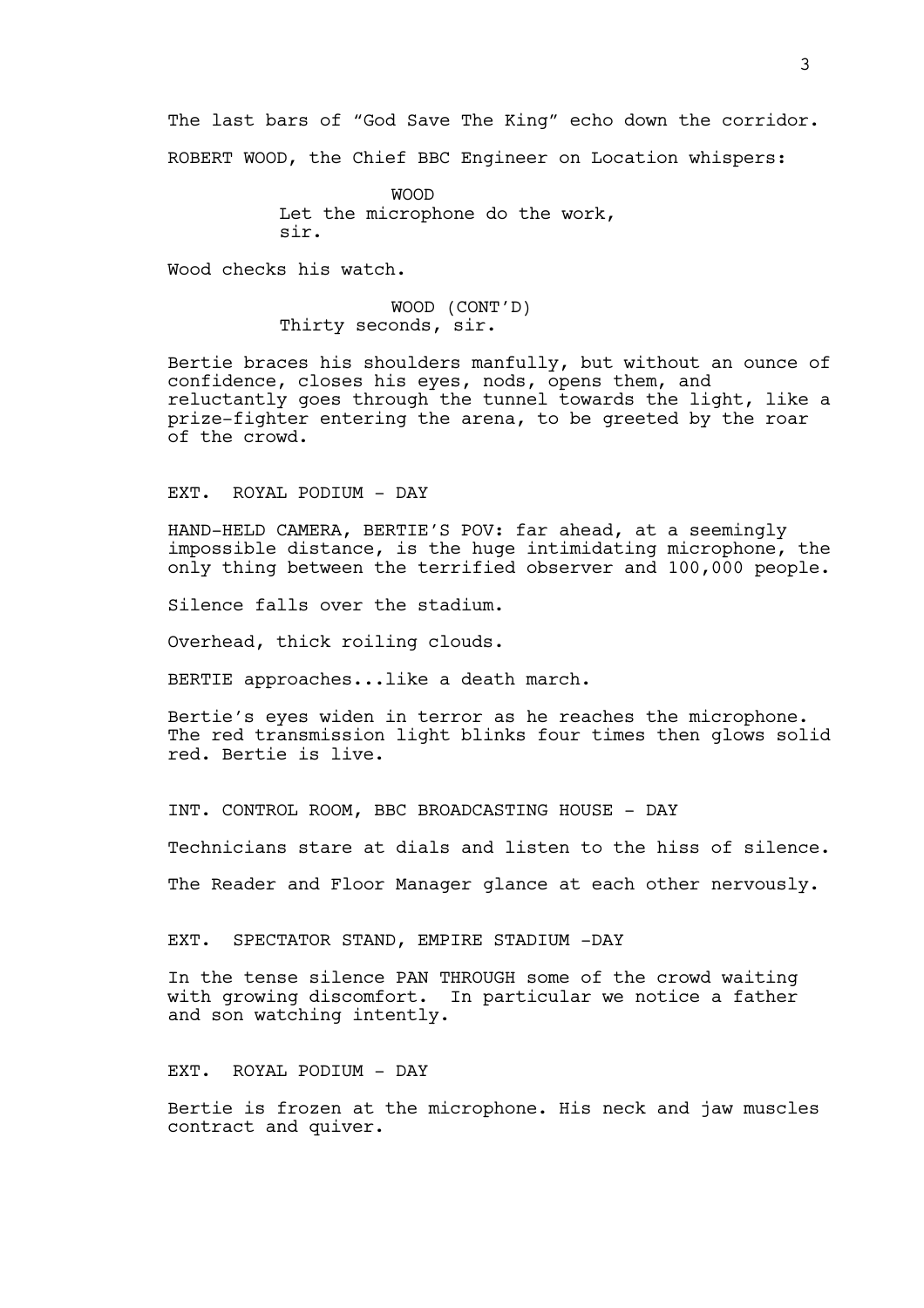BERTIE I have received from his Majesty the K-K-K

[For ease of reading, Bertie's stammer will not be indicated from this point in the script.]

The stammer careens back at him, amplified and distorted by the stadium PA system.

CU huge metal speakers.

CU soldiers at rigid attention.

CU Wood, he shuts his eyes.

CU Cosmo Lang, expressionless.

CU Elizabeth, dying.

Bertie gulps for air like a beached fish and attempts to continue:

> BERTIE (CONT'D) ...the King, the following gracious message...

He can't get the word out. SPLAT...the first drops of rain begin to fall.

EXT. 145 PICADILLY - NEW DAY

Establishing shot of an imposing Georgian edifice, opposite Hyde Park Corner. In the foreground people pay their respects at the WWI monument with fresh wreaths.

A Rover sedan - definitive doctor's car of the era - arrives. A FOOTMAN scurries down the steps to meet it as the STEWARD opens the front door.

INT. DRAWING ROOM, 145 PICCADILLY - CONTINUOUS

CLOSE ON SIR BLANDINE-BENTHAM - an elderly, unctuous, studiedly-distinguished physician who simultaneously manages to combine pontificating and obsequiousness.

> SIR BLANDINE-BENTHAM Inhale deep into your lungs. Relaxes your larynx, does it not?

Bertie is seated nervously on the edge of a couch, gripping a cigarette between thumb and forefinger, placed in the middle of his mouth.

Elizabeth watches from across the room.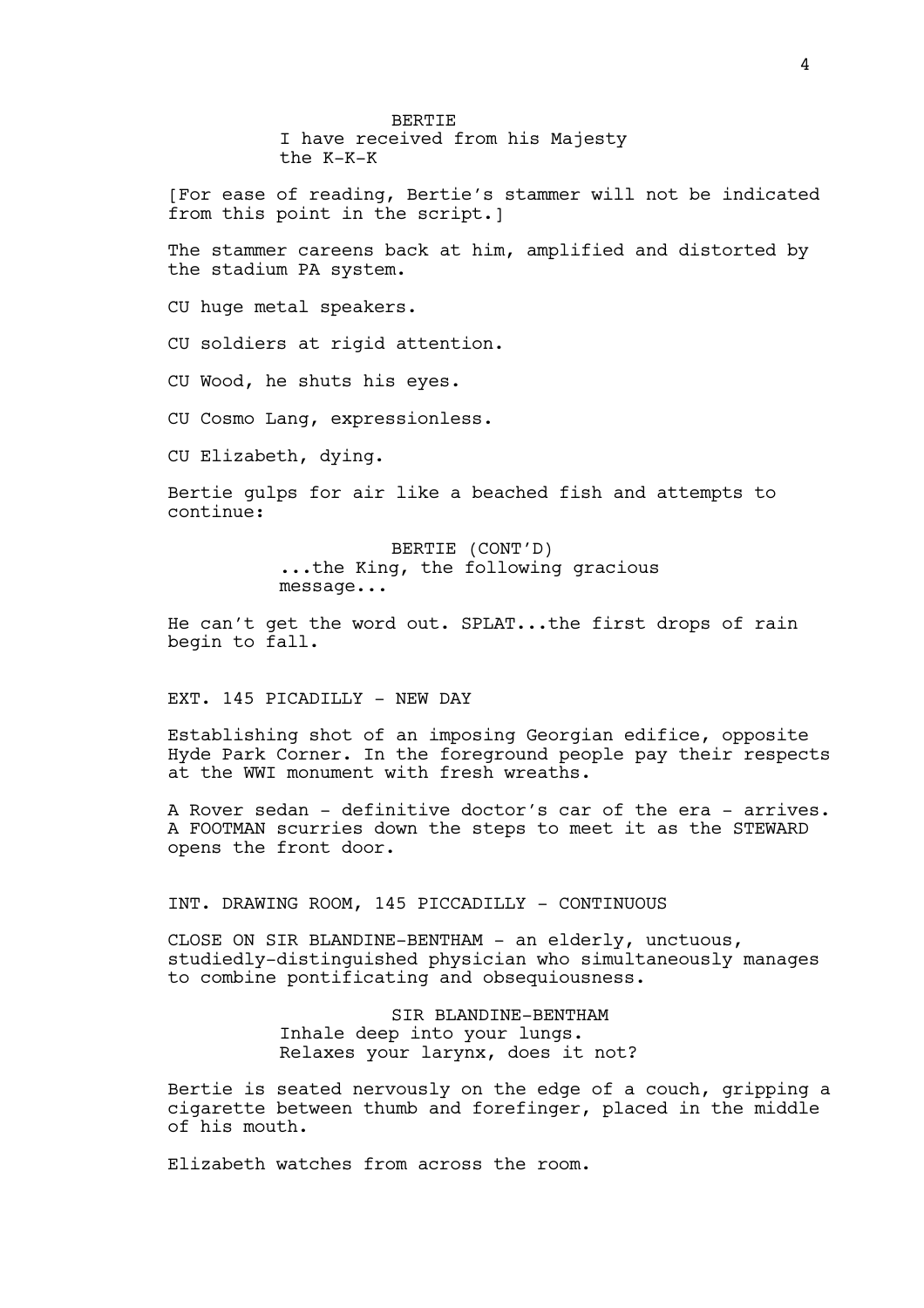SIR BLANDINE-BENTHAM (CONT'D) Cigarette smoking calms the nerves and gives you confidence. Bertie clearly feels nothing of the sort. Smiling ingratiatingly, the doctor produces a medical cannister from his bag. SIR BLANDINE-BENTHAM (CONT'D) If Your Highness will be so kind as to open his hand... Bertie unclenches a fist. SIR BLANDINE-BENTHAM (CONT'D) Thank you so very much. Opening the container, with forceps he removes five marbles from an antiseptic solution and places them onto Bertie's palm. SIR BLANDINE-BENTHAM (CONT'D) Sterilized. Now...if I may take the liberty?...insert them into your mouth. Bertie obeys, mortified. The doctor hands Bertie a book from his bag. SIR BLANDINE-BENTHAM (CONT'D) Would you be so kind as to read. Bertie blanches, his neck muscles twitch and constrict BERTIE I... He can't even say "can't". SIR BLANDINE-BENTHAM Just take your time. Relax. Bertie is unable to do it. Elizabeth watches with growing discomfort. ELIZABETH Excuse me, Doctor. What is the purpose of this? SIR BLANDINE-BENTHAM The classic approach that cured Demosthenes. ELIZABETH That was in Ancient Greece. Has it

worked since? Blandine-Bentham passes Bertie a book.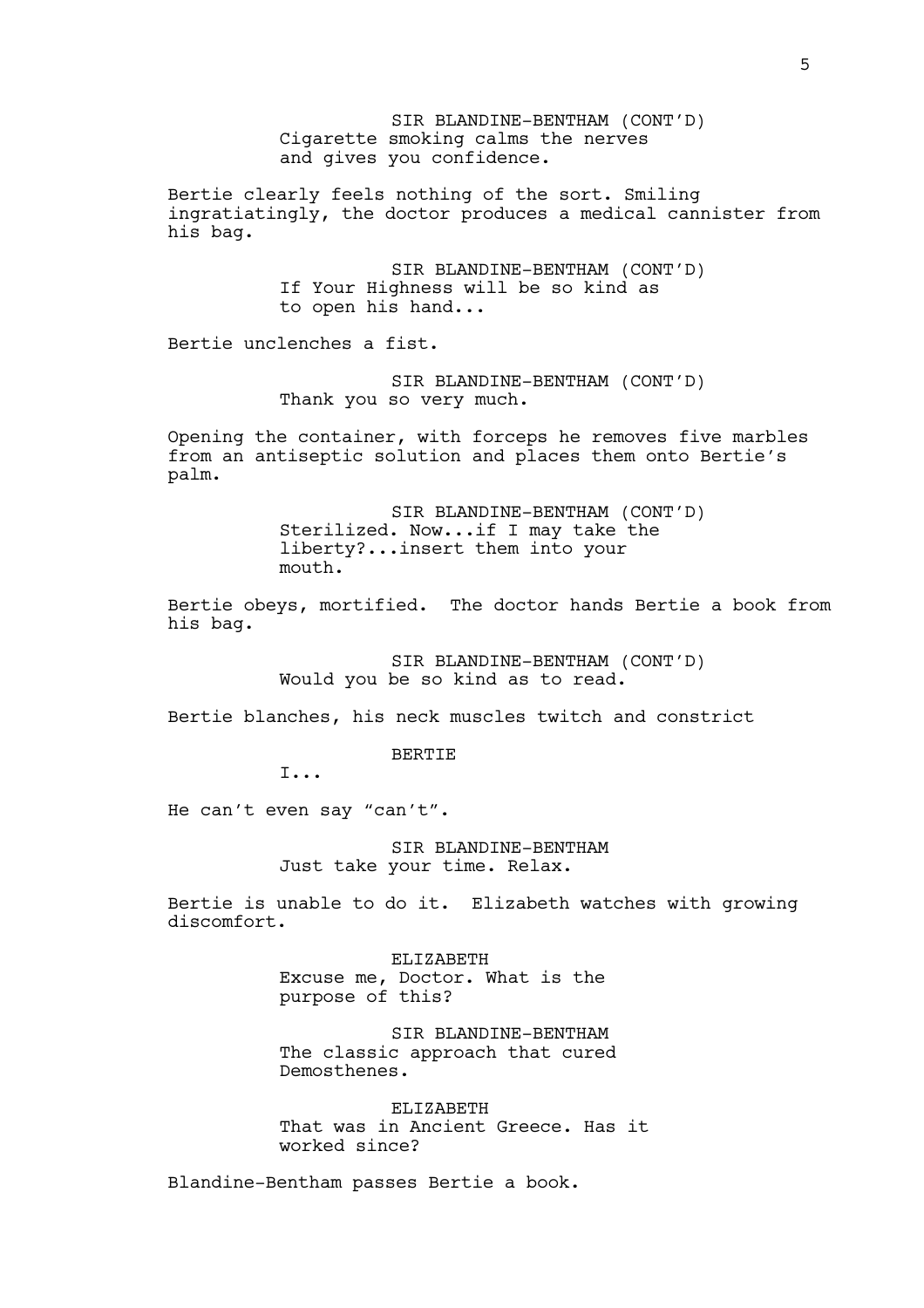SIR BLANDINE-BENTHAM Now if you would be so kind as to read. A wealth of words.

Bertie tries. It is excruciating.

SIR BLANDINE-BENTHAM (CONT'D) Fight against those marbles Your Royal Highness. Enunciate!

As Bertie struggles.

SIR BLANDINE-BENTHAM (CONT'D) A little more concentration your Royal Higness.

Bertie spits the marbles out.

BERTIE (explodes) I nearly swallowed the damned things!

Bertie storms out as Elizabeth tries to placate the doctor.

ELIZABETH Thank you so much, Doctor, it's been most interesting.

Elizabeth goes through to the adjoining room to find Bertie.

INT. BERTIE'S STUDY, 145 PICCADILLY - CONTINUOUS

Bertie is struggling to light a cigarette.

ELIZABETH Temper, Bertie darling, temper. Tick, tock, tick, tock.

**BERTIE** Insert marbles! He can insert his own bloody marbles....!

[Note: when he speaks with his wife there's hardly any hesitation]

Elizabeth smiles as she lights the cigarette for him.

ELIZABETH You can't keep doing this, Bertie.

BERTIE I know. Promise me: *no more*.

CUT TO: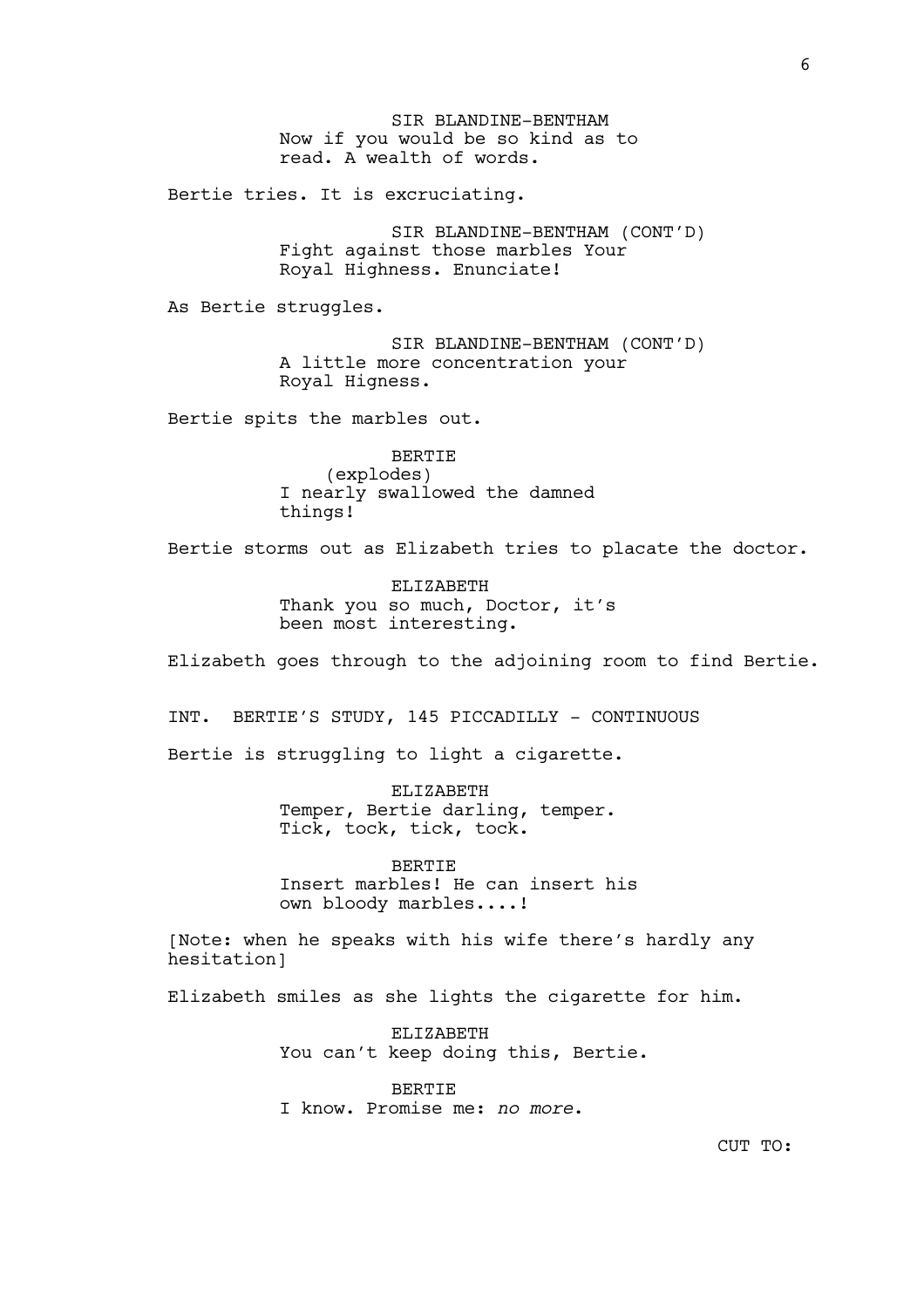#### EXT. HARLEY STREET - NEW DAY

A thick grey wet blanket...

Out of which materializes the moisture splattered hood of a large AUSTIN.

Elizabeth, inside, determinedly glances out.

The vehicle noses thru a pea-soup fog. The York's HOUSE DETECTIVE is walking a few feet in front of the car, finding the way.

After a moment, the House Detective signals the driver to stop. Elizabeth peers out the window.

POV - in the gloom the least attractive and most illmaintained of the Georgian terraced houses.

Elizabeth looks disappointed and dubious. She gets out of the car. Instructing the House Detective to wait outside, she enters the building.

INT. GROUND FLOOR ENTRANCE, HARLEY STREET - CONTINUOUS

Elizabeth enters, somewhat dampened, the white silk roses decorating her hat now limp.

There is a cramped elevator which is whirring noisily and a winding staircase.

Elizabeth is even more dubious.

INT. ELEVATOR - CONTINUOUS

Elizabeth inside the cramped elevator.

She surveys the buttons. The bottom one reads "Basement: L. Logue, Speech Defects".

She closes the inner gate of the elevator and presses the bottom button.

Nothing.

Confused, she opens the inner gate, closes the outer gate then the inner gate and presses the button again. The elevator jumps downwards.

INT. WAITING ROOM, LOGUE'S CHAMBERS - CONTINUOUS

Umbrella stand, coat rack, wooden waiting bench: that's all.

She looks about. The area is devoid of life. Coughs. No response. Calls imperiously: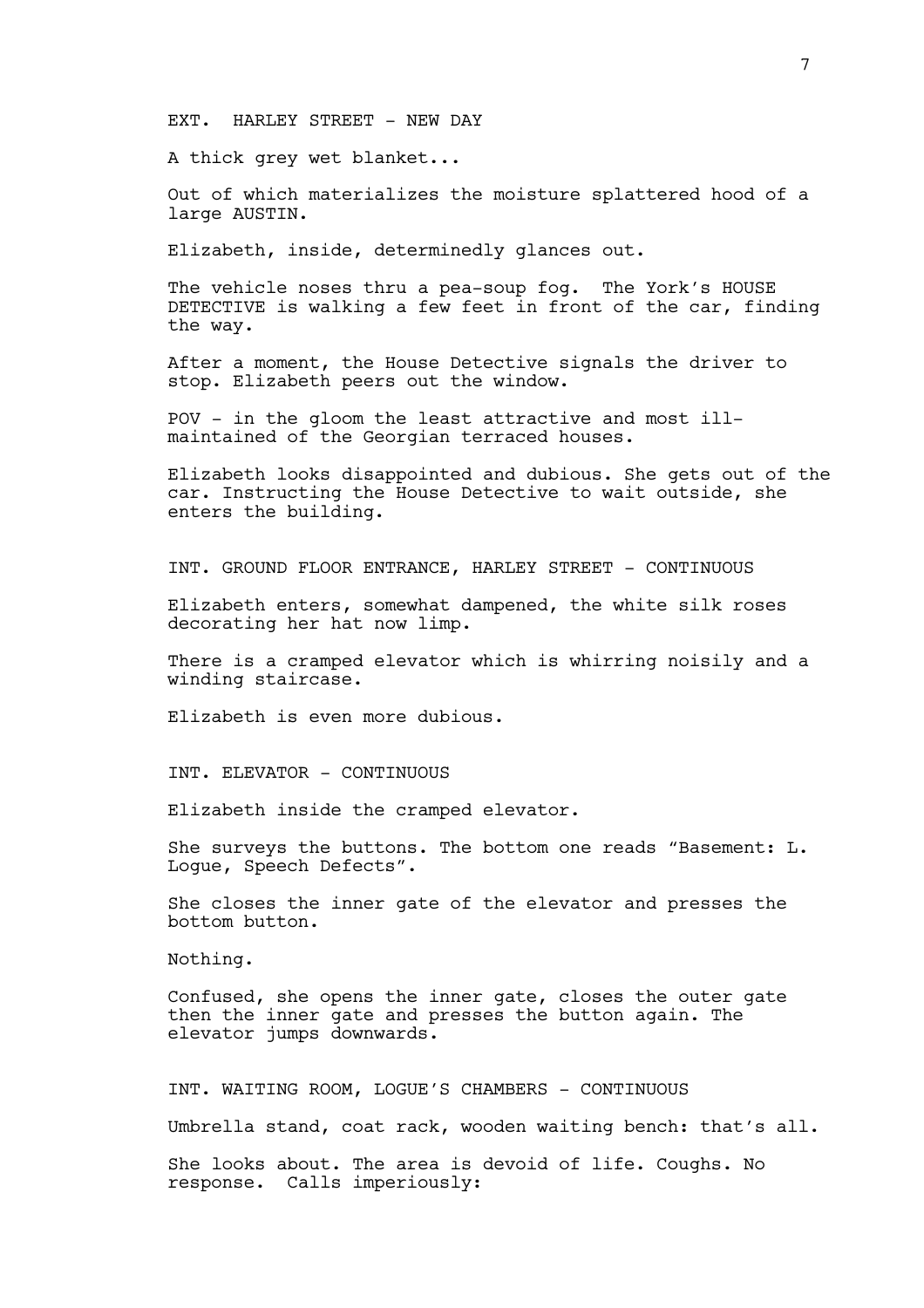From behind a door:

MUFFLED VOICE (O.S.) I'm just in the loo.

Princess Elizabeth is not used to this sort of thing. She's further appalled by the loud gurgling of a toilet being flushed, and startled by the entrance of - LIONEL LOGUE - a tall, middle-aged man with strong features. His demeanor is friendly, yet professional.

> LIONEL "Poor and content is rich and rich enough"

ELIZABETH I beg your pardon?

LIONEL Shakespeare. I'm sorry, there's no receptionist. I like to keep things simple. How are you Mrs Johnson? I'm afraid you're late.

Offers his hand. She takes it, a little gingerly.

ELIZABETH

I'm afraid I am.

LIONEL Where's Mr Johnson?

ELIZABETH He doesn't know I'm here.

LIONEL That's not a promising start.

ELIZABETH My husband has seen everyone to no avail. He's given up hope.

LIONEL He hasn't seen me.

ELIZABETH You're awfully sure of yourself.

LIONEL I'm sure of anyone who wants to be cured.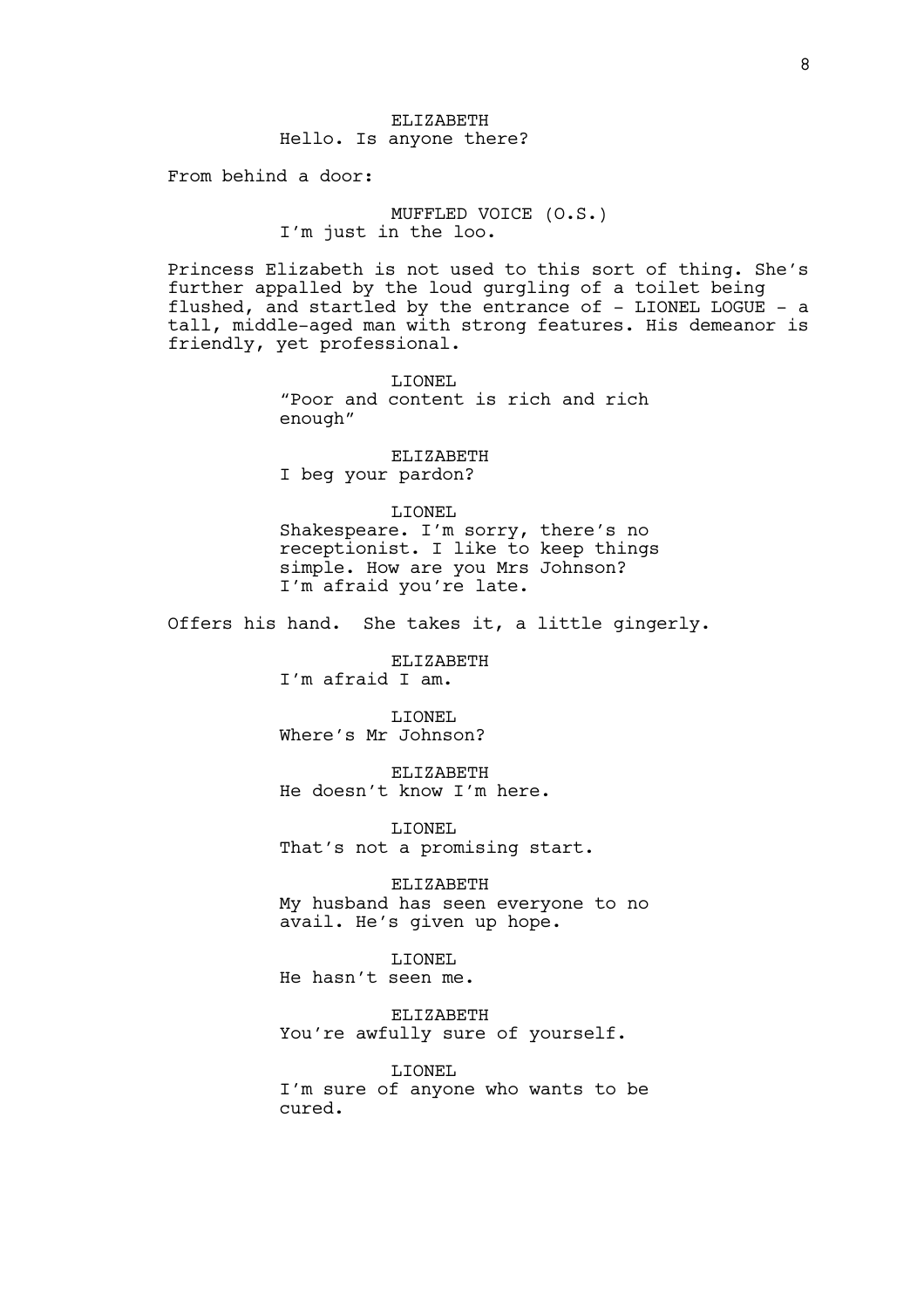ELIZABETH Naturally he wishes to be cured. My husband is required to speak publicly.

LIONEL Perhaps he should change jobs.

# ELIZABETH

He can't.

LIONEL Indentured servitude?

ELIZABETH Something of that nature.

# LIONEL

Well have your hubby pop by...Tuesday would be good...to give his personal history and I'll make a frank appraisal.

#### ELIZABETH

I do *not* have a "*hubby*". We don't 'pop'. We *never* talk about our private lives. You must come to us.

LIONEL

Sorry, Mrs J, my game, my turf, my rules.

ELIZABETH And what if my husband were the Duke of York?

LIONEL The Duke of York?

ELIZABETH Yes the Duke of York.

# LIONEL

I thought the appointment was for "Johnson"? Forgive me, your Royal...?

# ELIZABETH

Highness.

LIONEL Your Royal Highness.

#### ELIZABETH

Johnson was used during the Great War when the Navy didn't want the enemy to know 'he' was aboard. (MORE)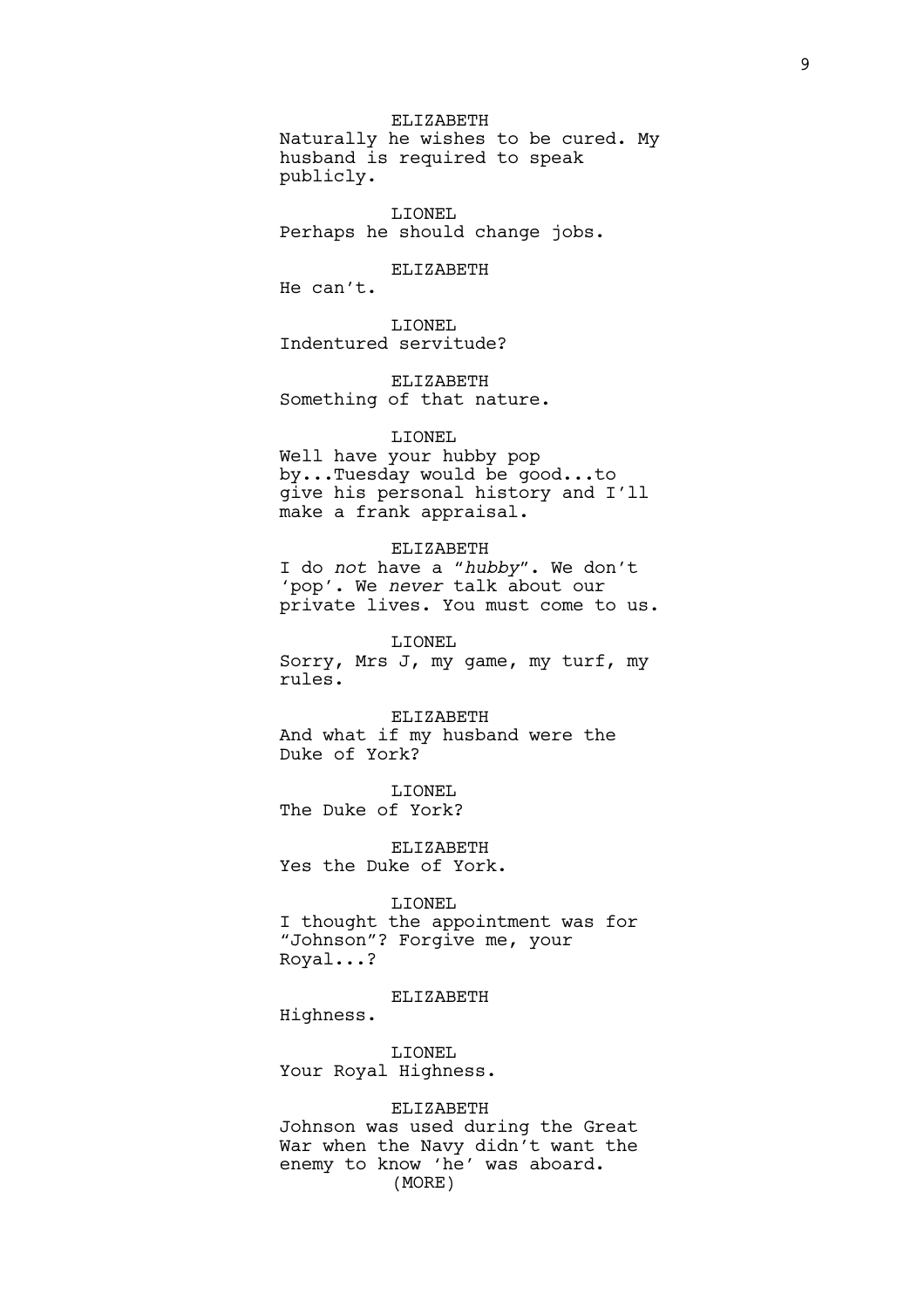We are operating under the strictest of confidences. ELIZABETH (CONT'D)

LIONEL Of course. I'm considered the enemy?

ELIZABETH You will be if you remain unobliging.

LIONEL How did you find me?

ELIZABETH The President of the Speech Therapists Society.

LIONEL Eileen McCleod? She's a sport.

#### ELIZABETH

Dr McCleod warned me your antipodean methods were "unorthodox and controversial". I warned her...they were not my favorite words.

LIONEL

I succeed.

ELIZABETH

So she says.

#### LIONEL

I can cure your husband. But for my method to work there must be trust and total equality in the safety of my consultation room. No exceptions.

ELIZABETH Well then, in that case...

Pause.

ELIZABETH (CONT'D) When can you start?

EXT. SOUTH KENSINGTON STREET - LATE AFTERNOON

A well-used Morris Oxford pulls up, driven by Lionel's eldest son - LAURIE. Lionel is the passenger. As he gets out:

> LIONEL Still sounds a bit rough.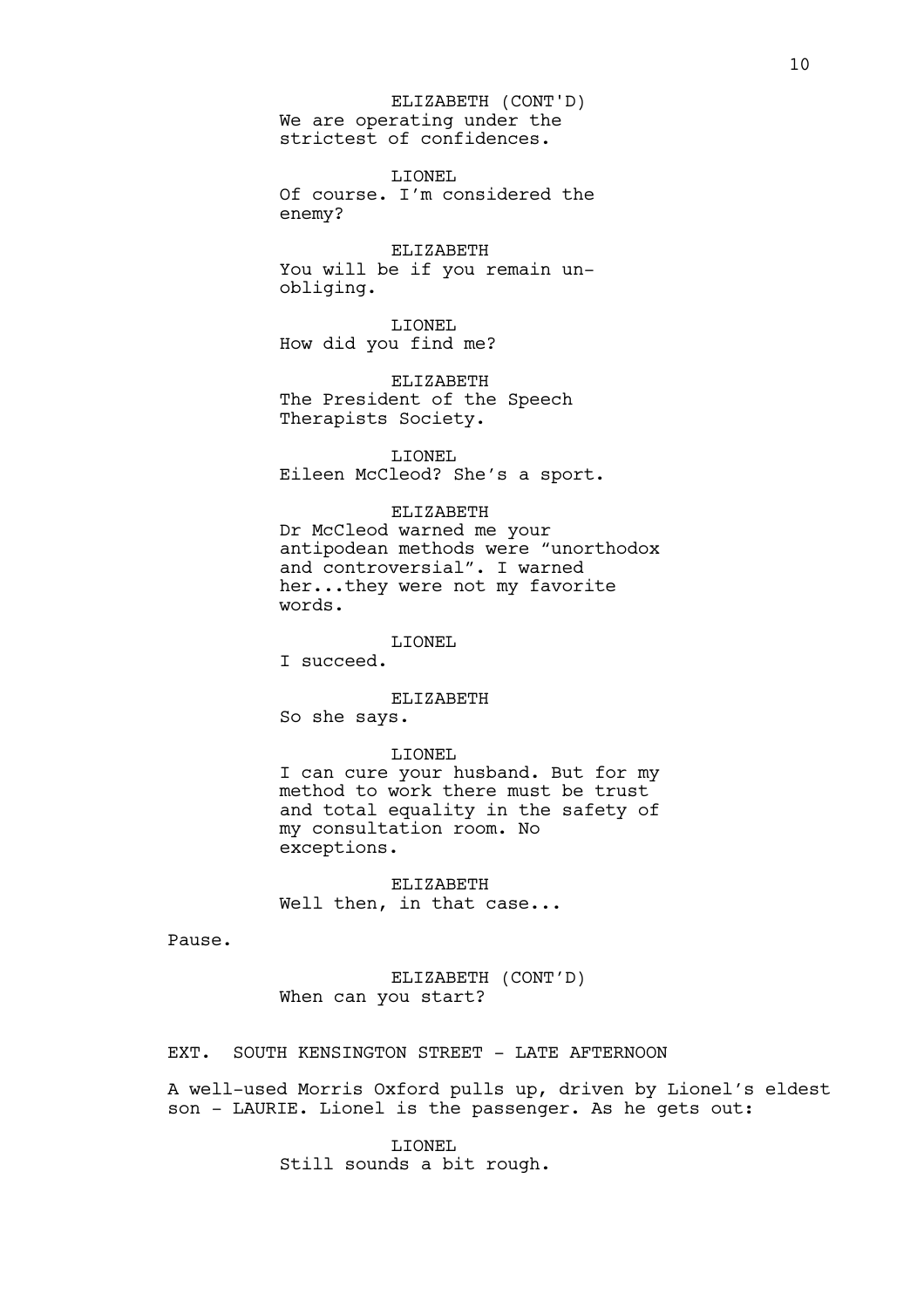LAURIE You make me drive too slowly, Dad! LIONEL Did you pick mum up from Bridge? LAURIE Yes, I've hardly been out of the car all day. They enter a modest dwelling. INT. DINING AREA OF LIVING-ROOM, LOGUE FLAT - EVENING Lionel and MYRTLE are finishing up at the table with their three sons. As well as Laurie and ANTONY, there's their studious middle son VALENTINE, 17, his nose buried in a stack of science books. Lionel is bursting to tell Myrtle something. LIONEL I had a special visitor today. ANTONY May I be excused? MYRTLE (to Lionel) Oh yes? LIONEL You must stay, bored stupid, listening to your parents' inane conversation. ANTONY (grinning) Thanks, dad! LIONEL And mum. ANTONY And mum! MYRTLE How special is special? **LAURIE** Me too? LIONEL A girl? LAURIE What else?

11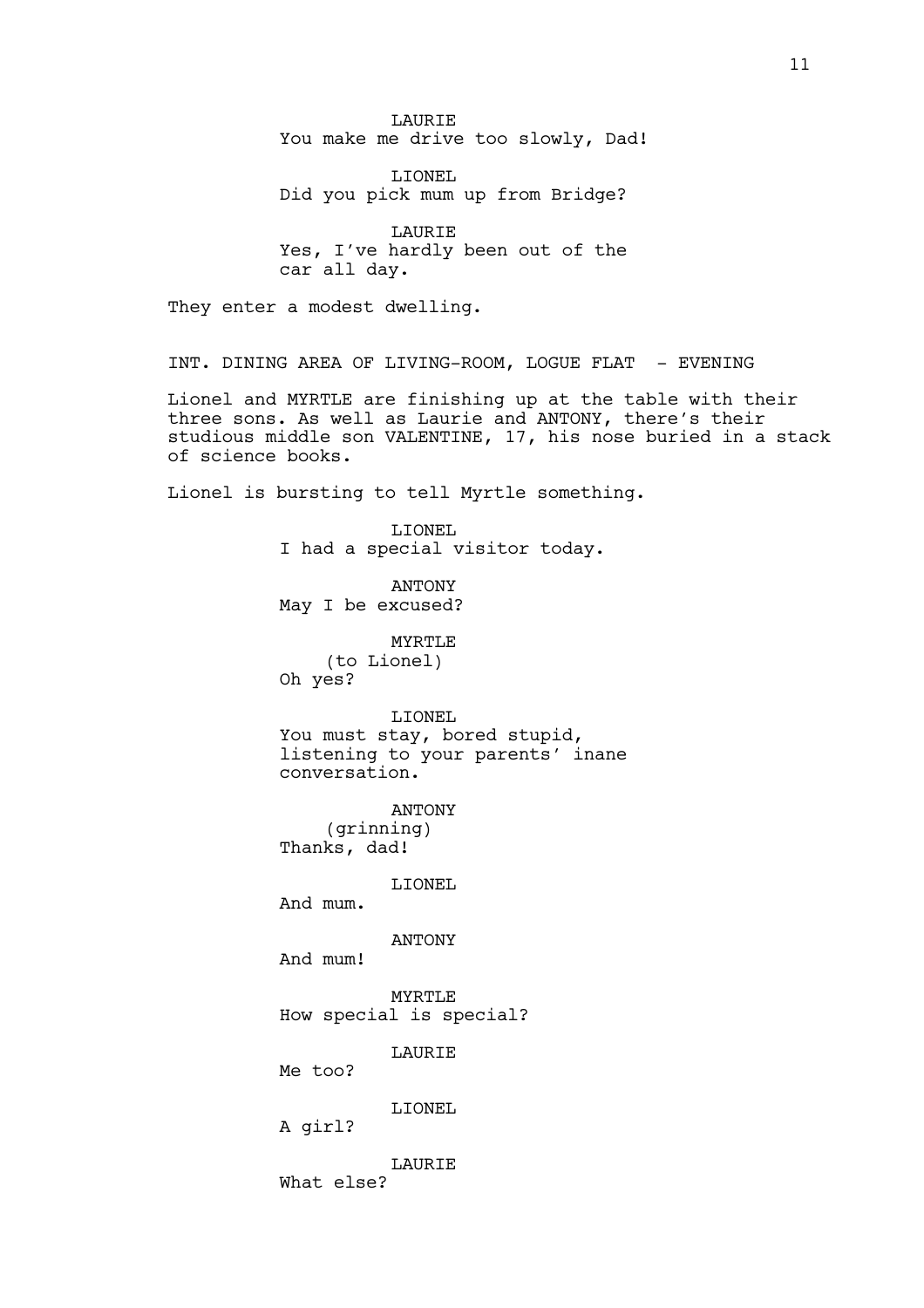He and Antony start to leave.

MYRTLE Take your plates.

LIONEL Special to the point of someone I can't really talk about.

The boys grabs their plates and exit. Lionel looks at Valentine, nose still buried in his text.

> LIONEL (CONT'D) Doctor? Doctor? You can go as well.

VALENTINE (still studying) I'm fine.

Lionel clears Valentine's plate. Valentine goes back to his book and scientific oblivion.

> MYRTLE Not too high and mighty I hope?

> > LIONEL

Aah.

Antony burst back in, model airplane in hand, doing barrel rolls with sound effects, bombing Valentine with a tea towel.

> MYRTLE Not someone who'd...call attention? Why bring it up if you can't talk about it?

Silence.

LIONEL Myrtle, just a woman looking to help her husband.

They realize from engine noises that Antony is under the table.

> LIONEL (CONT'D) (trying to make light of it, not quite succeeding) And I had a 'call'.

> > MYRTLE<sup>®</sup>

Oh yes.

Valentine looks up from his book.

VALENTINE What's the Illiotibial Tract, Dad?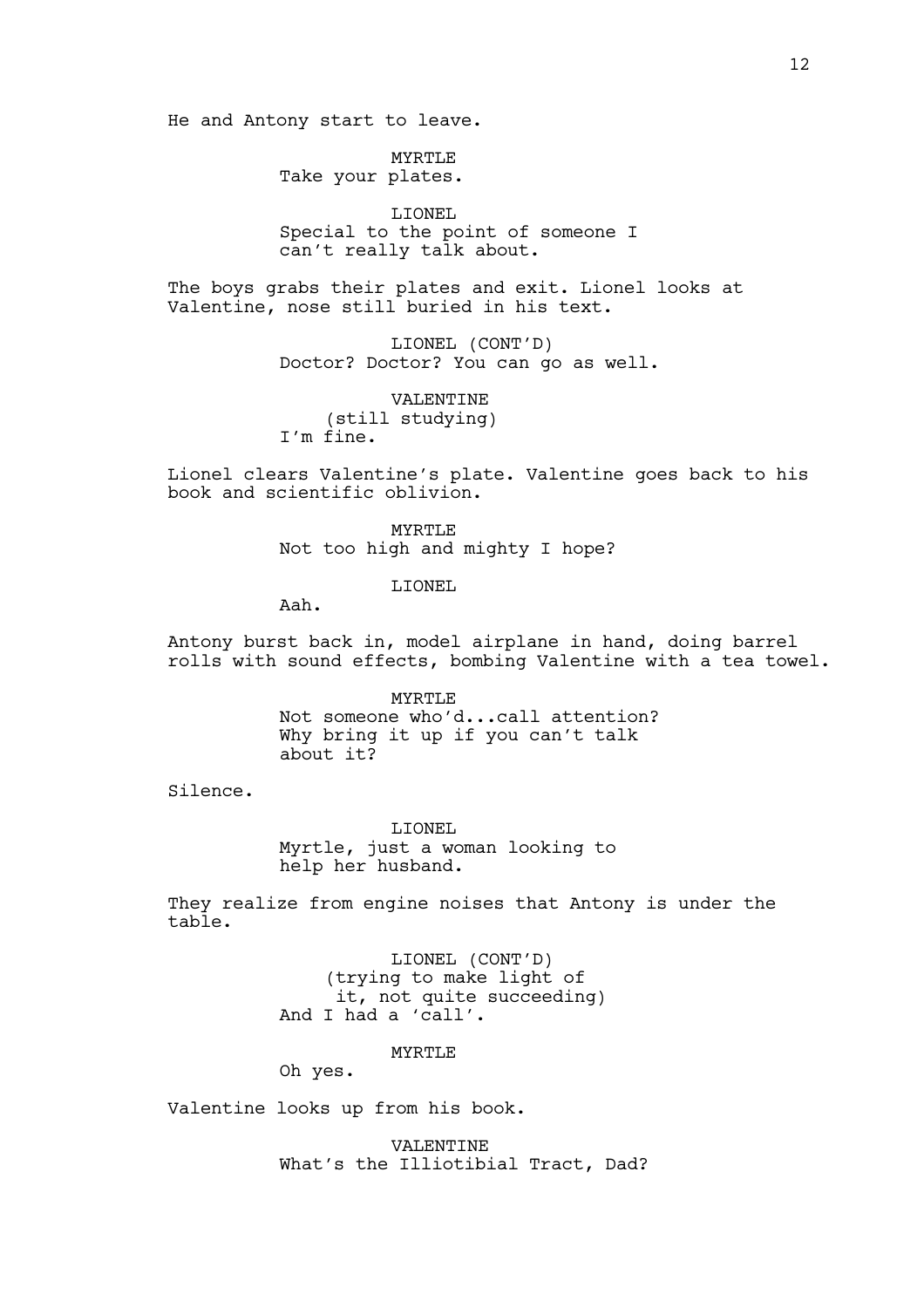LIONEL If you don't know, look it up.

VALENTINE

Right.

Starts turning pages.

LIONEL Could be fun.

MYRTLE It always is.

LIONEL They're a highly regarded group. From Putney.

MYRTLE I'm sure you'll be splendid.

EXT. YORK HOUSE, 145 PICADILLY - NIGHT

Lights are on in the upper windows. A double-decker bus passes on the wet street.

> ELIZABETH (V.O.) Tomorrow, Chapter IV.

INT. CORRIDOR, 145 PICCADILLY - CONTINUOUS

PAN OVER THE BACKS of 36 impeccably groomed horses. It takes a moment to realize they are toy horses, lined up with precision.

> ELIZABETH (V.O.) 'The Flight'.

BERTIE (V.O.) Oh, to fly away!

INT. CHILDREN'S NURSERY, YORK HOUSE - CONTINUOUS

Elizabeth, fashionably attired for an evening-out, is curled on a bearskin rug reading to a little girl - LILIBET, 10 who claps her hands primly, and her younger sister - MARGARET ROSE, 5.

As Elizabeth closes the book ("Peter Pan"), Bertie, handsome in a tuxedo, comments:

> BERTIE Weren't they lucky!

Within his family Bertie's stammer is virtually absent.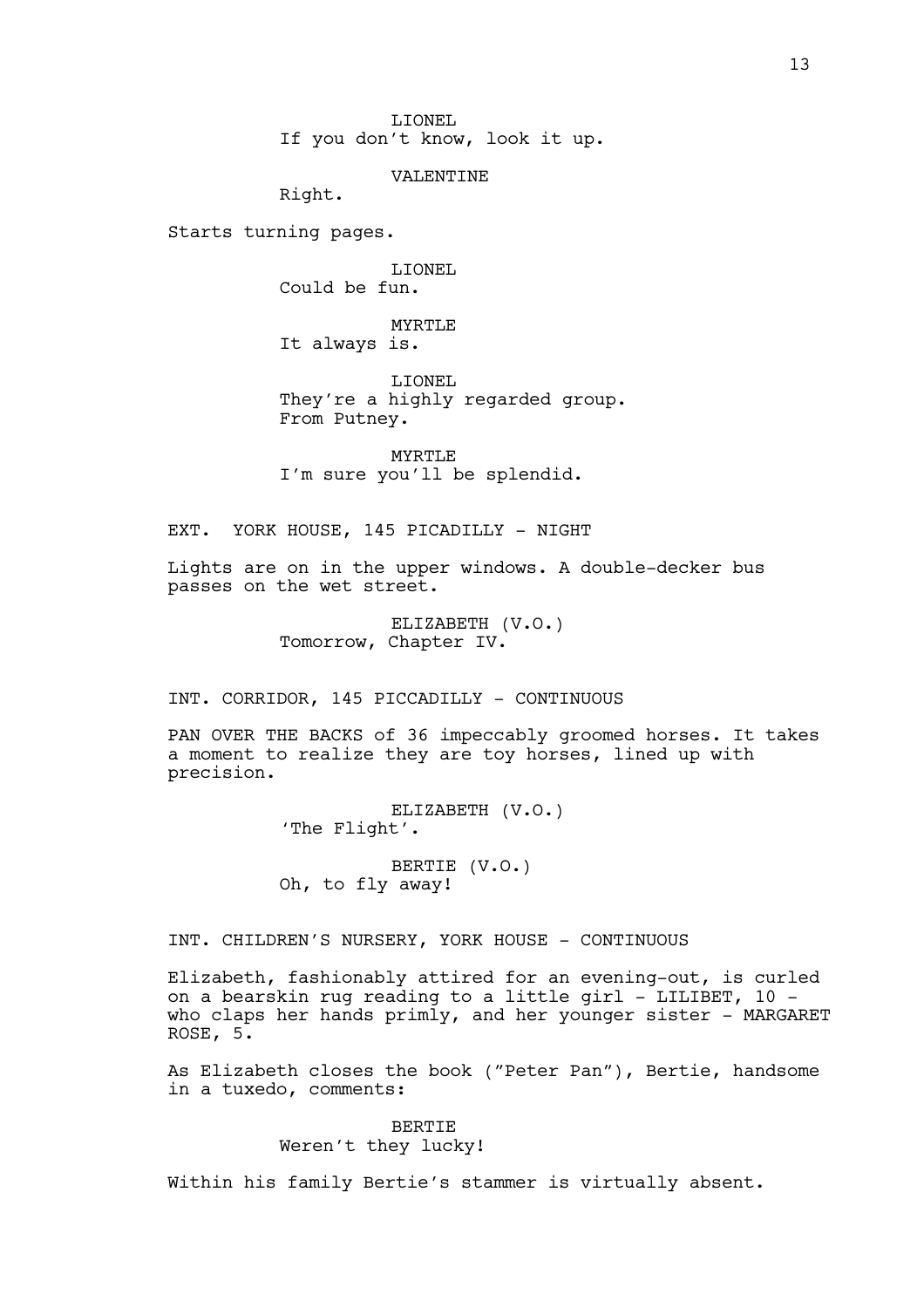# MARGARET ROSE Now Papa tell a story!

# BERTIE Could I be a penguin instead?

He drops to his knees and waddles. In his tux he looks like a penguin. Margaret Rose giggles, but is undeterred.

# MARGARET ROSE Tell me a penguin story, please.

Called upon to perform, the stammer returns slightly, but the girls listen raptly, ignoring their father's minor impediment, and it fades.

#### BERTIE

There were once two princesses whose Papa had been turned into a penguin by the local witch. This was inconvenient because he loved to hold his princesses in his arms and you can't do that if you're a penguin, you have wings like herrings.

#### MARGARET ROSE Herrings don't have wings.

#### BERTIE

His wings were the shape of herrings. To make matters worse she sent him to the South Pole which is an awfully long walk if you can't fly.

LILIBET You can't walk from the South Pole!

# ELIZABETH

Shh!

#### BERTIE

Exactly. When he reached the water and dived in he found he *could* fly. Fly through the depths. So fast, in fact, that he was in Southampton Waters by lunchtime. From there he caught the 2.30 to Weybridge, changed at Clapham Junction and asked a passing Mallard the way to Buckingham Palace. He swam up the Thames and came out of a plughole, giving Mama, the cook and Mrs Whittaker quite a shock. (MORE)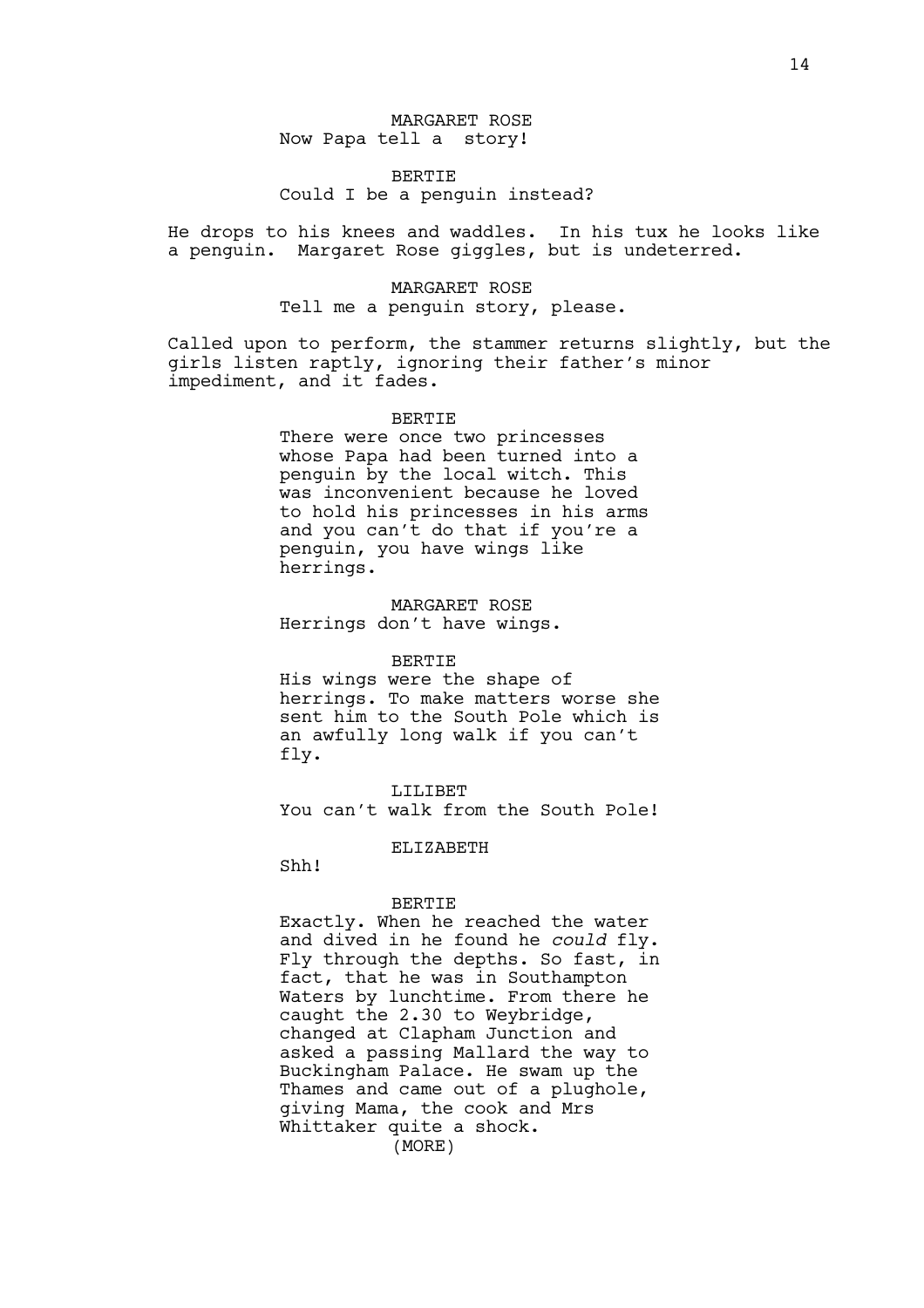#### BERTIE (CONT'D)

The princesses heard the commotion and hurried to the kitchen where they gave the penguin a good scrub, a mackerel and a kiss. And as they kissed him guess what he turned into?

LILIBET AND MARGARET ROSE A handsome prince!

BERTIE A short-tailed Albatross. With wings big enough to wrap around both his precious girls together. (He hugs them both together)

ELIZABETH Now time for bed.

BERTIE Take the saddles of your horsies, brush them, feed them and to bed.

INT. STAIRCASE - CONTINUOUS

As they leave for the night:

ELIZABETH Will she be there?

BERTIE My brother's insisting.

ELIZABETH Is he serious?

BERTIE About our coming to dinner?

ELIZABETH No. About her!

BERTIE A married American? He can't be.

# ELIZABETH

She can. By the way I think I found someone rather interesting. On Harley Street. A doctor.

#### BERTIE

Out of the question. I'm not having this conversation again. The matter's settled.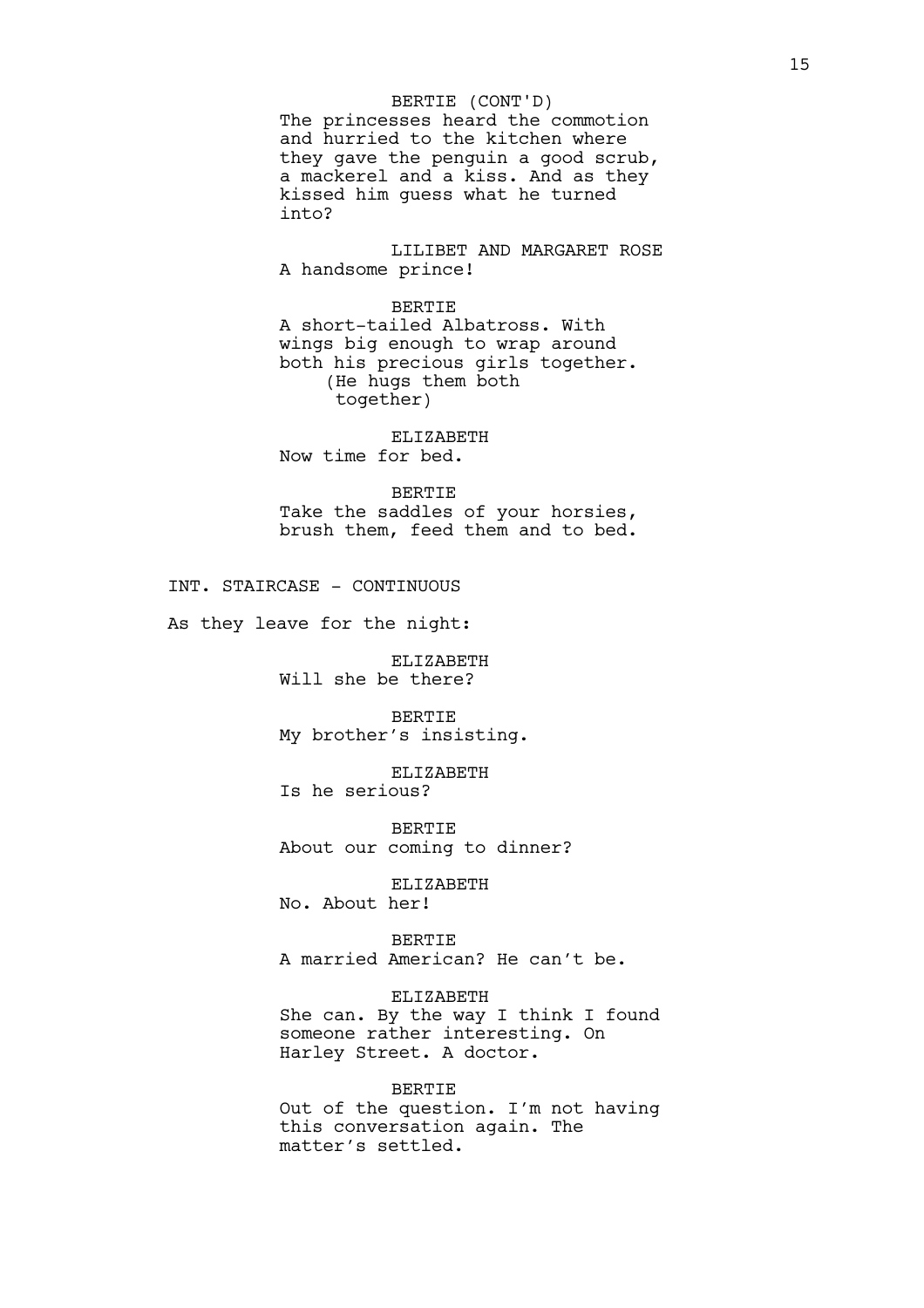ELIZABETH His approach seems rather different....

INT. A STAGE - DAY

In a church or school hall, out of hours.

MUFFLED VOICE (O.S.)

Now?

From the auditorium:

DIRECTOR (O.C.)

Now!

Lionel comes onstage.

LIONEL

"Now..." (begins again) "Now is the winter of our discontent Made glorious summer by this sun of York."

His elocution is flawless. The acting is unconvincing.

LIONEL (CONT'D) "And all the clouds that lour'd upon our house In the deep bosom of the ocean buried. Now are our brows bound with victorious wreaths; Our bruised arms hung up for monuments..."

DIRECTOR

Thank you.

Lionel peers into the darkness, his eyes hoping.

DIRECTOR (CONT'D) Lovely diction, Mr...

LIONEL Logue. Lionel Logue.

DIRECTOR Well, Lionel, I didn't hear the cries of a deformed creature yearning to be King. Nor did I realize Richard the Third was King of the Colonies.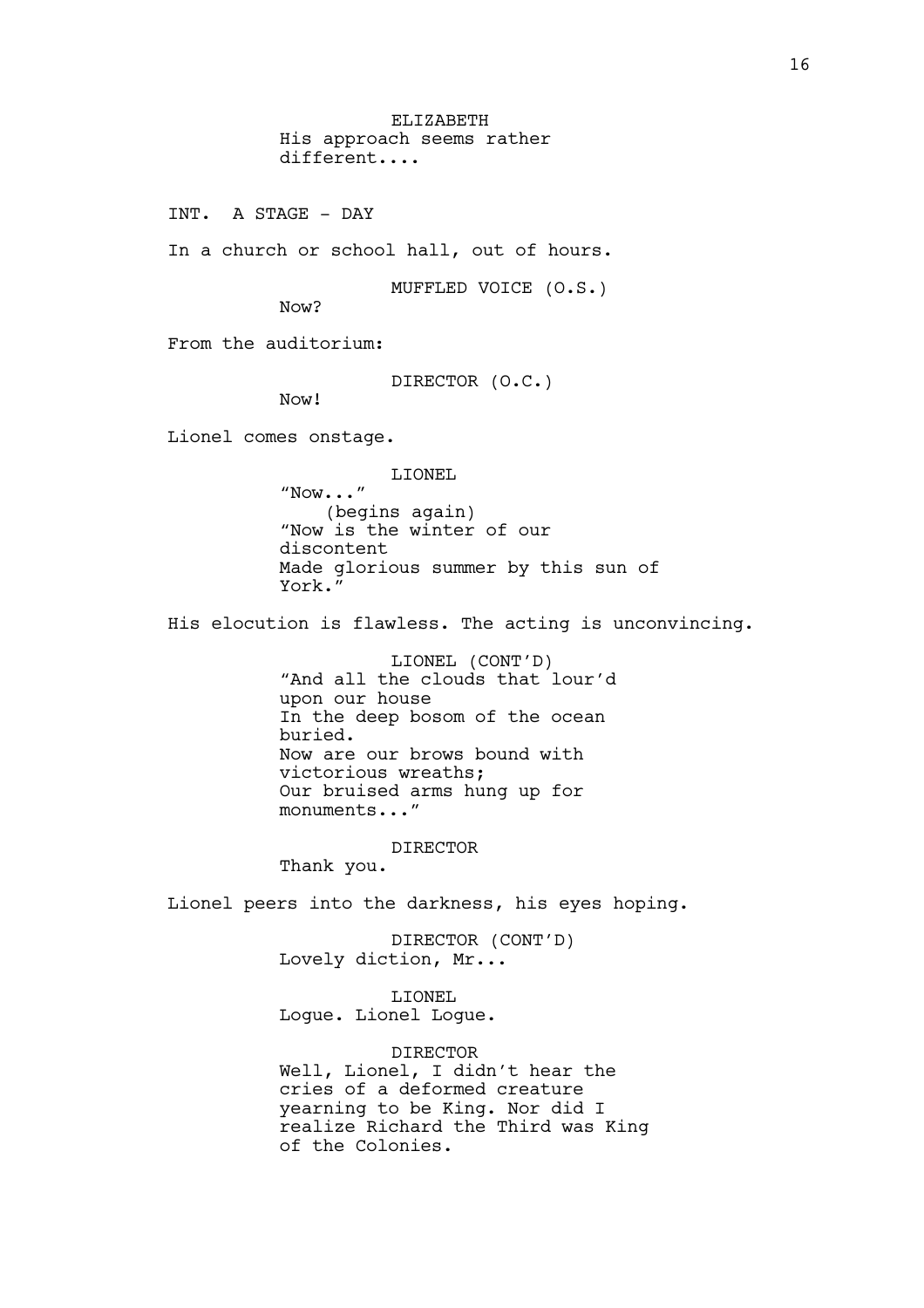LIONEL I know the lines. I've played the role before.

DIRECTOR

Sydney?

LIONEL

Perth.

DIRECTOR Major theater town, is it?

LIONEL Enthusiastic.

DIRECTOR

Ah.

LIONEL I was well reviewed.

DIRECTOR Yes...well...Lionel, I think our dramatic society is looking for someone slightly younger and a little more regal.

INT. GROUND FLOOR ENTRANCE, 146 HARLEY STREET

The Yorks enter the tiny elevator.

Bertie shuts the inner gate.

ELIZABETH (indicating outer gate) No, darling, shut that one first.

Bertie gets the gates closed and Elizabeth presses the button.

> BERTIE How did you find this...physician?

ELIZABETH (poker-faced) Classifieds, next to "French model, Shepherd's Market".

Bertie tries to smile despite his mood, but doesn't make a job of it.

> ELIZABETH (CONT'D) He comes highly recommended. Charges substantial fees in order to help the poor. (realizes) Oh dear, perhaps he's a Bolshevik?!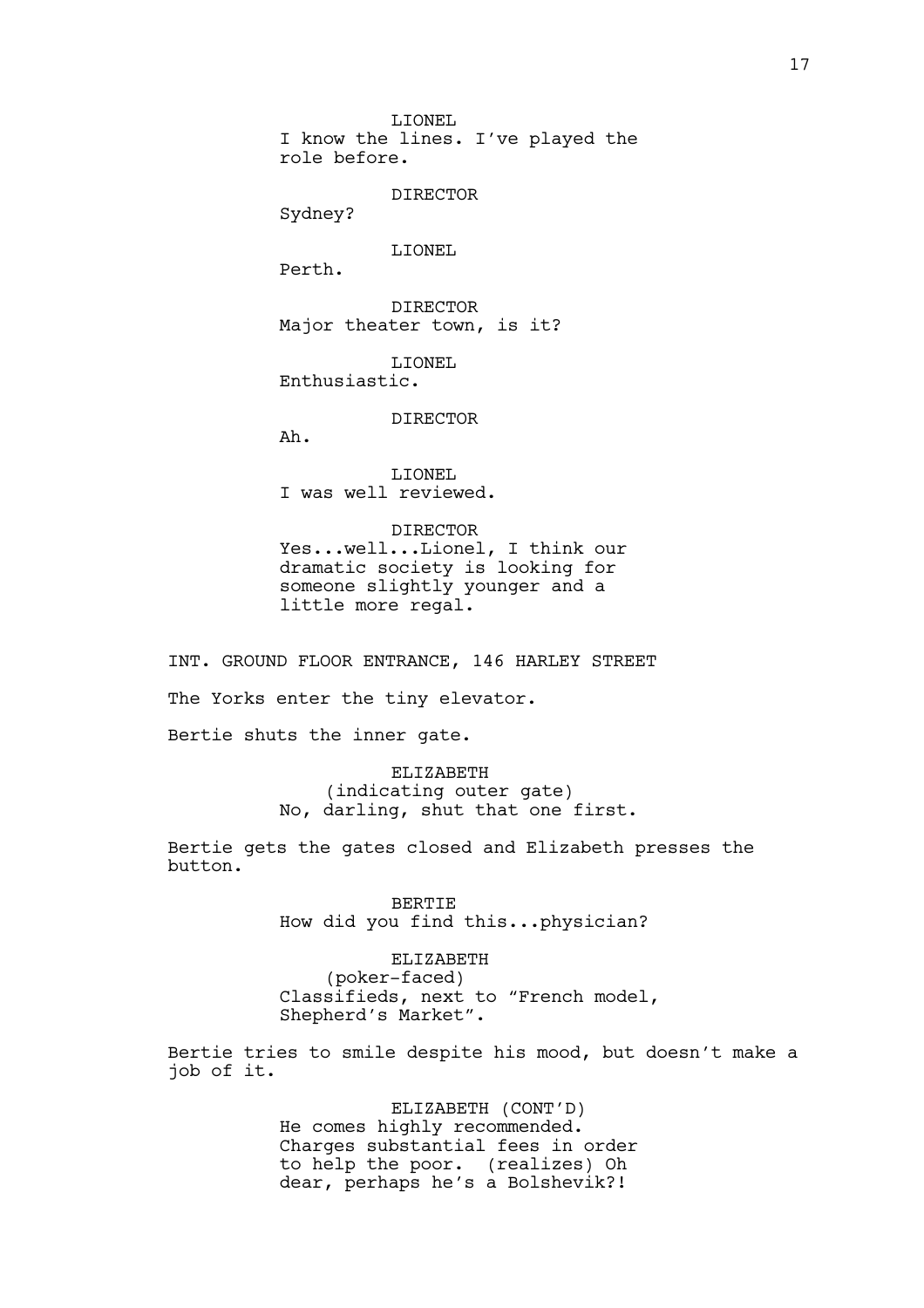INT. LOGUE'S WAITING ROOM - DAY

Bertie and Elizabeth enter. She explains in a whisper:

ELIZABETH No receptionist. He likes to keep things simple.

Elizabeth glances nervously at the lavatory door.

ELIZABETH (CONT'D) (loudly) The Johnsons.

From the inner office.

LIONEL (O.S.) Finishing up.

Elizabeth is relieved the voice isn't coming from the lav.

The consultation room door opens and a young boy - WILLY comes out.

> WILLY You can go in now, "Mr. Johnson". (then to Elizabeth) Dr Logue says...

> > LIONEL (O.S.)

Lionel!

WILLY Lionel says...wait here if you wish, Mrs Johnson. Or, it being a ppleasant day, p-perhaps take a stroll. (to the consultation room) Was that alright...Lionel?

Lionel appears at the door.

LIONEL Bloody marvellous. You can stay here and wait for your mum. Mr. Johnson, do come in.

Lionel nods at "Mrs Johnson".

The Yorks look at each other. Elizabeth takes a seat.

INT. LOGUE'S CONSULTATION ROOM - DAY

A different universe from the Spartan waiting area. A world of books - piles of them spilling everywhere. Two slightly shabby, but comfortable armchairs. Well-worn Turkish rug.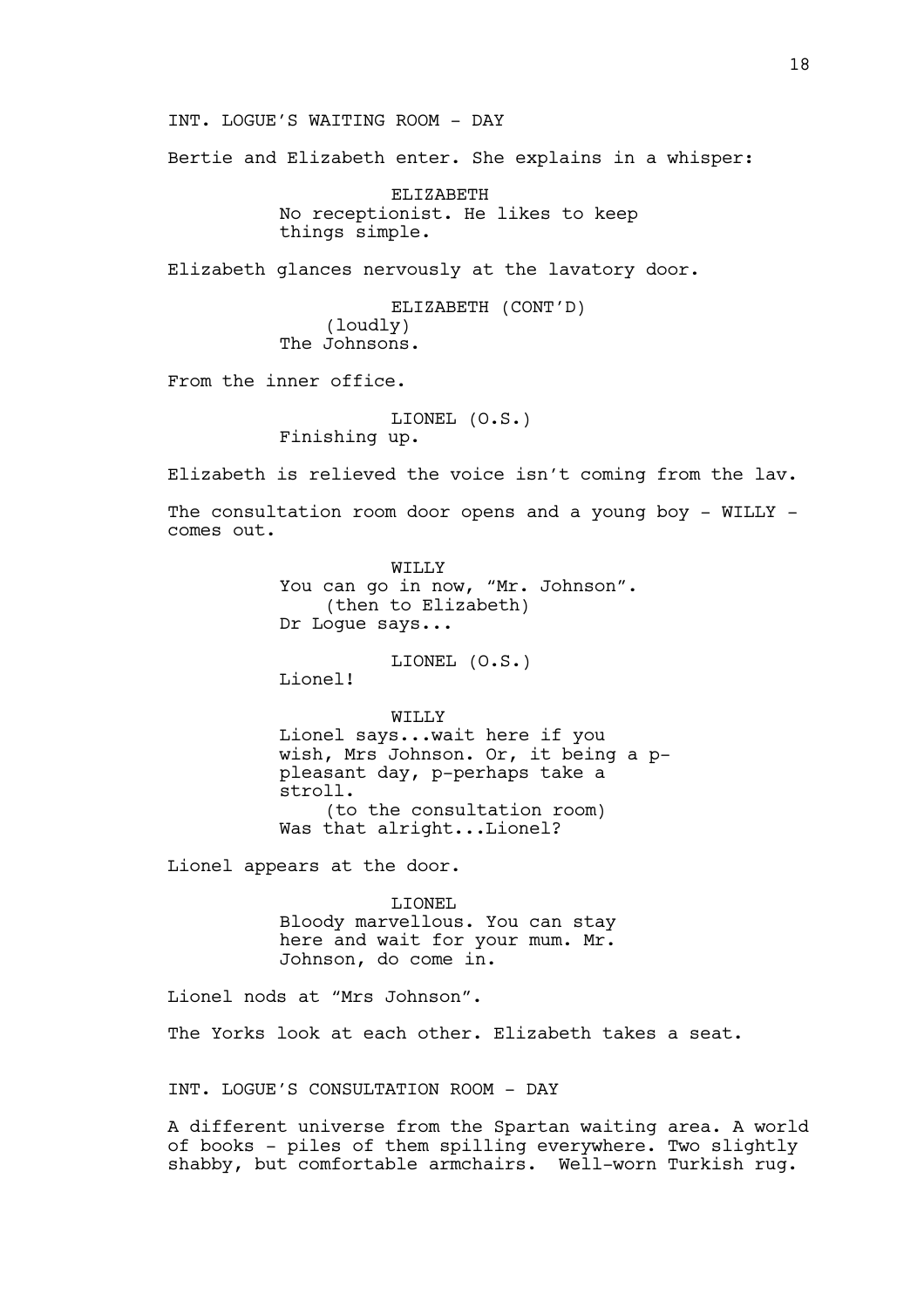Hotplate and two chipped mugs. Recording apparatus. Model airplanes. LIONEL He's a good lad, Willy. He could hardly make a sound, you know, when he first came to me. Lionel catches Bertie staring at the airplanes. LIONEL (CONT'D) My boys made those. Good, aren't they. Please, make yourself comfortable. Bertie sits uneasily on an armchair. Lionel goes to sit at a distance. LIONEL (CONT'D) I was told not not to sit too close. Bertie remains silent. LIONEL (CONT'D) I was also told, speaking with a Royal, one waits for the Royal to choose the topic. BERTIE Waiting for me to commence a conversation one can wait a rather long wait. [Although Bertie's stammer in the consultation room will fade, it is a gradual process.] Silence. LIONEL Know any jokes? BERTIE Timing isn't my strong suit. Silence. They stare at each other. LIONEL Cuppa tea? BERTIE No thank you. LIONEL I think I'll have one. Turns on the hot plate.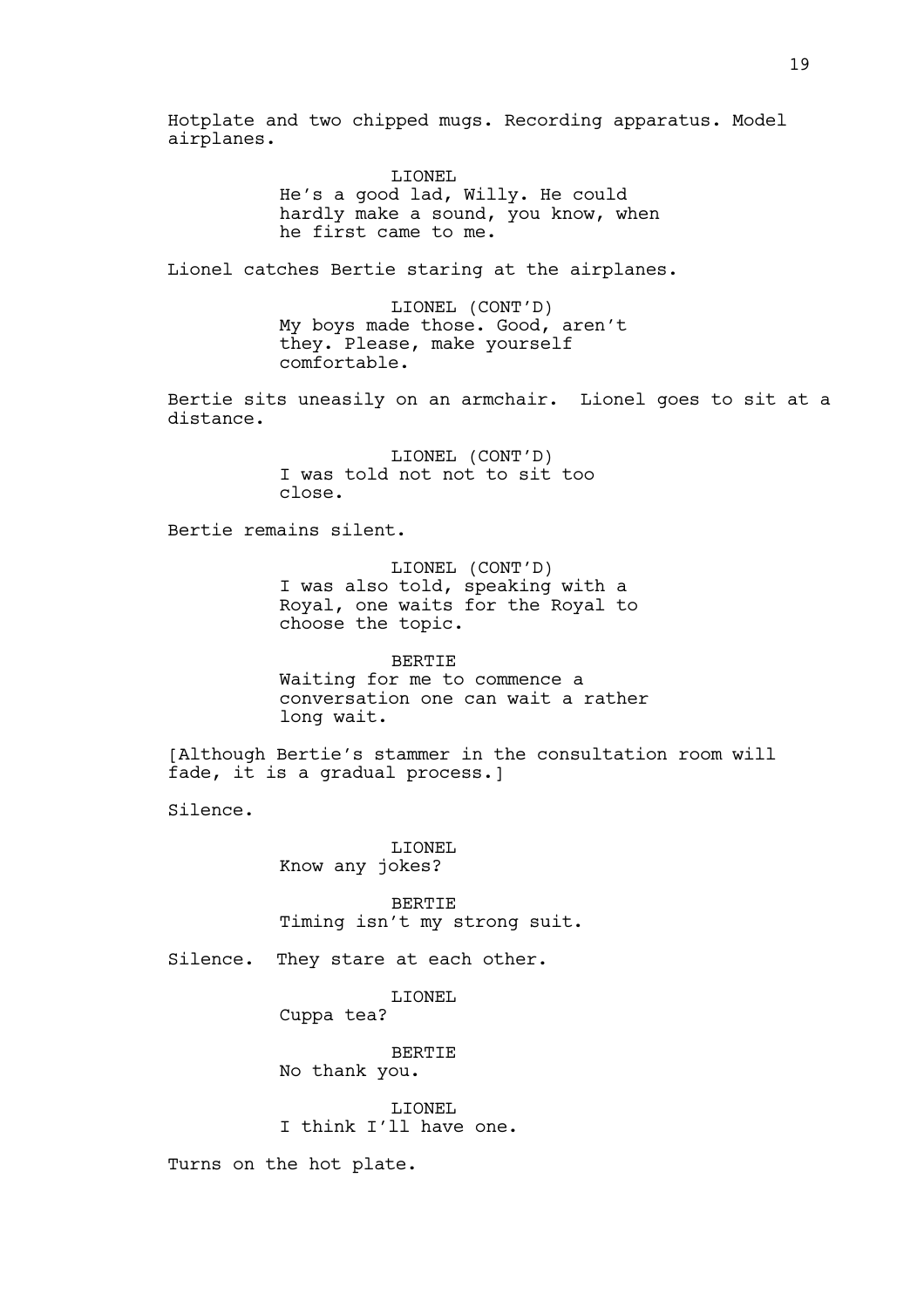BERTIE Aren't you going to start treating me Dr Logue? LIONEL Only if you're interested in being treated. Please, call me Lionel. BERTIE I prefer Doctor. LIONEL I prefer Lionel. What'll I call you? BERTIE Your Royal Highness, then Sir after that. LIONEL A bit formal for here. What about your name? BERTIE Prince Albert Frederick Arthur George? LIONEL How about Bertie? BERTIE (flushes) Only my family uses that. LIONEL Perfect. In here, it's better if we're equals. BERTIE If we were equal I wouldn't be here. I'd be at home with my wife and no-one would give a damn. Bertie starts to light a cigarette from a silver case. LIONEL Don't do that. Bertie gives him an astonished look. BERTIE I'm sorry? LIONEL

Sucking smoke into your lungs will kill you.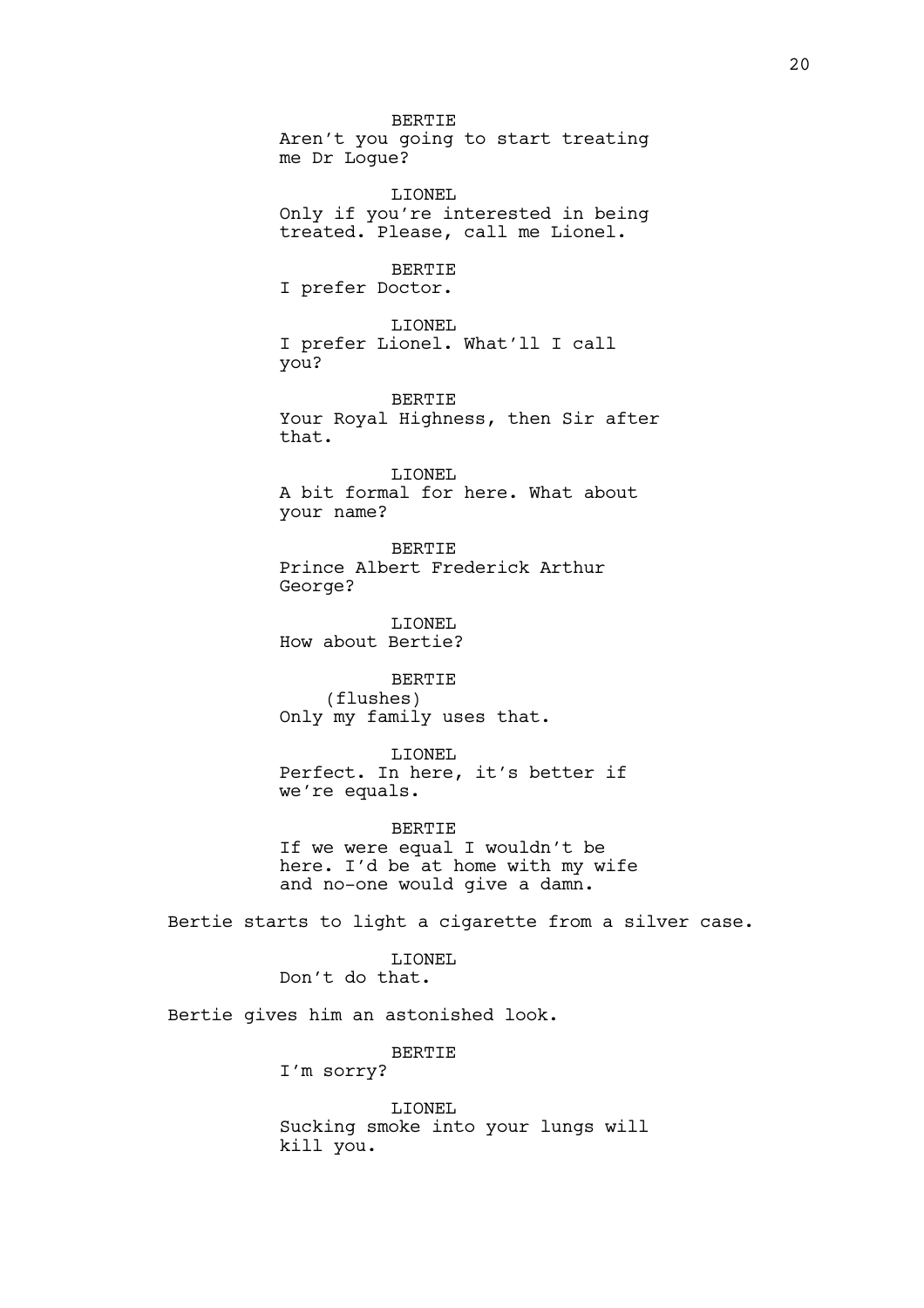BERTIE My physicians say it relaxes the throat.

LIONEL They're idiots.

BERTIE They've all been knighted.

LIONEL Makes it official then. My 'castle', my rules. What was your earliest memory?

BERTIE What an earth do you mean?

LIONEL First recollection.

BERTIE

(stammer growing in intensity) I'm not here to discuss personal matters.

LIONEL Why're you here then?

BERTIE (exploding - stammer free) Because I bloody well stammer!

LIONEL

Temper.

BERTIE One of my many faults.

LIONEL When did the defect start?

BERTIE I've always been this way!

LIONEL (quietly) I doubt that.

BERTIE Don't tell me! It's *my* defect!

LIONEL (calmly) It's my field. I assure you, no infant starts to speak with a stammer. When did it start?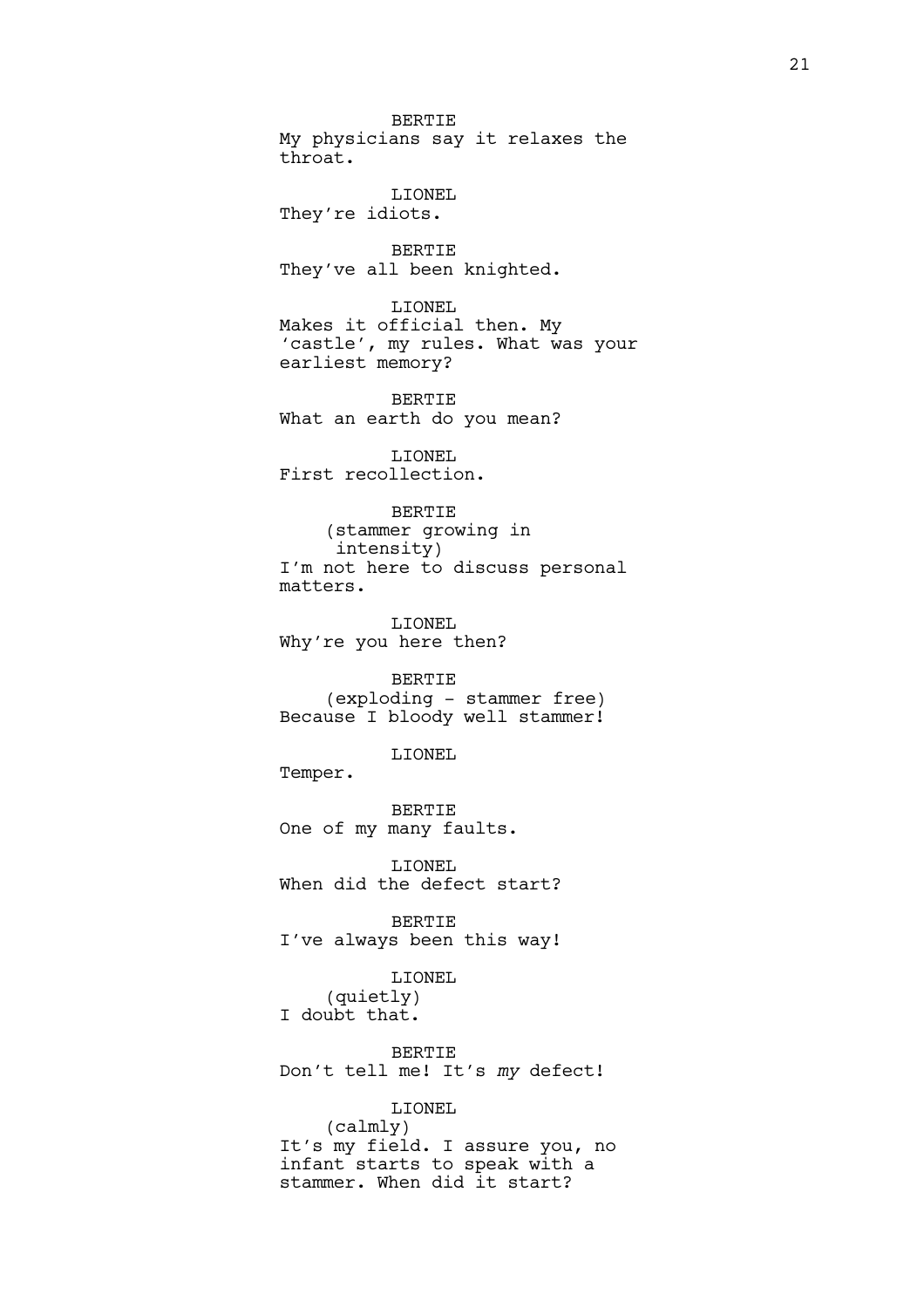BERTIE (annoyed) Four or five. LIONEL That's typical. BERTIE So I've been told.

(quickly adds) I can't remember not doing it.

LIONEL That I believe. Do you hesitate when you think?

BERTIE Don't be ridiculous.

LIONEL One of *my* many faults. How about when you talk to yourself?

Bertie is silent.

LIONEL (CONT'D) Everyone natters occasionally, Bertie.

BERTIE Stop calling me that!

LIONEL I'm not going to call you anything else.

BERTIE Then we shan't speak!

Silence. The kettle whistles. Lionel makes himself a cup of tea.

> BERTIE (CONT'D) Are you charging for this, Doctor?

LIONEL A fortune. So, Bertie...when you talk to yourself, do you stammer?

**BERTIE** Of course not!

LIONEL Thus proving your impediment isn't a permanent part of you. What do you think was the cause?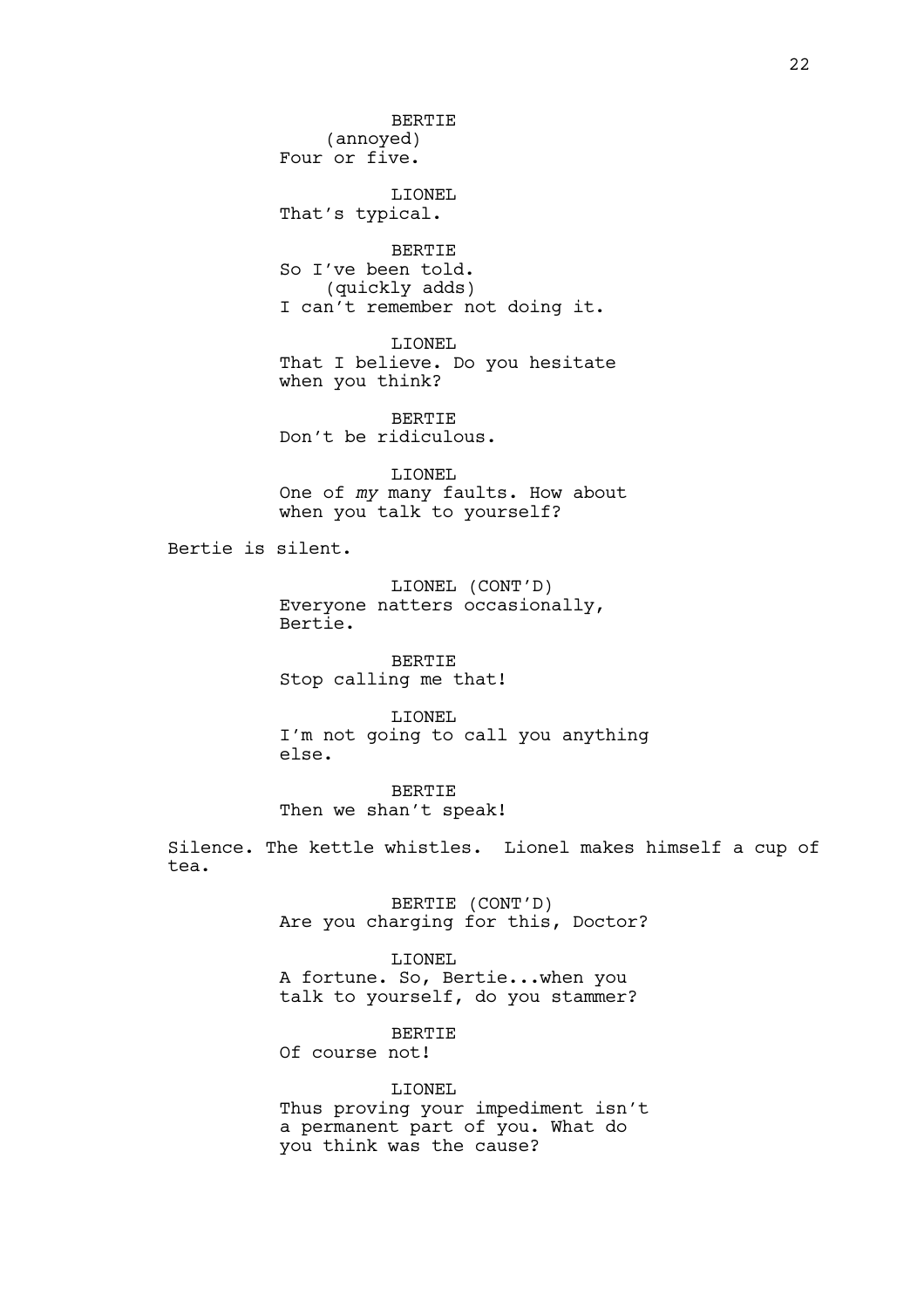BERTIE I don't know! I don't care! I stammer. And no one can fix it.

LIONEL Bet you, Bertie, you can read flawlessly, right here, right now.

Bertie snorts dismissively.

LIONEL (CONT'D) And if I win, I get to ask questions.

BERTIE And if I win?

LIONEL You don't have to answer.

BERTIE One usually wagers money.

LIONEL A bob each to sweeten it? See your shilling.

BERTIE I don't carry cash.

LIONEL I had a funny feeling you mightn't.

Logue fishes two coins from his pocket and puts them on the table.

> LIONEL (CONT'D) Stake you. Pay me back next time.

BERTIE If there is a next time.

LIONEL

(nods) I haven't agreed to take you on.

Logue has uncovered a piece of apparatus, a recording device with earphones. He sets a blank disc onto the turntable and positions a microphone, then hands Bertie an open book. Bertie glares at it defiantly.

> BERTIE I can't possibly read this.

LIONEL Then you owe me a shilling for not trying.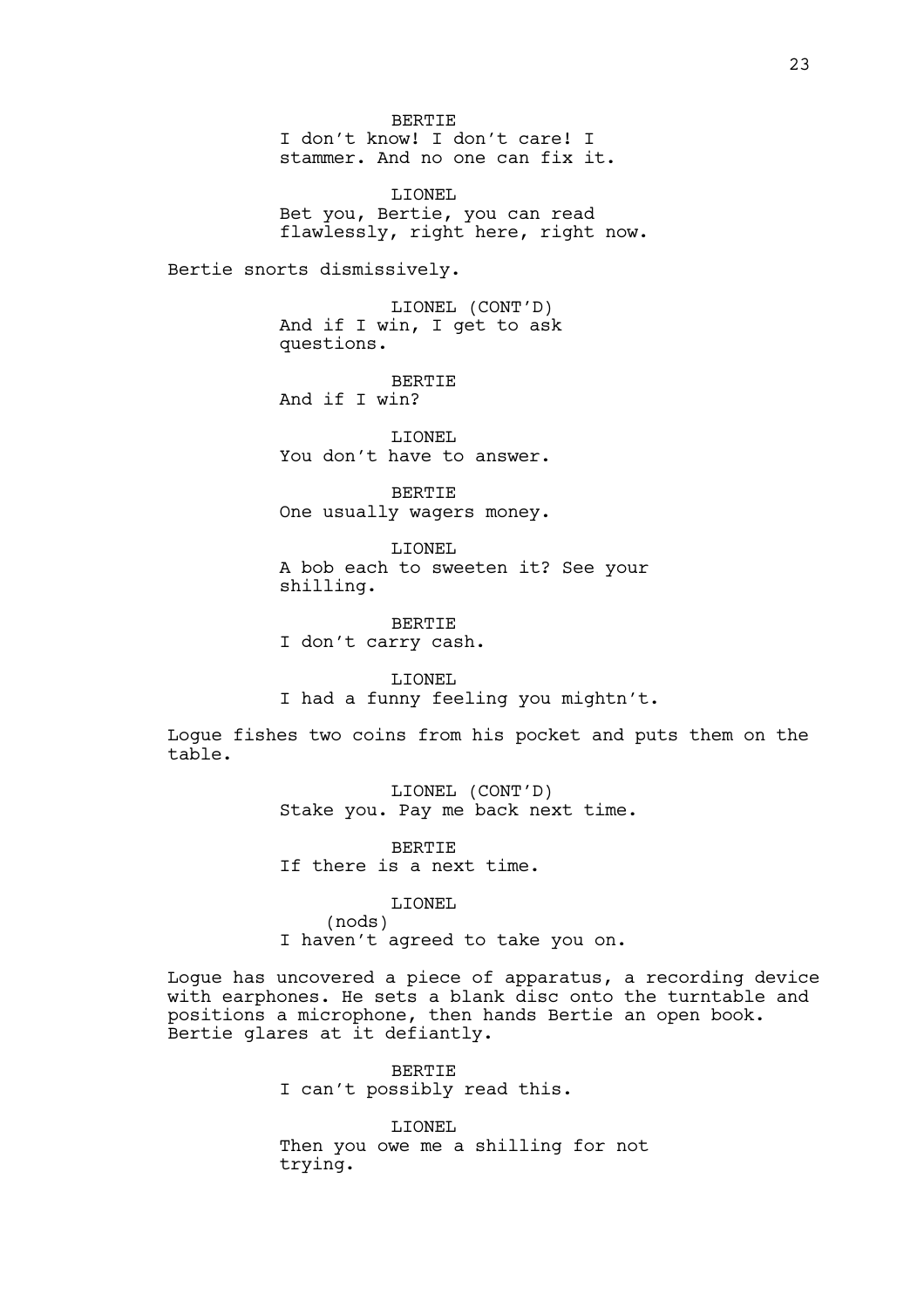Furious, Bertie opens the book and reads, stammers badly and gets worse.

> BERTIE "To be or not to be, That is the question. Whether it is wiser..." There!

He hands the book back to Lionel.

BERTIE (CONT'D) I can't read!

LIONEL I haven't finished yet.

Lionel returns the book to Bertie and turns to some recording apparatus on a nearby table.

> LIONEL (CONT'D) I'm going to record your voice and then play it back to you on the same machine. This is brilliant. It's the latest thing from America: a Silvertone.

He hands Bertie a pair of heavily padded earphones. Bertie doesn't want to take them.

> LIONEL (CONT'D) There's a bob in this, mate. You can go home rich!

Bertie reluctantly puts them on. Logue turns a dial. LOUD MUSIC is heard. Bertie takes off the earphones. The music stops.

> BERTIE You're playing music.

> > LIONEL

I know.

BERTIE How can I hear what I'm saying?!

LIONEL Surely a Prince's brain knows what its mouth is doing?

BERTIE You're not well acquainted with Royal Princes, are you?

Bertie replaces the earphones. Again, the LOUD MUSIC. His mouth moves as he reads, but all that can be heard is the music.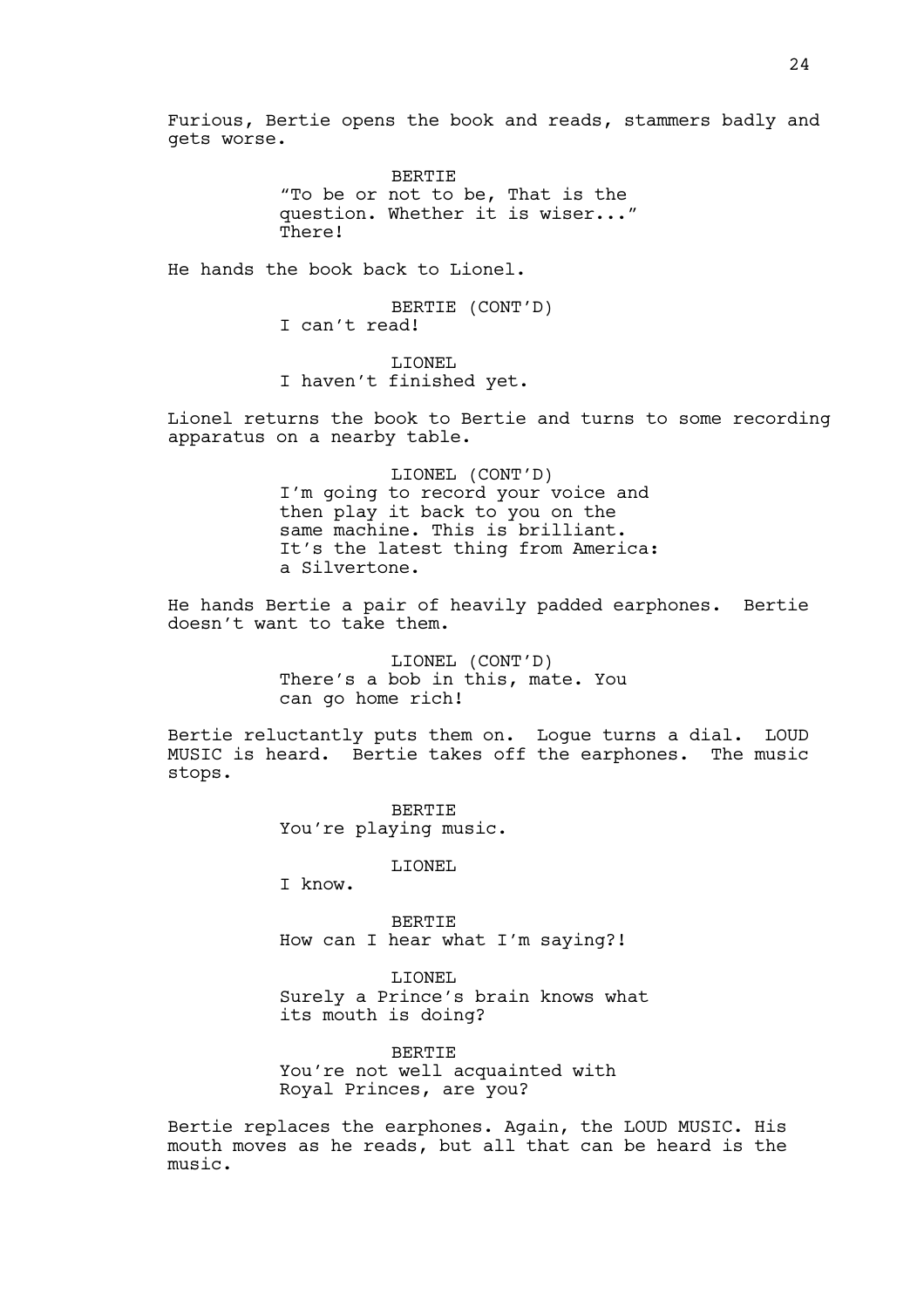Finished, Bertie takes off the earphones and the music ceases. Bertie reaches for the coins, but Logue snatches them.

> BERTIE (CONT'D) Hopeless. Hopeless!

LIONEL You were sublime. Would I lie to a prince of the realm to win twelvepence?

BERTIE I've no idea what an Australian might do for that sort of money.

LIONEL Shall I play it?

#### BERTIE

No.

LIONEL If you prefer, we'll just get on to the questions.

BERTIE Thank you Doctor, I don't feel this is for me.

He heads for the door. Logue puts the record in a brown paper dust jacket and hands it to Bertie.

> LIONEL Sir? The recording is free. Please keep it as a souvenir?

Lionel opens the door for Bertie and closes it behind him

INT. LOGUE'S WAITING ROOM - DAY

Elizabeth looks up at Bertie hopefully.

#### BERTIE

No

Elizabeth nods and rises. They walk towards the door together.

# ELIZABETH

Ah well.

EXT. SANDRINGHAM ESTATE - DAY

Establishing shot in the snow.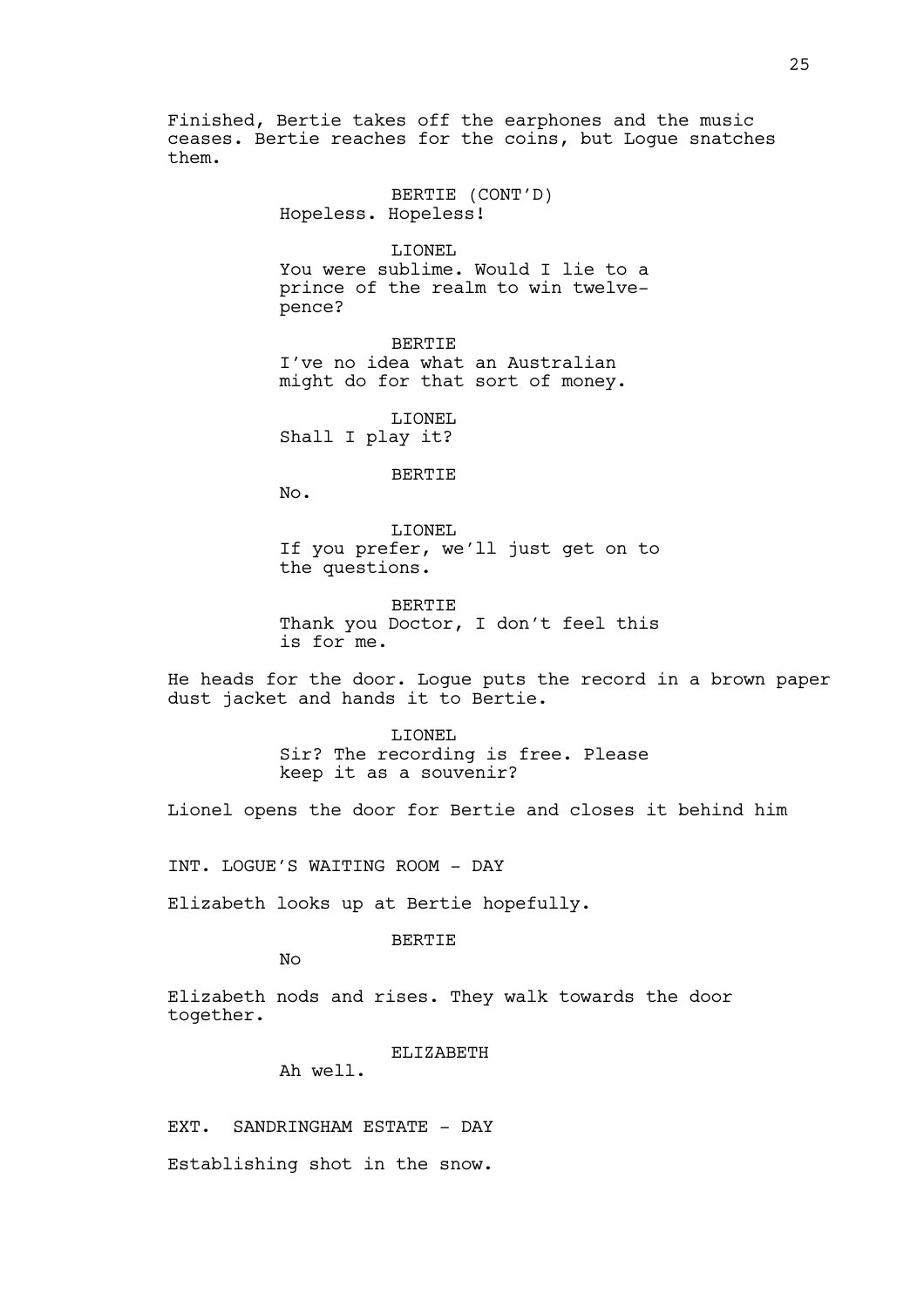A cold and commanding voice is heard:

KING GEORGE V (O.S.) *For the present, the work to which we are all equally bound, is to arrive at a reasoned tranquillity...*

INT. THE KING'S STUDY, SANDRINGHAM ESTATE - CONTINUOUS

The King's study, which resembles an orderly naval captain's cabin, except for a desk littered with stamp albums, has been converted into an ad hoc broadcasting studio. KING GEORGE V is a barrel-chested man with Naval beard and uniform.

He is giving his Christmas address via the radio.

KING GEORGE V (CONT'D) *...within our borders, to regain prosperity in this time of depression without self-seeking and to carry with us those whom the burden of past years has disheartened or overborne. To all, to each, I wish a Happy Christmas. God bless you.*

The red light next to him goes out, indicating the broadcast is complete. Robert Wood, the BBC technician from Wembley, stands by as well as an official photographer.

King George V looks at Bertie, who is standing next to him.

KING GEORGE V (CONT'D) Easy when you know how.

PHOTOGRAPHER

Sir?

Sir.

Bertie moves away and the photographer captures the King, seated at his desk.

> KING GEORGE V (to Bertie) Have a go yourself.

WOOD Congratulations, Sir.

KING GEORGE V Ah, Mr Wood. Splendid fellow. Chap taught me everything I know: let the microphone do the work.

WOOD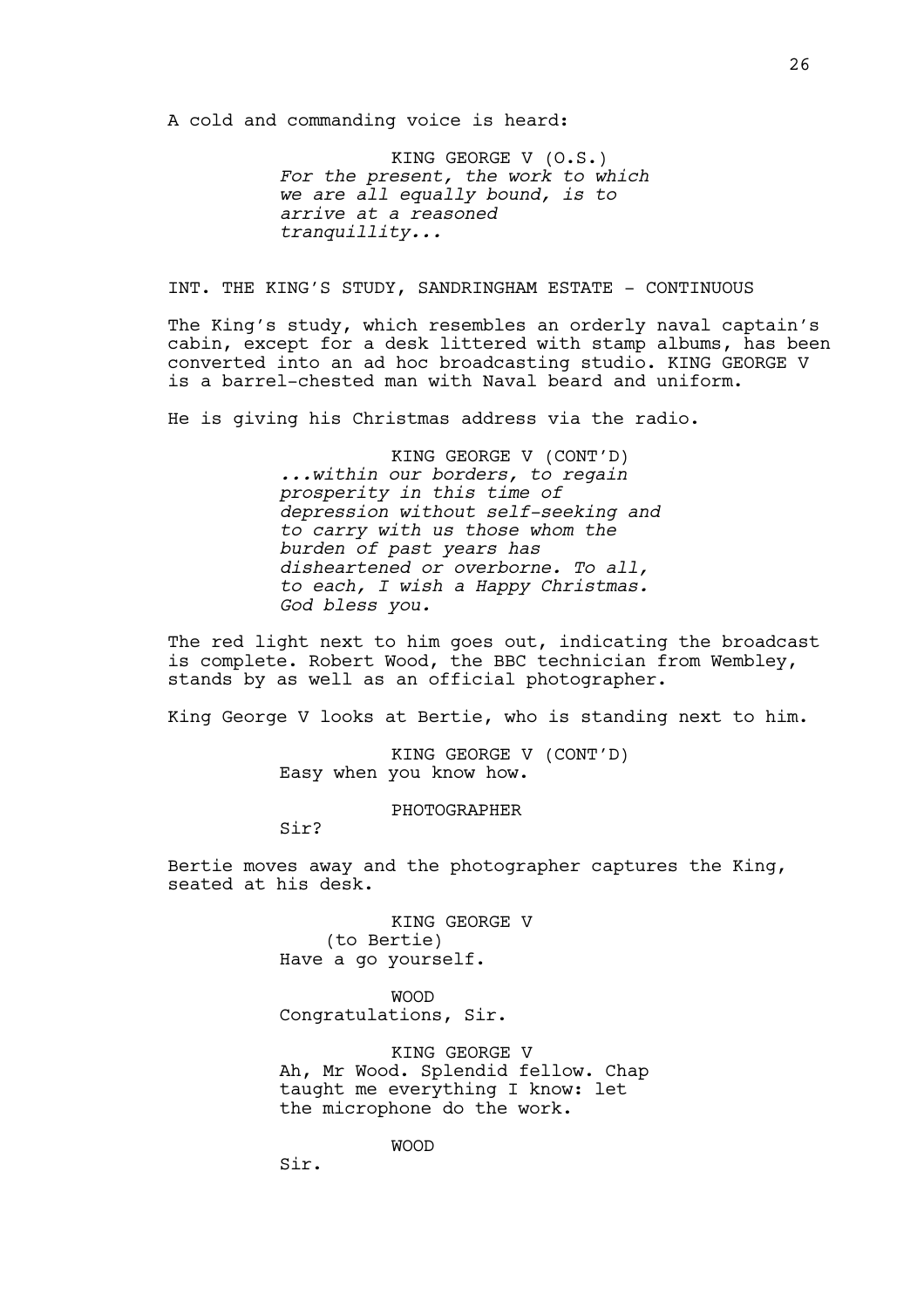#### KING GEORGE V

Thank you.

Wood and the photographer take that as their cue to leave.

KING GEORGE V (CONT'D) Sit up, straight back, face boldly up to the bloody thing and stare it square in the eye, as you would any decent Englishman. Show who's in command.

Bertie regards the BBC microphone as though it were an alien creature.

> BERTIE D-d-don't thu-thu-think I c-c-can.

In the presence of his father, Bertie's stammering returns in full form, his breathing short and shallow, the neck muscles in spasms.

> KING GEORGE V This devilish device will change everything if you won't. In the past all a King had to do was look respectable in uniform and not fall off his horse. Now we must invade people's homes and ingratiate ourselves with them. This family is reduced to those lowest, basest of all creatures...we've become...actors!

> > BERTIE

Papa, we're not a family, we're a firm.

His father shoots Bertie a surprised look: does the lad have a brain after all?

> KING GEORGE V The most successful institution in history. Our cousins wear crowns throughout Europe. A dozen of them! Sitting on thrones is our business! Yet any moment some of us may be out of work. Your darling brother... The only wife he appears interested in is invariably the wife of another!

BERTIE (tries to brighten things) He's broken off with Lady Furness.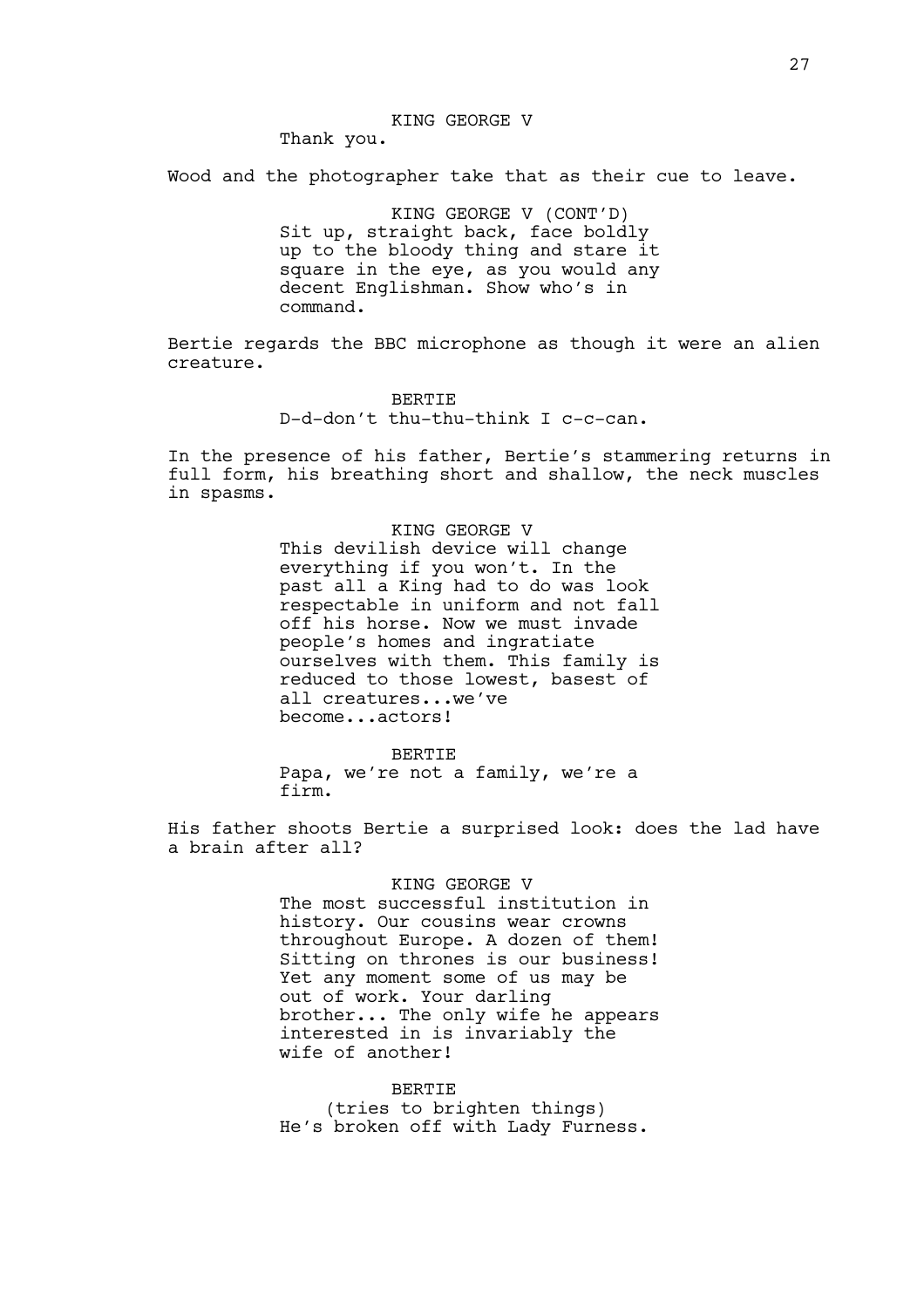### KING GEORGE V

And taken up a *Mrs* Simpson, a woman with two husbands living! Had the audacity to present her to me at Georgie's wedding. I told him straight no divorced person could ever be received at court. He said she made him sublimely happy. I imagined that was because she was sleeping with him. "I give you my word we've never had immoral relations," he replied. Stared square into his father's eyes... *and lied*.

Bertie groans.

KING GEORGE V (CONT'D) When I'm dead that boy will ruin himself, this family, and this nation, within twelve months. Who'll pick up the pieces? Herr Hitler, intimidating half of Europe, Marshall Stalin the other half? Who'll stand between us, the jackboots, and the proletarian abyss? You? With your older brother shirking his duties, you're going to have to do a lot more of this. (nodding towards the microphone) Have a go yourself.

Bertie tries to read the King's speech.

BERTIE Through one of the m-

KING GEORGE V Get it out boy!

BERTIE ...m-marvels of m-

KING GEORGE V Modern - just take your time - form your words carefully

BERTIE Science, I am enabled, this C-

KING GEORGE V Relax! (off Bertie's continued inability) Just try it!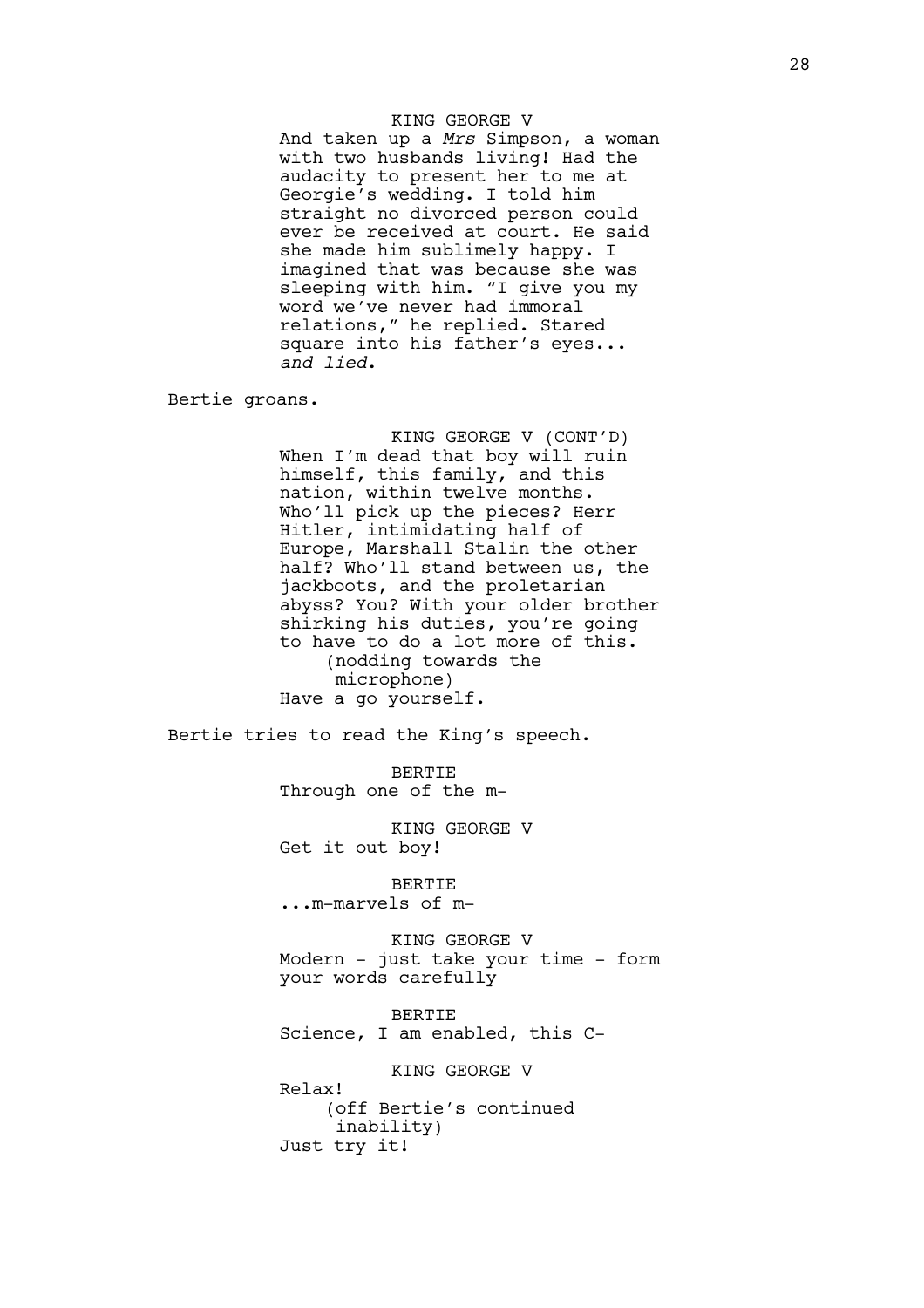BERTIE ...this Christmas Day, to speak to all my p-KING GEORGE V (all patience lost) **Do it!** INT. BERTIE'S STUDY, YORK HOUSE - NEW NIGHT Bertie lies on a chaise longue, smoking. BERTIE (to himself) Lying bastard. Bertie gets up and retrieves the recording he made with Lionel. He walks to a Victoria stand, lifts the arm, places the steel needle. It slips and slides across the records surface, as steel needles do. But what he hears is poetic and flowing: BERTIE'S RECORDED VOICE "To be, or not to be,  $-$  that is the question: - Elizabeth enters, unseen by Bertie and listens. BERTIE'S RECORDED VOICE (CONT'D) "...whether tis nobler in the mind to suffer The slings and arrows of outrageous fortune, Or to take arms against a sea of troubles, And by opposing end them.." Hold on Elizabeth, stunned: Unable to hear himself, her husband speaks perfectly for the very first time. INT. LOGUE'S CONSULTATION ROOM - NEW DAY Bertie and Elizabeth have returned to the consultation room.

> BERTIE Strictly business. No personal nonsense.

ELIZABETH I thought I'd made that very clear in our interview.

Logue is silent, then:

LIONEL Got the shilling you owe me?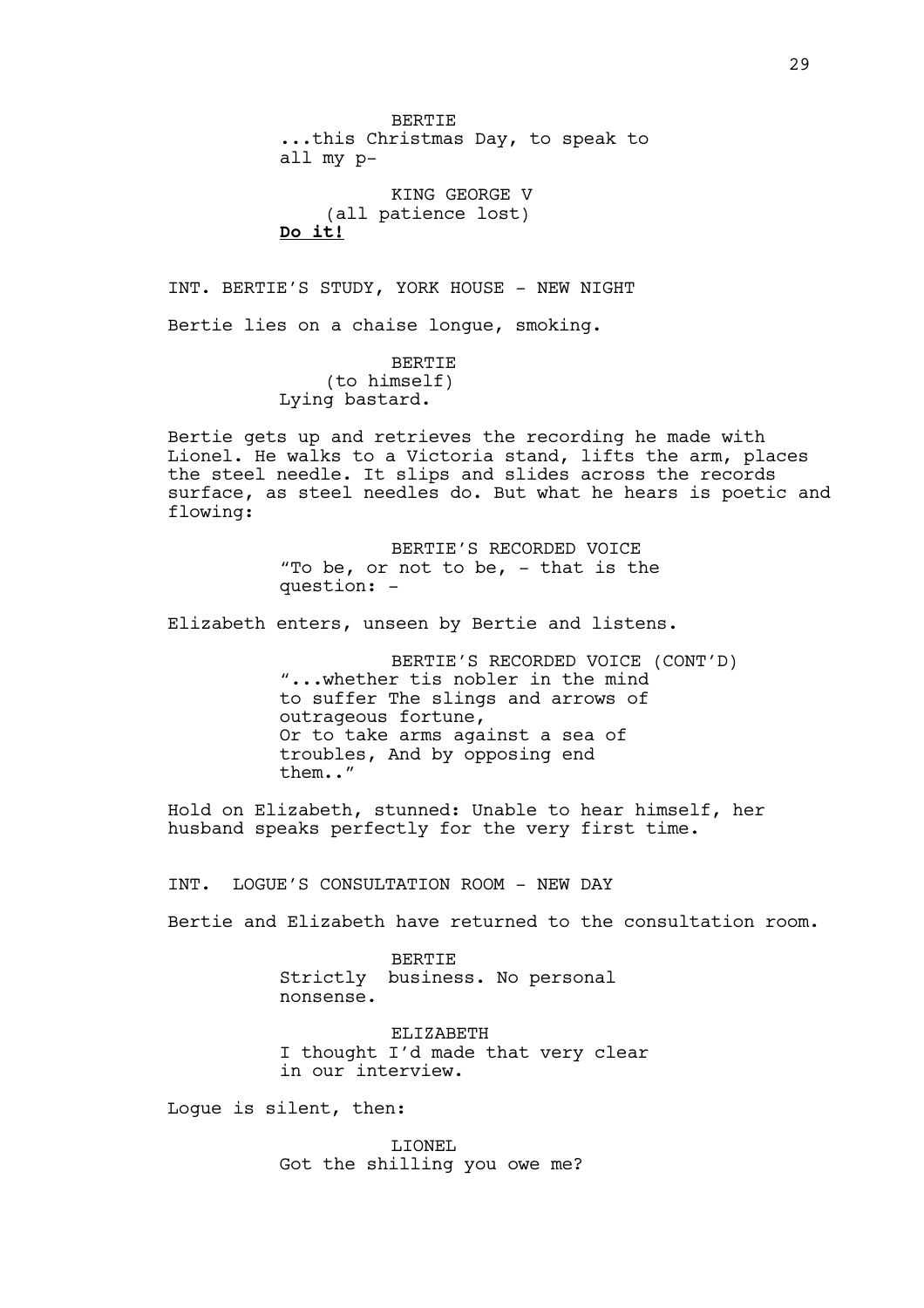BERTIE

No I don't!

LIONEL Didn't think so.

BERTIE Besides, you tricked me!

LIONEL

No, I showed you what you can do. (tries to get them to understand) What you're asking will only deal with the surface of the problem.

ELIZABETH That's sufficient. My husband has difficulties with his speech. Just deal with that.

BERTIE

I'm willing to work hard, Doctor Logue...

LIONEL

Lionel.

**BERTIE** Are you willing to do your part?

Logue considers, then tells Bertie:

LIONEL

Alright. You want mechanics? We need to relax your throat muscles and strengthen your tongue. By repeating tongue twisters for example. "I am a thistle-sifter. I have a sieve of sifted thistles and a sieve of unsifted thistles. Because I am a thistle sifter."

BERTIE

Fine.

LIONEL

You have a flabby tummy, we must build up the strength in your diaphragm. Simple mechanics.

ELIZABETH That is all we ask.

LIONEL And that's about a shilling's worth.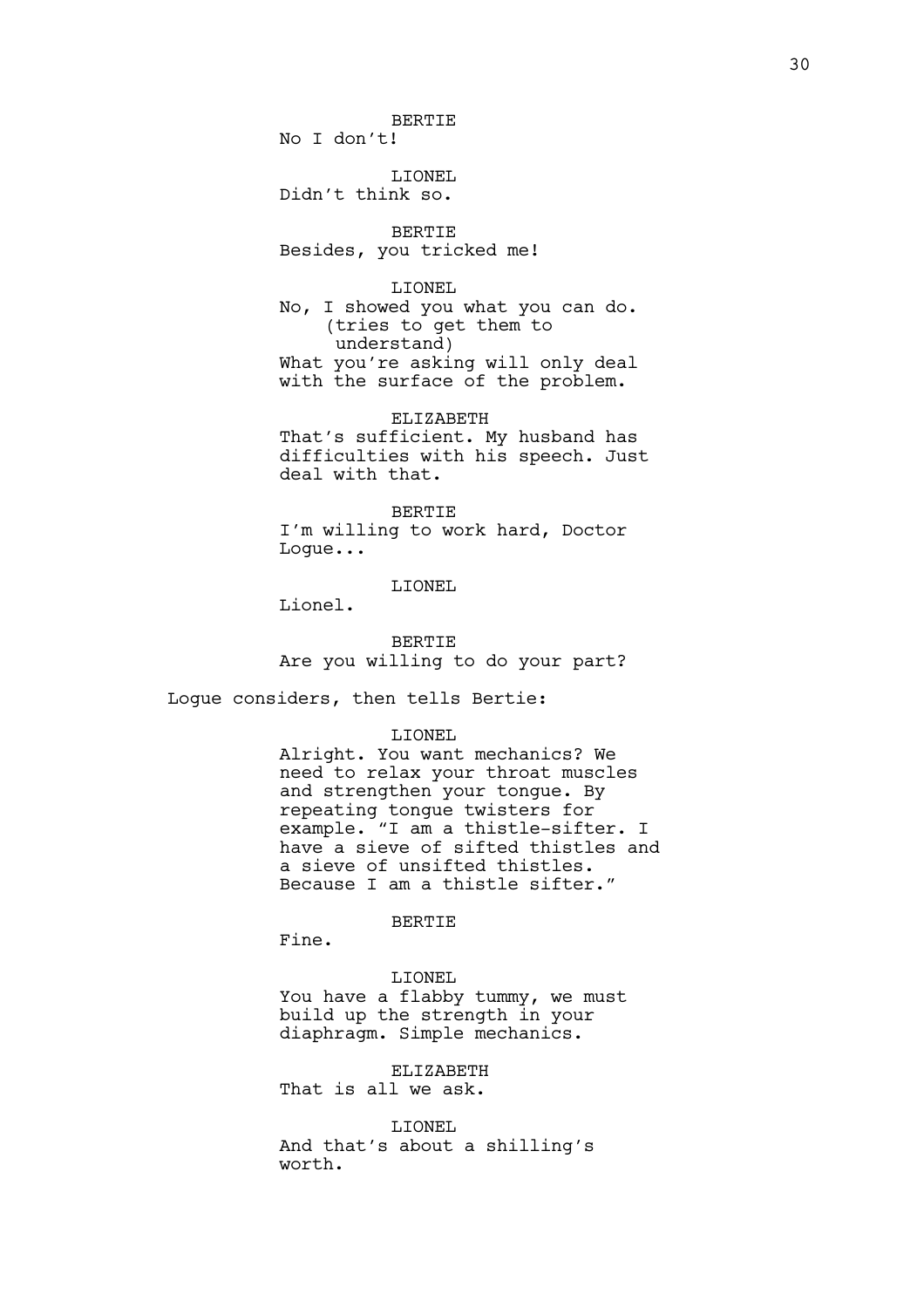BERTIE Forget about the blessed shilling! (calm again) Perhaps, upon occasion, I shall request some assistance in coping with a minor event. Will that be agreeable?

LIONEL Of course.

ELIZABETH That will be the full extent of your services.

BERTIE Shall I see you next week?

LIONEL I shall see you every day.

On Bertie, reacting.

#### MONTAGE

Many different sessions, many different days, all in the consultation room.

CU of Bertie's mouth. Humming.

LIONEL (CONT'D) Hum for as long as you like. Hmmmmmmmmmm. And when you're ready, "Mother".

BERTIE Hmmmmmmmmmmmmmother.

LIONEL

Beaut.

#### CUT TO:

LIONEL (CONT'D) A simple outward breath. "FFFFF" Wait for the "aa". "FFFFFather". Just slide into it.

BERTIE FFFFFFFFFFFFather.

CUT TO:

LIONEL Feel the loosening of the jaw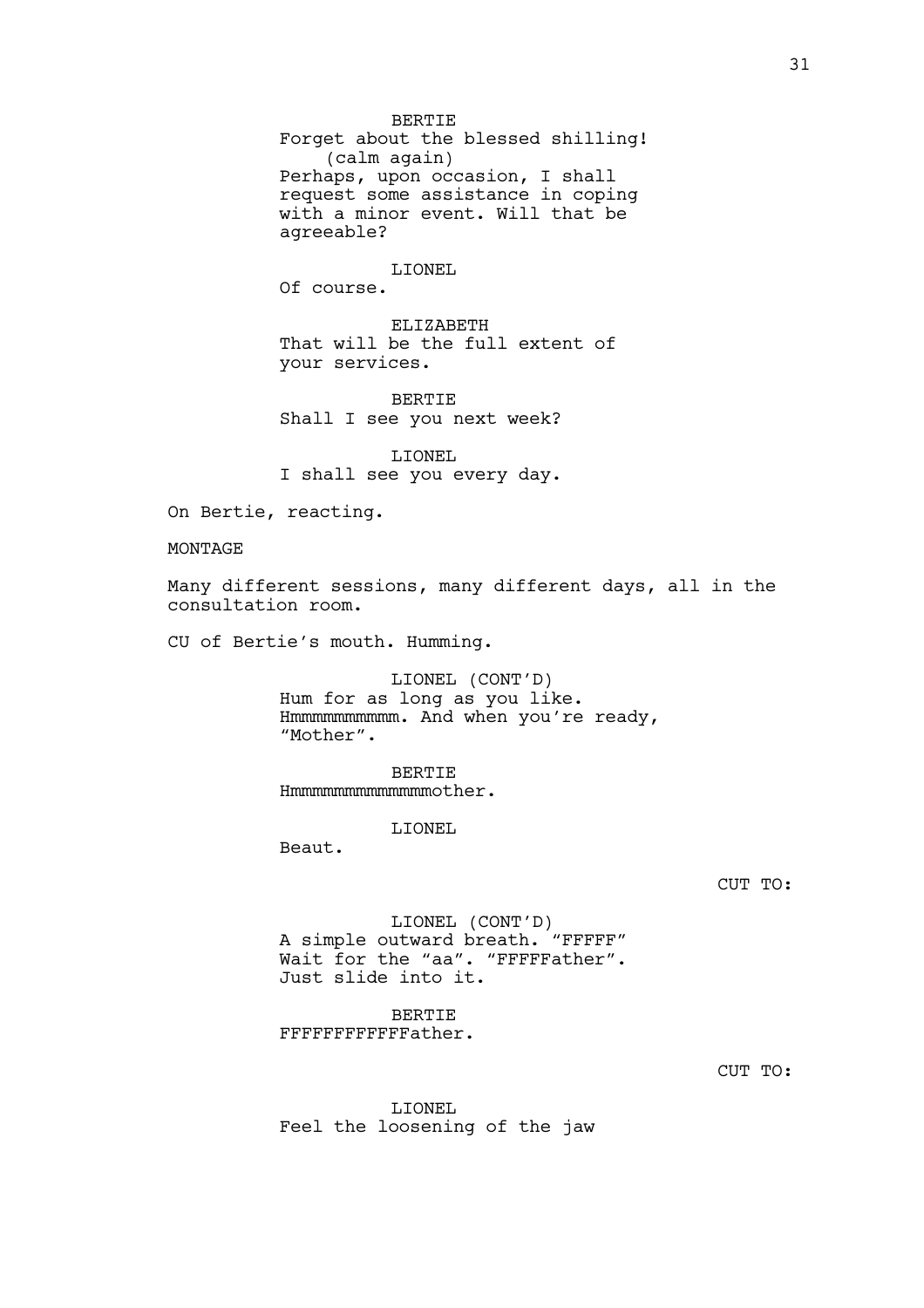Bertie and Lionel both have their individual hands clasped and are shaking them, vibrating their chest and loosening their jaw. As their jaws wobble, they omit a vibrating sound.

> BERTIE Ahahahahhahahahahahahahahahahahah.

LIONEL (at the same time) Ahahahahahahahahahahahahahahaha,

CUT TO:

Bertie lies on the floor

LIONEL (CONT'D) Deep breath. Expand your chest...lift your diaphragm...allow the column of air into your stomach...How do you feel?

BERTIE Full of hot air.

LIONEL Isn't that what public speaking is all about?

Bertie inhales deeply.

CUT TO:

Some fast cuts. Lionel handing him a cup of tea. Bertie doing slow breathing exercises. Bertie shouting something in frustration.

> BERTIE I will never get that.

LIONEL Yes you can, come on, come on.

CUT TO:

Bertie's on the floor again.

LIONEL (CONT'D) Deep breath. Hold.

He turns to Elizabeth.

LIONEL (CONT'D) Now Ma'am, while you are here, you could again be of great assistance. If you'd kindly sit on your husband's stomach.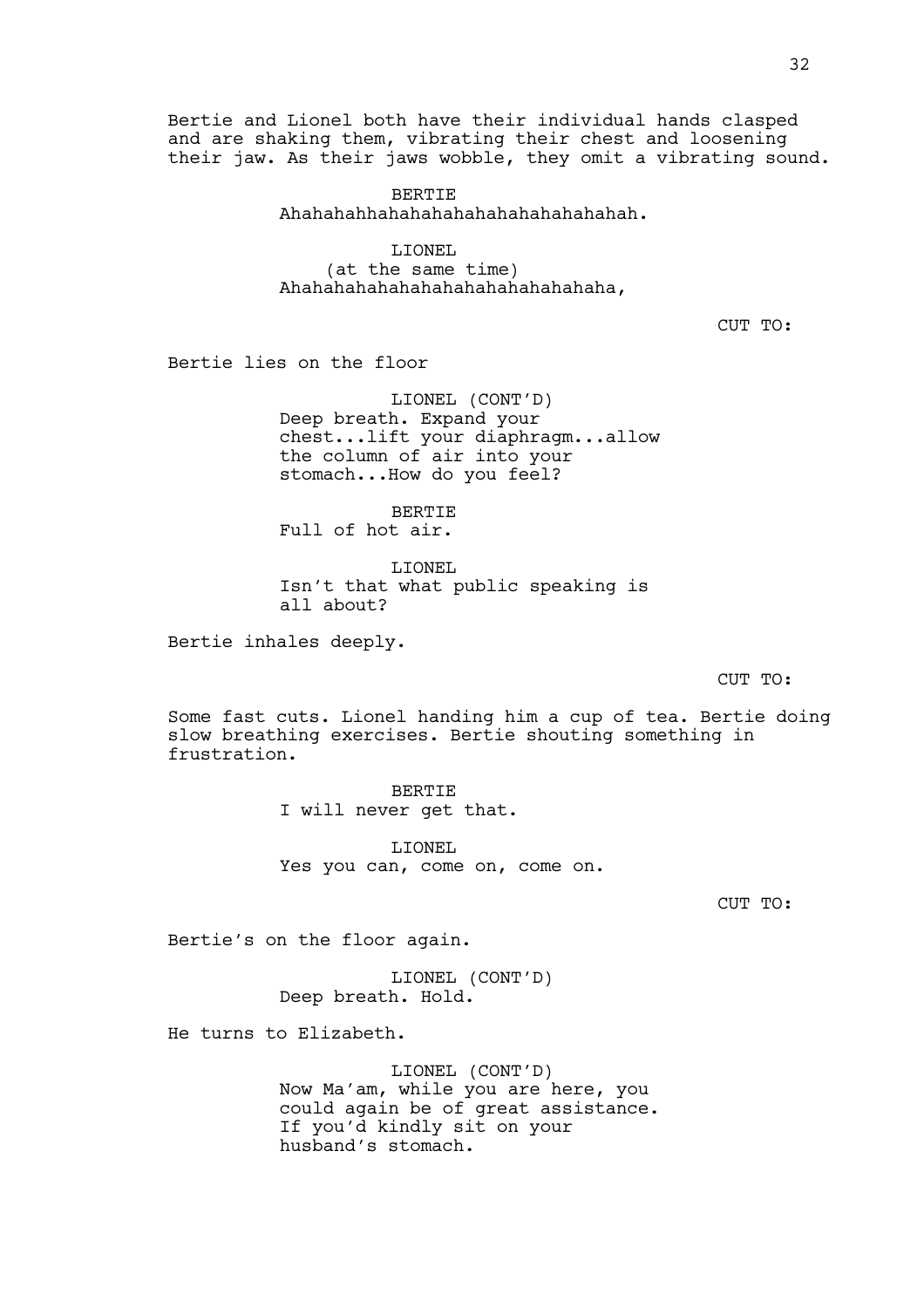Oh yes?

LIONEL

# Gently of course.

Elizabeth sits gingerly on Bertie's stomach, asking solicitously:

ELIZABETH

### Are you alright, Bertie?

Bertie nods.

LIONEL

Now exhale slowly...can you feel that resistance, Bertie? Down goes your Royal Highness...inhale slowly...and...up comes your Royal Highness. Exhale and down. Yes. Inhale and up. You get the idea.

ELIZABETH This is actually quite good fun, Bertie.

LIONEL Do it at home. Doesn't have to be you, of course, but I thought he'd prefer you to one of the staff.

Lionel encourages Bertie to move as he reads a joke out.

LIONEL (CONT'D) Move, rock back and forth on the balls of your feet, keep the movement continuous and flowing.

CUT TO:

Bertie stands framed by the open window.

LIONEL (CONT'D) I want you to release the five vowel sounds, each to last no less than 15 seconds.

BERTIE Aaaaaaaaaaaaaaaaaaaaaaa...

LIONEL (tapping him on the diaphragm) Let's connect the toned diaphragm with your relaxed throat. Ma'am, would you be so kind as to be the timekeeper?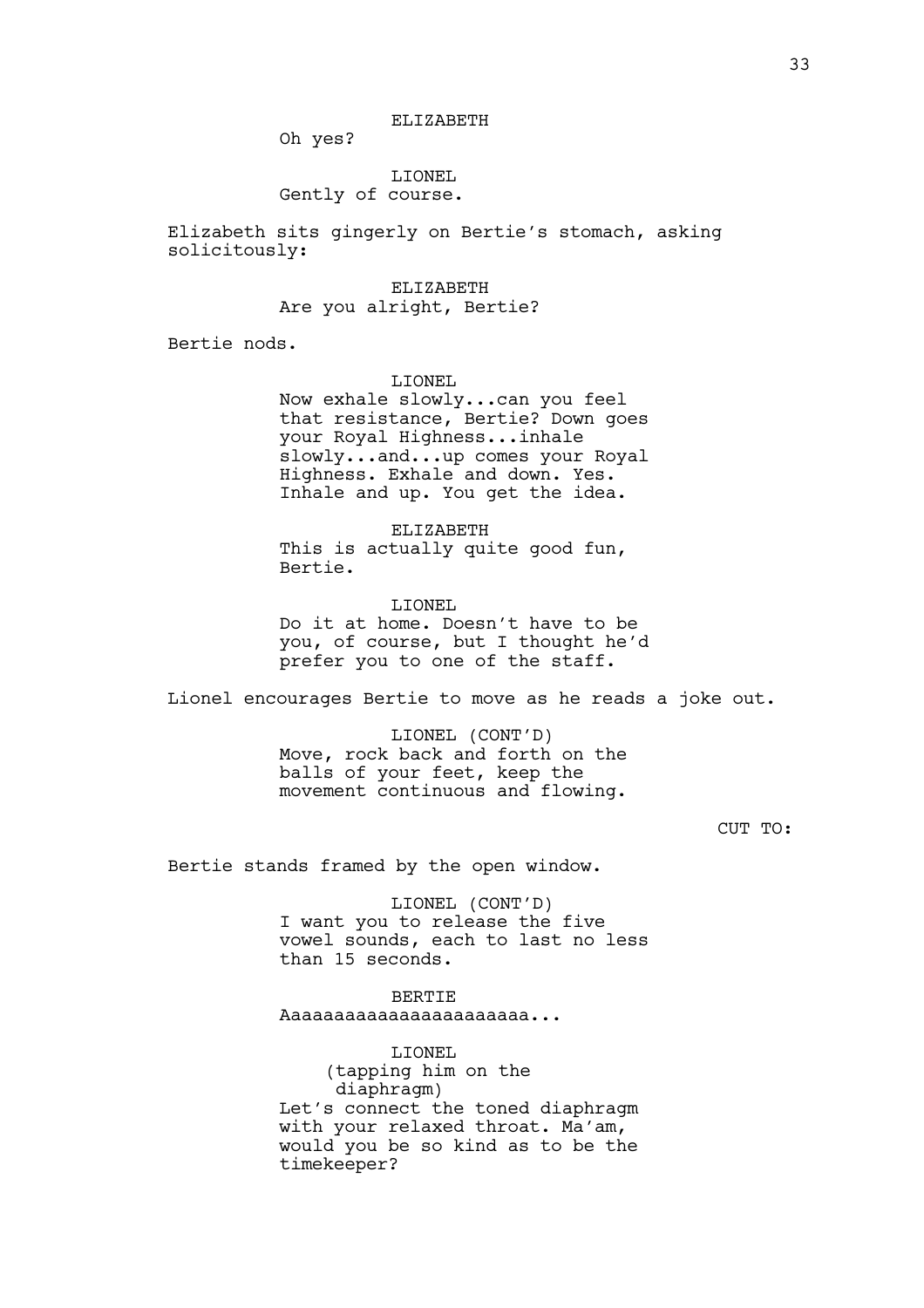Lionel hands her a stop watch.

BERTIE ....aaaaaaaaaaaaaaaaaaaaaaa.....

High up in the wall at the back of the building, a Harley Street physician peers out the window.

> LIONEL Anyone who can vibrate loudly in full view of the world can learn to give a speech.

> ELIZABETH That's right, Bertie. (checking watch) Now Eeeeeeeeeeeeeeeeeeeeeeeeeeeeeeee...

Lionel joins in.

LIONEL Eeeeeeeeeeeeeeeeee.....

BERTIE

Eeeeeeeeeeeeeeeeee.....

The sound of "eeee" becomes the roar of machinery

INT. MIDLAND FACTORY - NEW DAY

Huge industrial wheels whir noisily in neutral as WORKERS line up dutifully to hear the visiting Royal. Bertie's lips move, but due to the racket he cannot be heard. Elizabeth watches in relief.

A FOREMAN, trying to be helpful, signals. The machinery halts, the factory falls silent. At first, the momentum of speaking without being heard carries Bertie forward.

> BERTIE I assure you that my wife and I...

Hearing his own voice reverberate through the cavernous factory Bertie's stammer returns.

> BERTIE (CONT'D) ...ar-ar-are glad to vis-visvisit...

Bertie pauses. Takes a breath. Relaxes.

BERTIE (CONT'D) ...are glad to visit this important manufacturing district and see for ourselves one or two of the industries which have made it famous...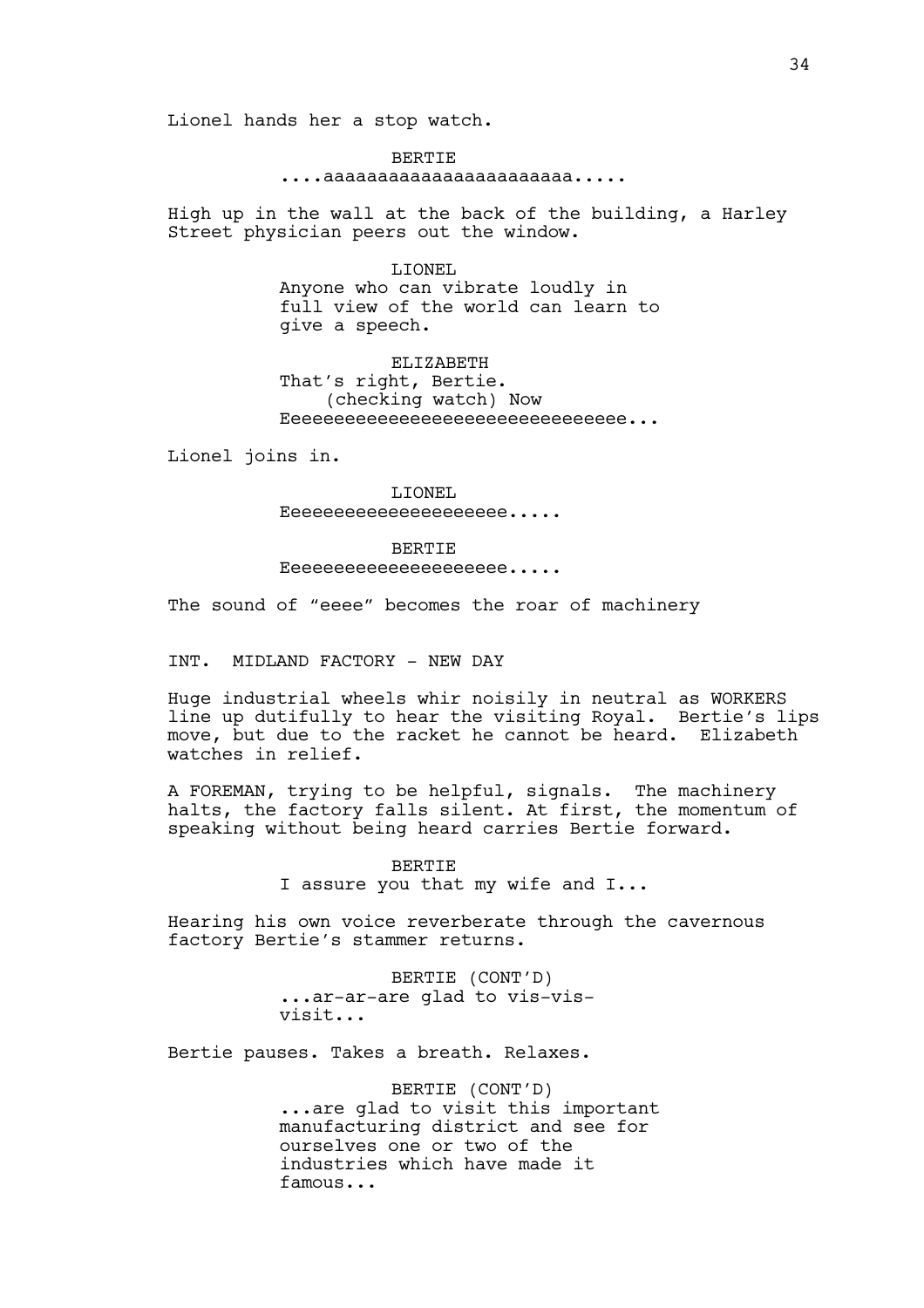35

He gets back into his stride, despite the silence. Bertie relaxes a little. From Elizabeth, a huge smile of relief.

The sound of an approaching aircraft engine.

EXT. PRIVATE LANDING STRIP, SANDRINGHAM ESTATE - NEW DAY

Bertie waits beside a shooting break, a stiff breeze whipping his coat, as a small plane lands and taxis.

While he waits Bertie practises breathing exercises.

The cockpit canopy slides back and - DAVID - leaps out, removing his leather helmet and goggles, gold hair gleaming, a sun god descended from the skies.

> **DAVTD** Hello, Bertie. Been waiting long?

BERTIE Where've you been?

Bertie stammers badly in the presence of his brother.

DAVID

Been busy.

**BERTIE** So was I. Elizabeth has pneumonia.

DAVID I'm sorry. She'll recover.

Bertie shoots him a look.

**BERTIE** Father won't.

DAVID I'll drive.

INT./EXT. CAR (SHOOTING BREAK) ON SANDRINGHAM LANE - CONTINUOUS

David drives. Badly.

DAVID Old bugger's doing this on purpose.

BERTIE

Dying?

The vehicle almost careens off the lane. Bertie grabs the wheel and straightens it.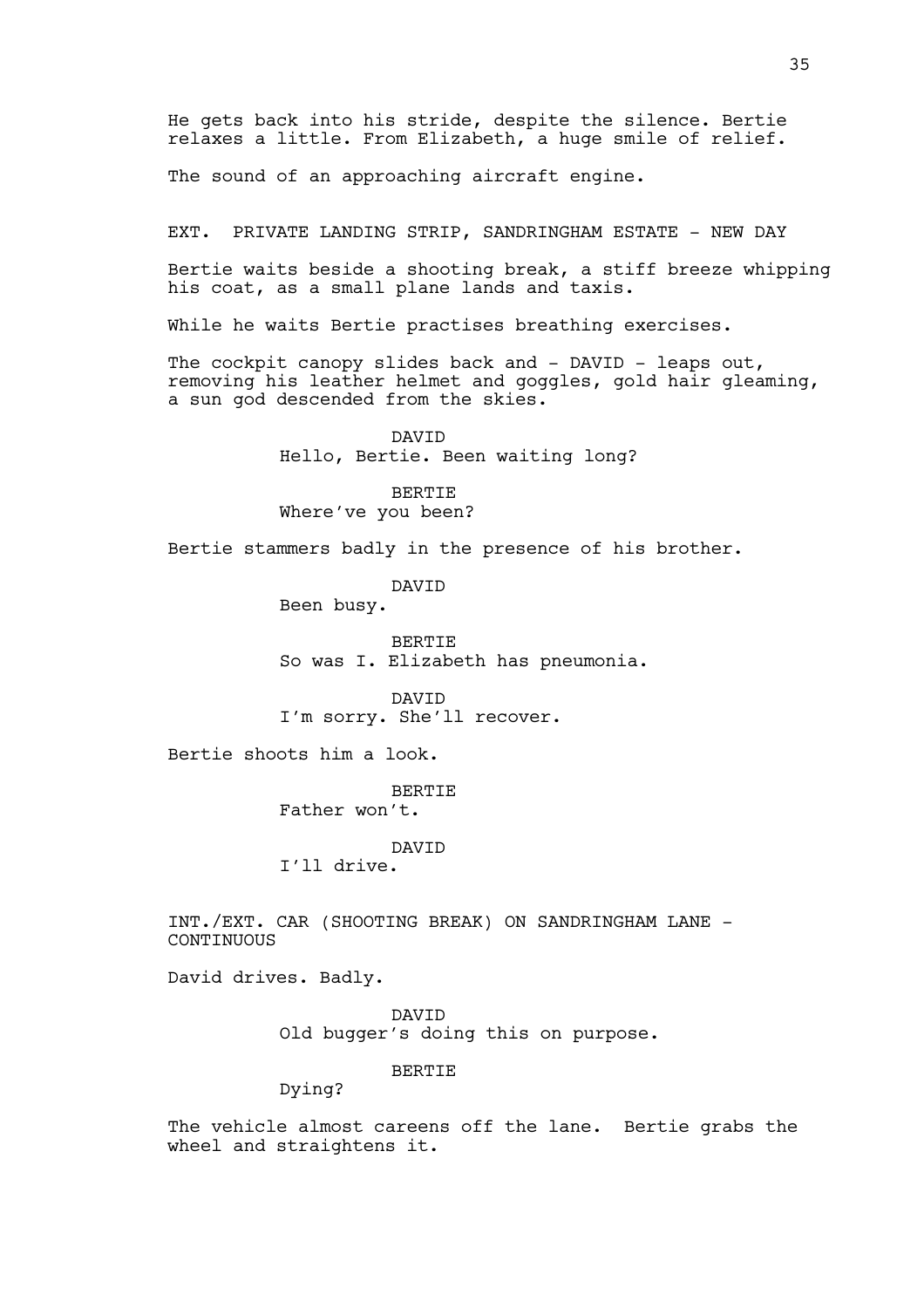DAVID Departing prematurely to complicate matters.

BERTIE Oh for heaven's sake, David. You know how long he's been ill.

DAVID Wallis explained. She's terribly clever.

INT. KING'S BEDROOM, SANDRINGHAM - DAY

The King is propped up in his armchair, wrapped in his favorite faded Tibetan dressing gown. He's attended by six members of his Privy Council - ARCHBISHOP LANG, LORD DAWSON his personal physician, LORD WIGRAM his private secretary, together with RAMSAY MACDONALD, LORD HAILSHAM and SIR JOHN SIMON. Also present is SIR MAURICE HANKEY, the Clerk to the Council.

The King's sons and daughter are in attendance. SISTER BLACK his nurse, stands beside the King.

Lord Wigram is reading out the Order for the Council for the State. The King constantly interjects. He is confused and frail.

### LORD WIGRAM

... whereas by letters patent under the Great Seal, bearing date of Westminster, the eleventh June 1912 his Majesty King George V did constitute, order and declare that there should be a guardian, Custos Regni, in the form of Councillors of State.

Off King George V's confusion -

LORD WIGRAM (CONT'D) It's the order of the Council for the State, Sir. So we may act on your behalf.

Wigram presents a tray with papers and pen.

KING GEORGE V I'm still confused...

LORD WIGRAM

Approved.

KING GEORGE V Thank you.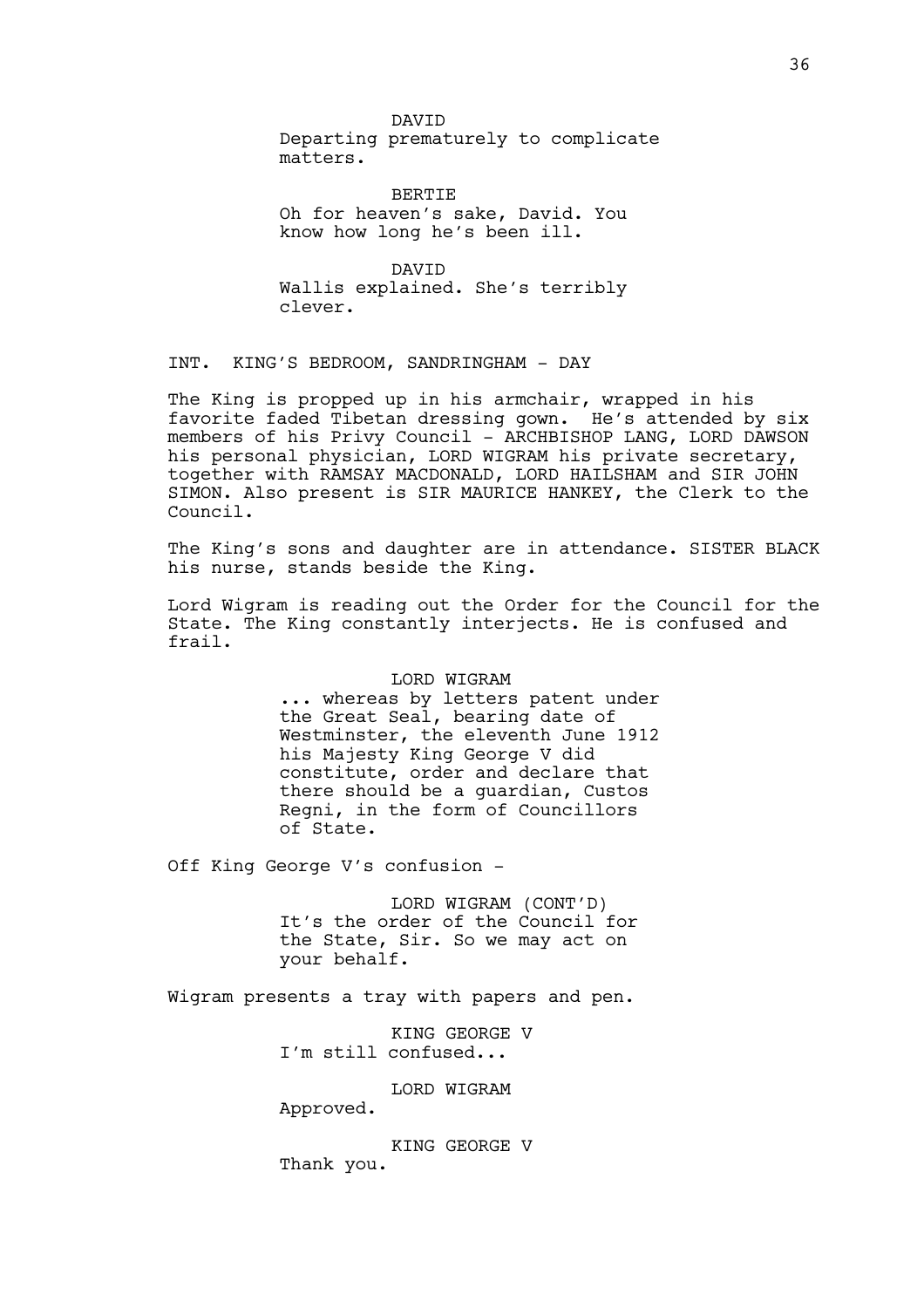Lord Dawson holds the pen as the King makes his 'mark'.

NURSE Feeling a little better Sir?

KING GEORGE V No. I'm not feeling any better. I feel dreadful.

Queen Mary enters.

KING GEORGE V (CONT'D) Have you been skating?

QUEEN MARY

No, George.

INT. LIBRARY, SANDRINGHAM - CONTINUOUS

David is on the phone. Bertie enters.

DAVID I'm on with Wallis! (continues as though Bertie didn't exist) I know, darling, a talk, even a lovely long talk, is a poor substitute for holding tight and making drowsy. Nor making our own drowsies either, as we've had to do far too often lately. (kisses the phone and hangs up) Wallis misses me terribly.

BERTIE Mother says you're late for dinner.

David glares at a clock.

DAVID She forgets Papa's bloody clocks were always half an hour fast!

He sets it back.

INT. DINING HALL, SANDRINGHAM - CONTINUOUS

David enters and sits between Lord Dawson and Archbishop Lang.

> DAVID (to Dawson) How is my father? I hope he is not in pain.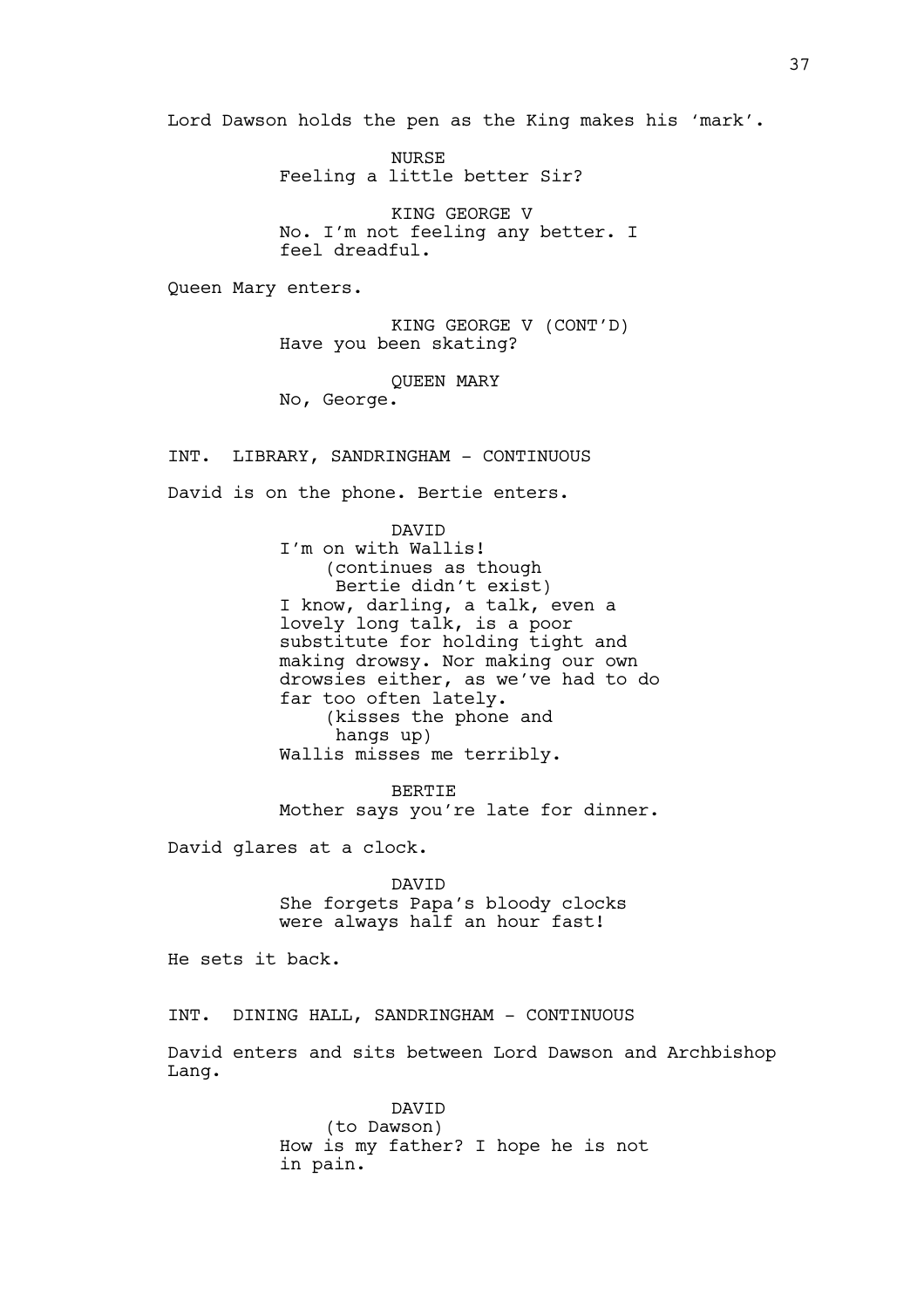## LORD DAWSON No, no, he's quieter now.

The butler enters and whispers to Lord Dawson and Lord Wigram. They both exit.

QUEEN MARY

If your father were well, tardiness would not be tolerated. None of this..unpleasantness would be tolerated

Pause.

## COSMO LANG

(to David) You know Sir, I appreciate that you are different from your father in your outlook and temperament. I want you to know that whenever the King questioned your conduct, I tried in your interest to present it in a most favourable light.

DAVID

(ironic) I can always trust you to have my best interests at heart.

Awkward silence.

QUEEN MARY All my children, at the same table.

GEORGE

Yes, Mama.

Lord Wigram enters and whispers to Queen Mary.

QUEEN MARY It seems our vigil will not be of long duration.

INT. KING'S BEDROOM, SANDRINGHAM - NIGHT

Lord Dawson closes the King's eyes.

COSMO LANG We commend our brother George to the mercy of God, our Maker and Redeemer.

Queen Mary takes her eldest son's hand and kisses it. Then Bertie the same.

> QUEEN MARY Long live the King.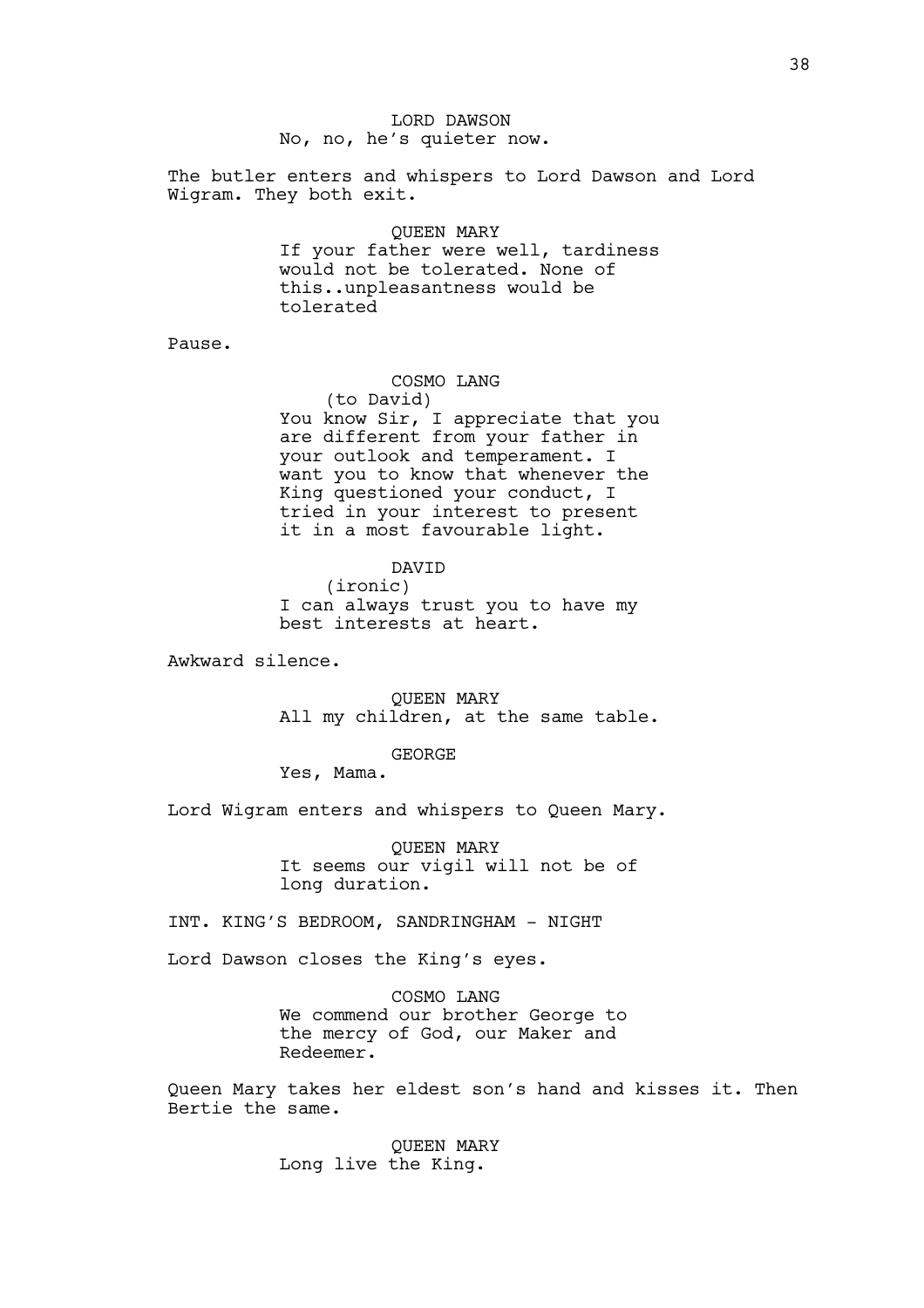DAVID (very emotional) I hope I will make good as he has made good.

David falls into his mother's arms, sobbing.

He runs from the room.

INT. CORRIDOR OUTSIDE KING'S BEDROOM - NIGHT

David stands, smoking. Bertie comes from the bedroom to comfort him. David looks broken-hearted.

> BERTIE What on earth was that?

DAVID Poor Wallis. Now I'm trapped!

## INT. LOGUE'S CONSULTATION ROOM - NEW DAY

Lionel is at his desk listening to the radio. A news reader is talking about the death of King George V.

Two of his sons sprawl on the floor. Valentine is studying for the School Certificate. Antony, the youngest, is taking a break from homework, building a model airplane.

He switches off the wireless.

ANTONY

Dad?

LIONEL

What?

ANTONY Time for a Shake, dad?

LIONEL (flattered) You sure? Allright put your thinking caps on.

VALENTINE (looking up from his book) Go on, Dad.

This was, and still is, a much loved ritual. Lionel disappears behind a door..

> ANTONY Bet its the Scottish Play.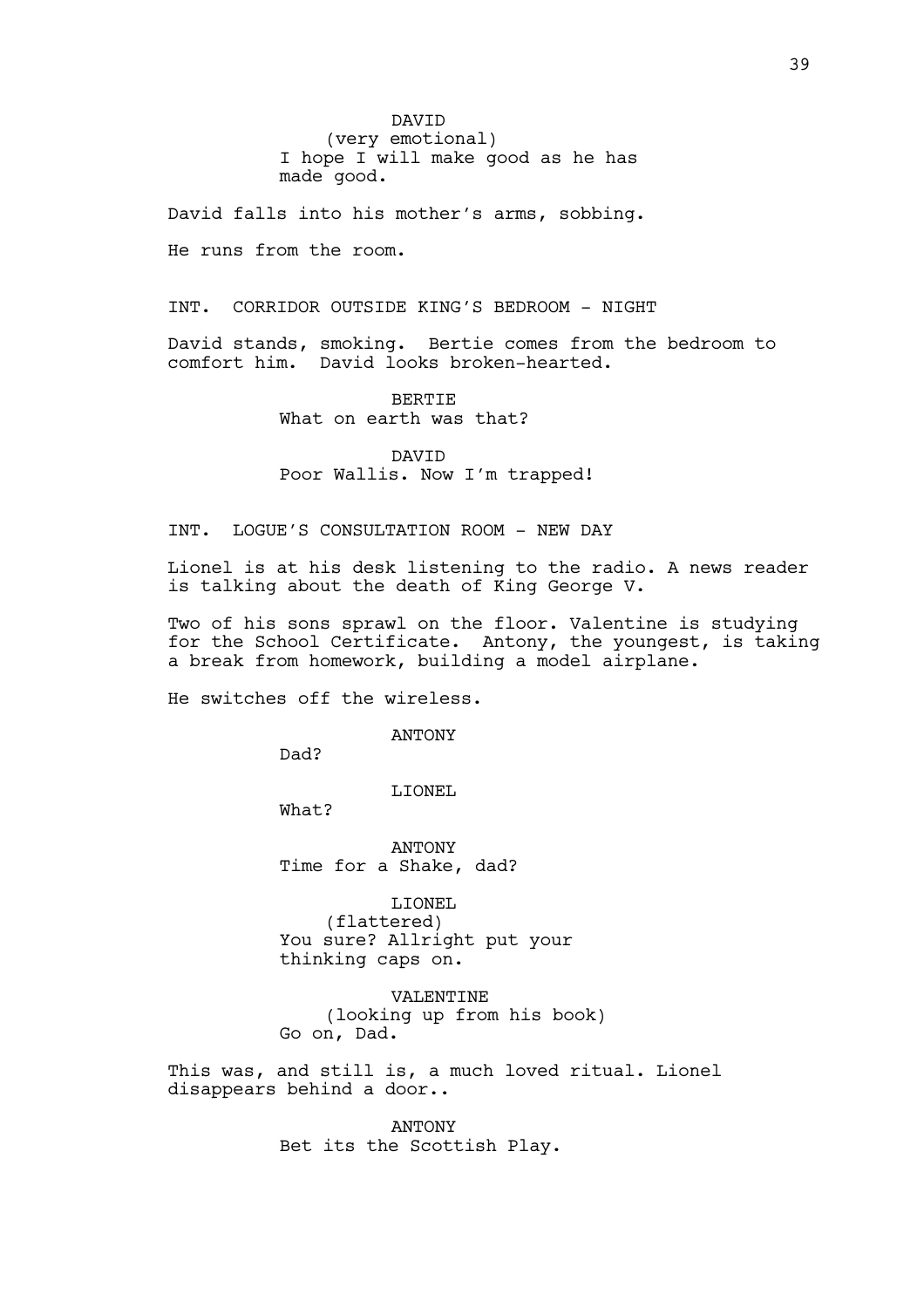VALENTINE No, I bet it's Othello. It's always Othello.

LIONEL (OOMING OUT) "Art thou afeard?"

VALENTINE (Without even looking up) Caliban!

LIONEL Oh! For heaven's sake.. that was a lucky guess!

ANTONY Don't listen to egghead. Go on, Dad.

Lionel has a pillow stuffed into his jacket to create a monstrous hunchback. His acting, performed just for his lads, is quite magical.

> LIONEL "Be not afeard; the isle is full of noises, Sounds and sweet airs, that give delight, and hurt not. Sometimes a thousand twanging instruments Will hum about mine ears; and sometimes voices, That, if then I had waked after long sleep, Will make me sleep again:" (to Valentine) Alright, clever clogs, what comes next?

VALENTINE "..and then, in dreaming, The clouds methought would open, and show riches Ready to drop upon me; that..."

LIONEL (overlapping) ...when I waked, I cried to dream again." It's such a sad thought.

A KNOCK at the door. Lionel is not expecting anyone.

LIONEL (CONT'D) Next patient must be early. You better go lads, I'm sorry. (to the door) Won't be a moment, Clifford.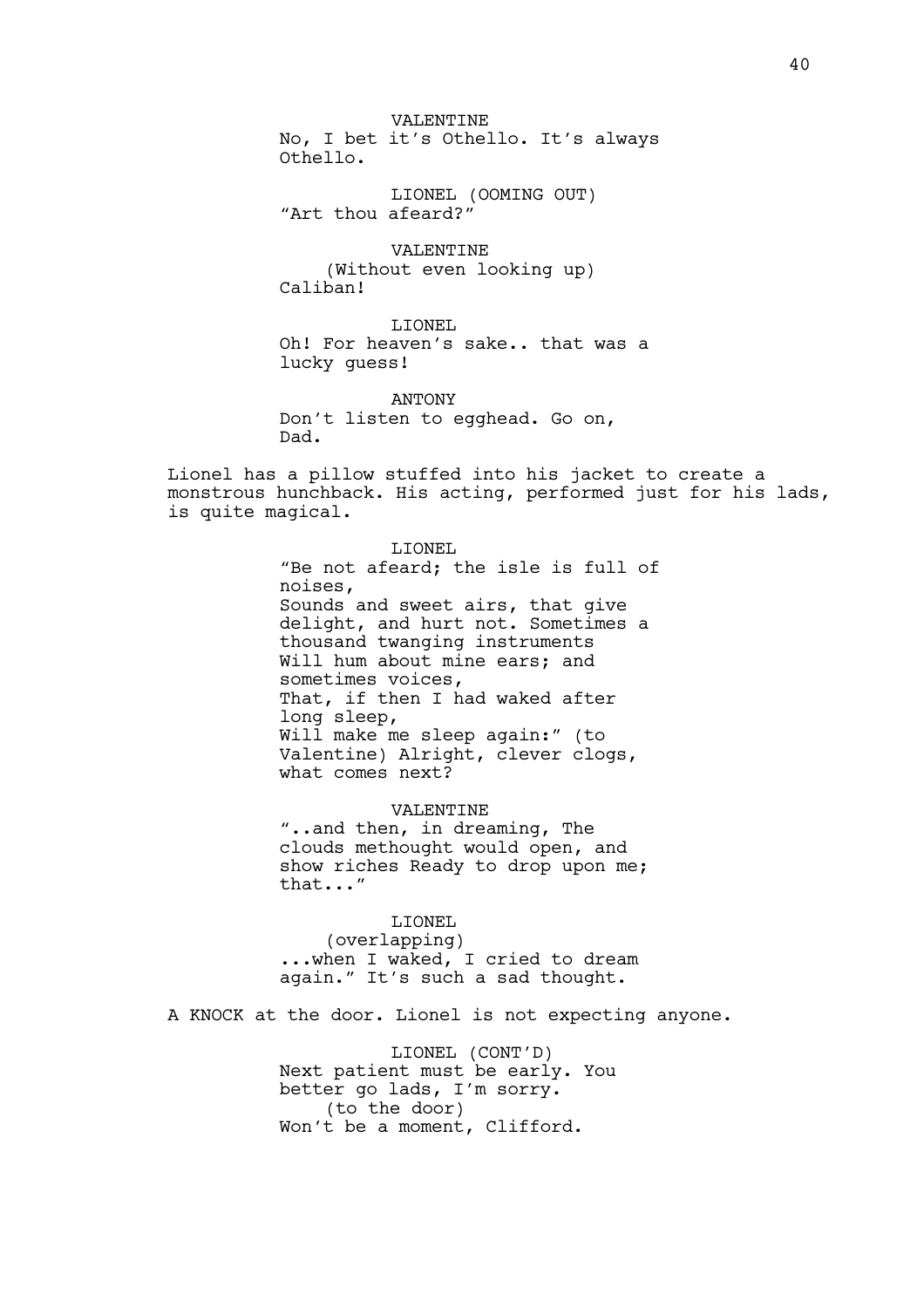INT. WAITING ROOM TO LOGUE'S CHAMBERS - CONTINUOUS

The door opens. Bertie is on the other side.

The two men stare at each other, not sure what to say.

LIONEL Bertie, they told me not to expect you. (beat) Sorry about your father.

BERTIE I don't wish to intrude.. (gesturing towards the consultation room) May I?

LIONEL Of course. Please come in.

BERTIE I've been practising. One hour a day. In spite of everything. (notices Lionel's hump) What's going on there?

LIONEL I was, sorry, mucking around with my kids.

Lionel hastily removes the pillow, tossing it away. Realizes Bertie has entered the consultation room.

INT. LOGUE'S CONSULTATION ROOM - CONTINUOUS

LIONEL Do you feel like working today?

Bertie notices the plane left behind by Logue's sons.

BERTIE A Curtis bi-plane.

LOGUE I'll put on some hot milk.

BERTIE Logue, I'd kill for something stronger.

LIONEL I wasn't there for my father's death. Still makes me sad.

BERTIE

I can imagine so.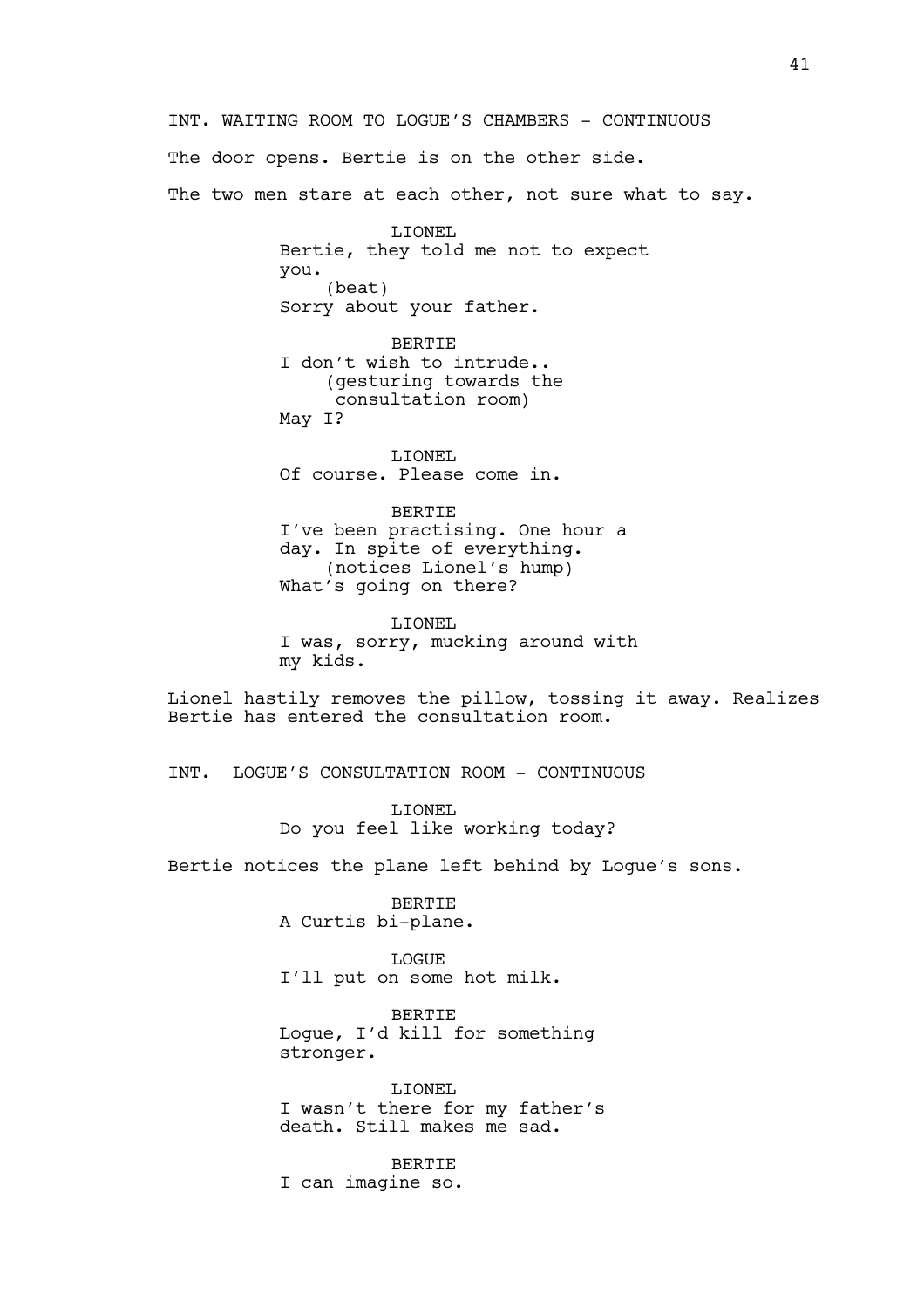Lionel passes Bertie a brandy.

BERTIE (CONT'D) What did you father do?

LIONEL

A brewer.

BERTIE

Oh.

LIONEL At least there was free beer.

Pause.

LIONEL (CONT'D) Here's to the memory of your father.

They sit.

BERTIE I was informed, after the fact, my father's last words were: "Bertie has more guts than the rest of his brothers put together." He couldn't say that to my face.

Silence.

BERTIE (CONT'D) (blurts) My brother. That's why I'm here.

LIONEL What's he done?

BERTIE Can't say. I can't puh-puh-puh...

His jaw and throat muscles constrict.

LIONEL Try singing it.

BERTIE

Pardon?

LIONEL Know any songs?

BERTIE

Songs?

LIONEL Yes songs.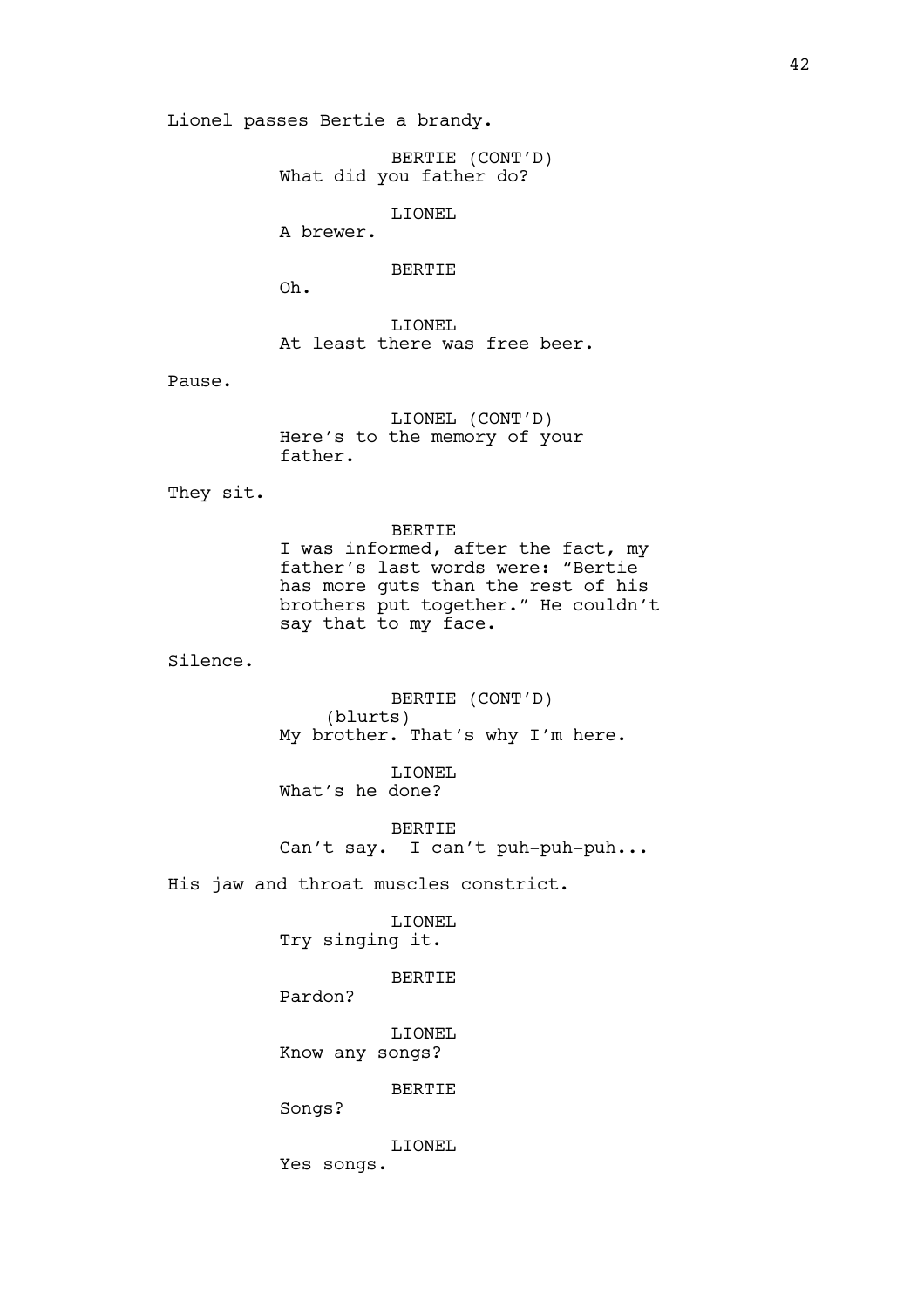BERTIE "Swanee River". LIONEL I love that song. BERTIE Happens to be my favorite. LIONEL Sing it then. Give me the chorus. BERTIE No. Certainly not. (fascinated by the plane) Always wanted to build models. Father wouldn't allow it. *He* collected stamps. I had to collect stamps. LIONEL You can finish that off. Bertie eagerly reaches for some balsa. LIONEL (CONT'D) *If* you sing. (to "Swanee River") *"When I was a boy with David...upon the Swanee River."* BERTIE I can't sit here singing! LIONEL You can with me. BERTIE Because you're peculiar. LIONEL I take that as a compliment. BERTIE I'm not crooning "Swanee River!" LIONEL Try "Camptown Races" then. (sings) *"My brother D, he said to me, doodah doo-dah..."* Continuous sound will give you flow. Does it feel strange, now that David's on the throne? BERTIE

It was a relief... Knowing I wouldn't be King.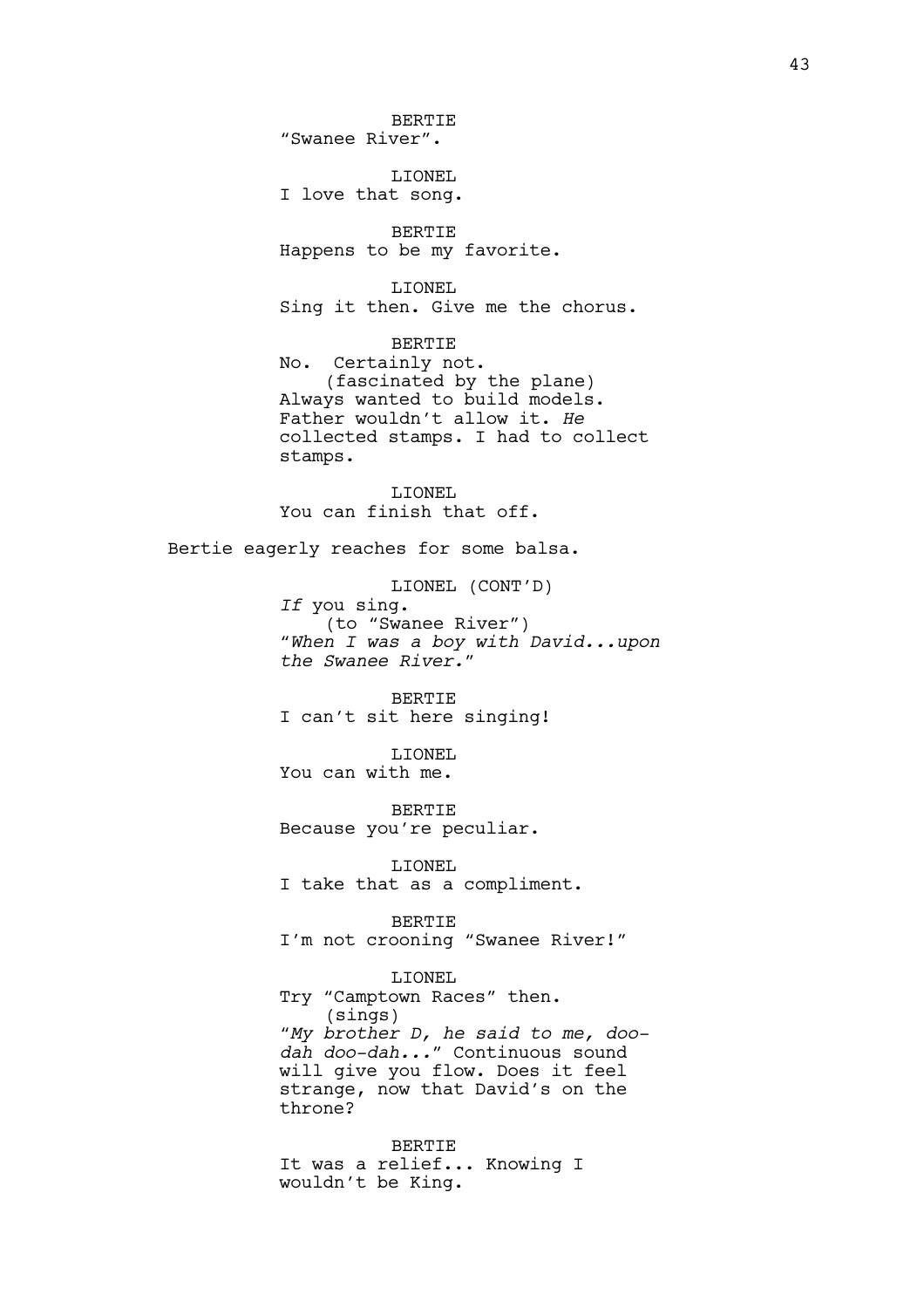Reaches into his jacket for his cigarette case. Then remembers, puts it away.

> LIONEL But unless he produces an heir, you're next in line. And your daughter, Elizabeth, would then succeed you.

BERTIE *"You're barking up the wrong tree now, Doctor, Doctor."*

LIONEL *"Lionel, Lionel."* You didn't stammer.

BERTIE Of course I didn't stammer, I was singing! (realises) Oh...

LIONEL Well, as a little reward, you get to put some glue on these struts.

BERTIE David and I were very close. Young bucks... You know.

LIONEL Chase the same girls?

BERTIE

David was always very helpful in arranging introductions. We shared the expert ministrations of "Paulette" in Paris. Not at the same time of course.

An uncomfortable silence. Too much has been said.

LIONEL Did David tease you?

## BERTIE

They all did. "Buh-buh-buh-Bertie". Father encouraged it. "Get it out, boy!" Said it would make me stop. Said..."I was afraid of my father, and my children are damn well going to be afraid of me".

Lionel has been watching Bertie work on the model.

LIONEL Naturally right handed?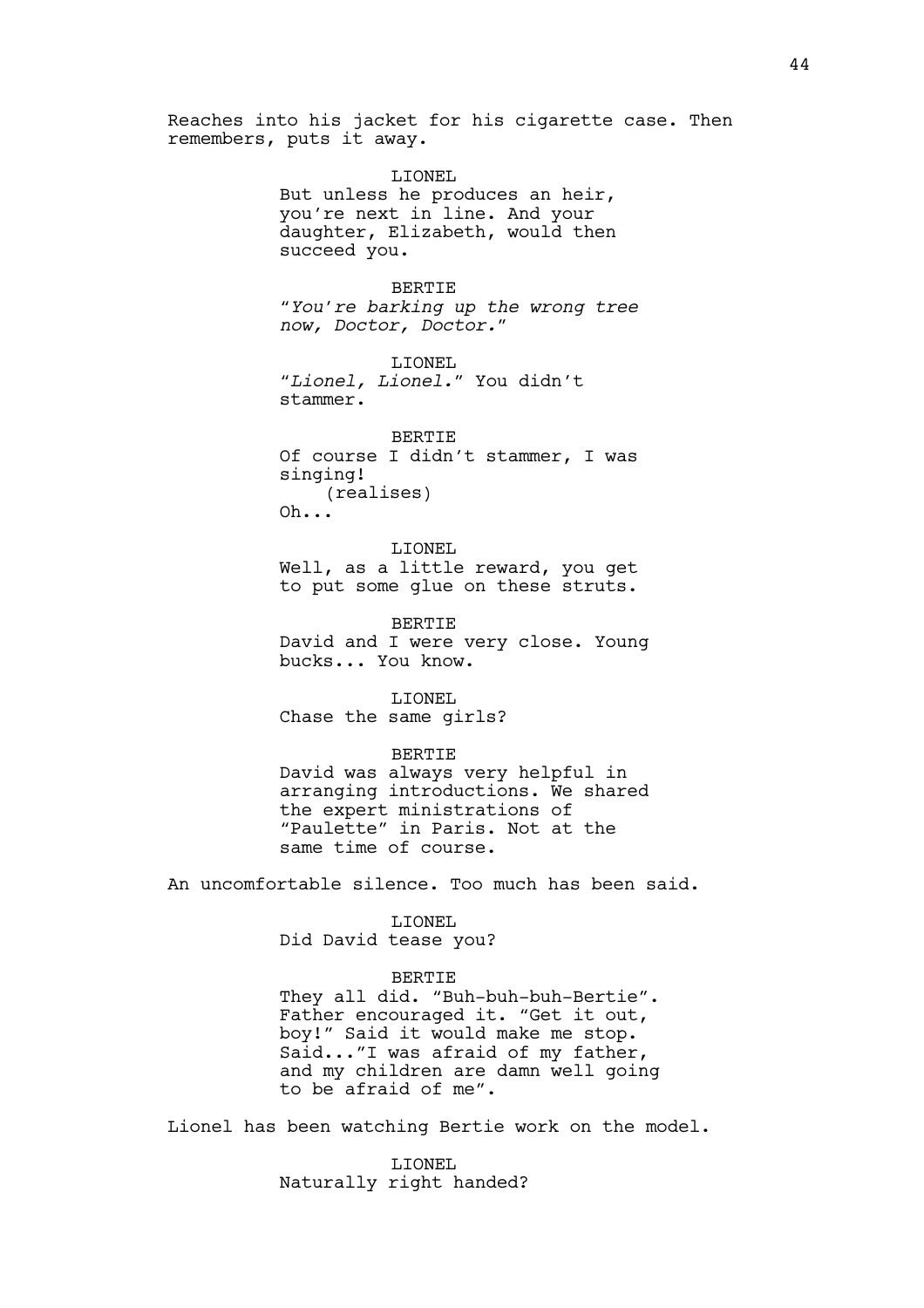BERTIE Left. I was punished. Now I use the right.

LIONEL Yes, that's very common with stammerers. Anything other corrections?

BERTIE

Knock knees.

Lionel waits.

BERTIE (CONT'D) Metal splints were made...worn night and day.

LIONEL That must have been painful.

BERTIE Bloody agony. Straight legs now.

LIONEL Who were you closest to in your family?

BERTIE Nannies. Not my first nanny, though..she loved David...hated me. When I was presented to my parents for the daily viewing, she'd...

The stammering produced by the memory halts him.

LIONEL

Sing it.

BERTIE (tunelessly) *"She pinch me so I'd cry, and be sent away at once, then she wouldn't feed me, far far away."* (speaks) Took three years for my parents to notice. As you can imagine, it caused some stomach problems. Still.

LIONEL What about your brother Johnnie? Were you close to him?

BERTIE Sweet boy. Epilepsy...and...he was 'different'. (MORE)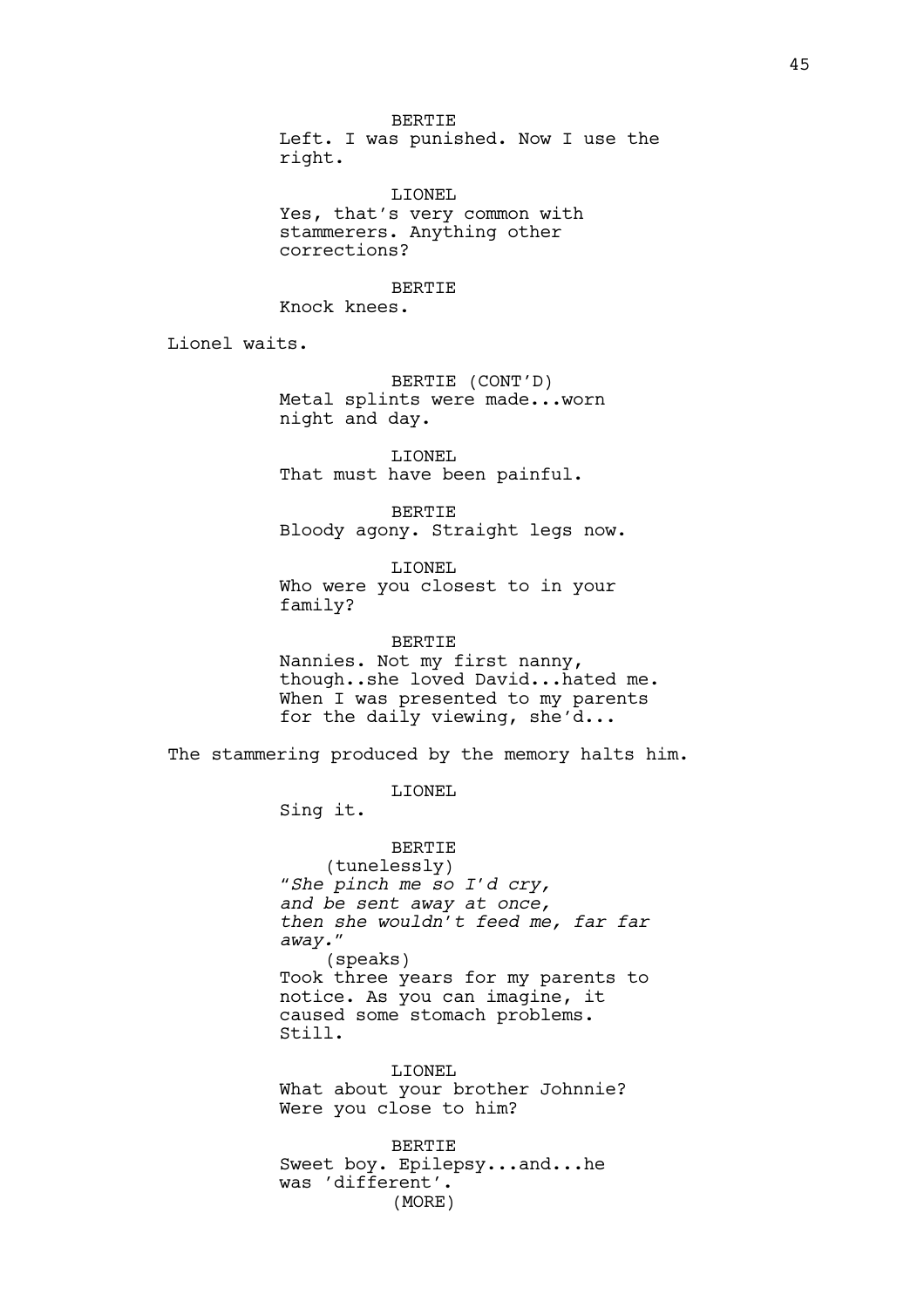Died at 13, hidden from view. Too embarrassing for the family. (nervous) I've been told it's not catching. BERTIE (CONT'D)

LIONEL Do you want a top-up?

BERTIE

Please.

Lionel gets up to pour another drink.

BERTIE (CONT'D) You know, Lionel, you're the first ordinary Englishman...

LIONEL

Australian.

#### BERTIE

...I've ever really spoken to. Sometimes, when I ride through the streets and see, you know, the Common Man staring at me, I'm struck by how little I know of his life, and how little he knows of mine.

LIONEL What're friends for.

BERTIE I wouldn't know.

ARCHIVE FOOTAGE OF KING GEORGE V'S STATE FUNERAL

The common man, and woman, en masse. Thousands of them, solemn in their bereavement.

Funereal bagpipes wail, joining the measured drum-rolls.

Ranks upon ranks of military personnel slow-stepping the ceremonial death march.

Muffled cannons bark their salute.

Startled, a large flock of blackbirds rise up and streak across the wintery sky.

A Naval squad pulls a gun carriage that carries the King's coffin draped with the Royal standard, on which rests the Royal crown topped by a jeweled Maltese Cross.

On Whitehall, the gun carriage passes the Cenotaph.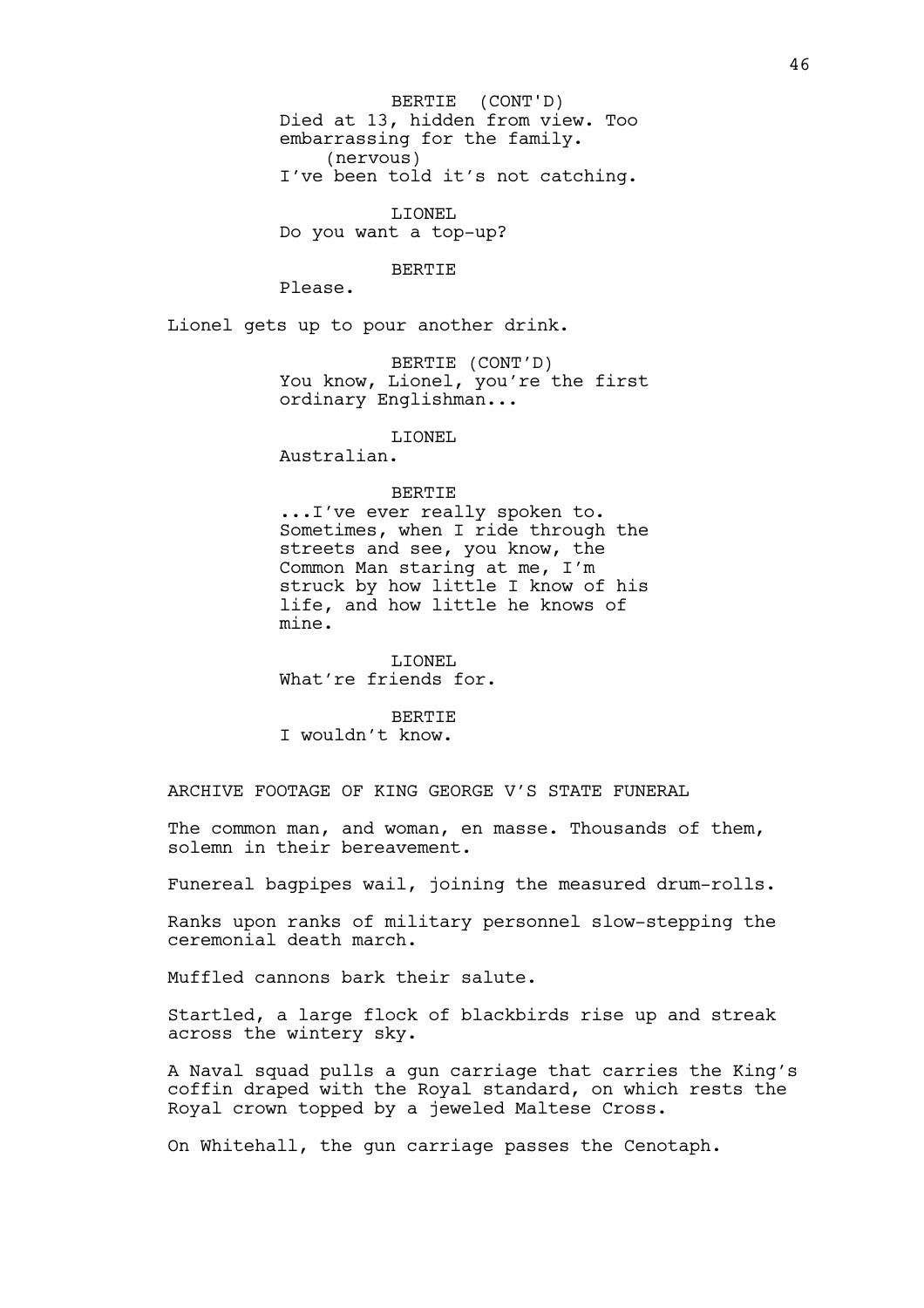PATHE NEWSREEL ANNOUNCER All salute as they pass the Cenotaph. One million died for him...as King George died for them.

We see naval cadets salute to their right.

END ARCHIVE FOOTAGE.

EXT. WHITEHALL - DAY

David, very solemn, Bertie - pale and fragile, their brothers Henry and George all salute as they pass the Cenotaph.

The crowd is silent.

Lionel, Myrtle, and all three boys are part of the crowd, half a dozen rows back. Antony and Valentine have mirrors on sticks to see over the heads.

> LIONEL (whispers a running commentary to the boys) That's the Prince of Wales. He's now King because he's the oldest.

Lionel spots...

Bertie, in the procession passing by.

Lionel stares at him. Tries to make eye contact. In the midst of this pomp and ceremony the immense potential importance of his client sinks in. Of course, Bertie doesn't see him.

> LIONEL (CONT'D) Quite an irony...all this.

> > MYRTLE

Why's that?

LIONEL His children weren't too fond of him.

MYRTLE Lionel! What a thing to say. Where'd you pick that up?

LIONEL Heard it...at work.

Lionel points, to distract.

LIONEL (CONT'D) Think the German will make it?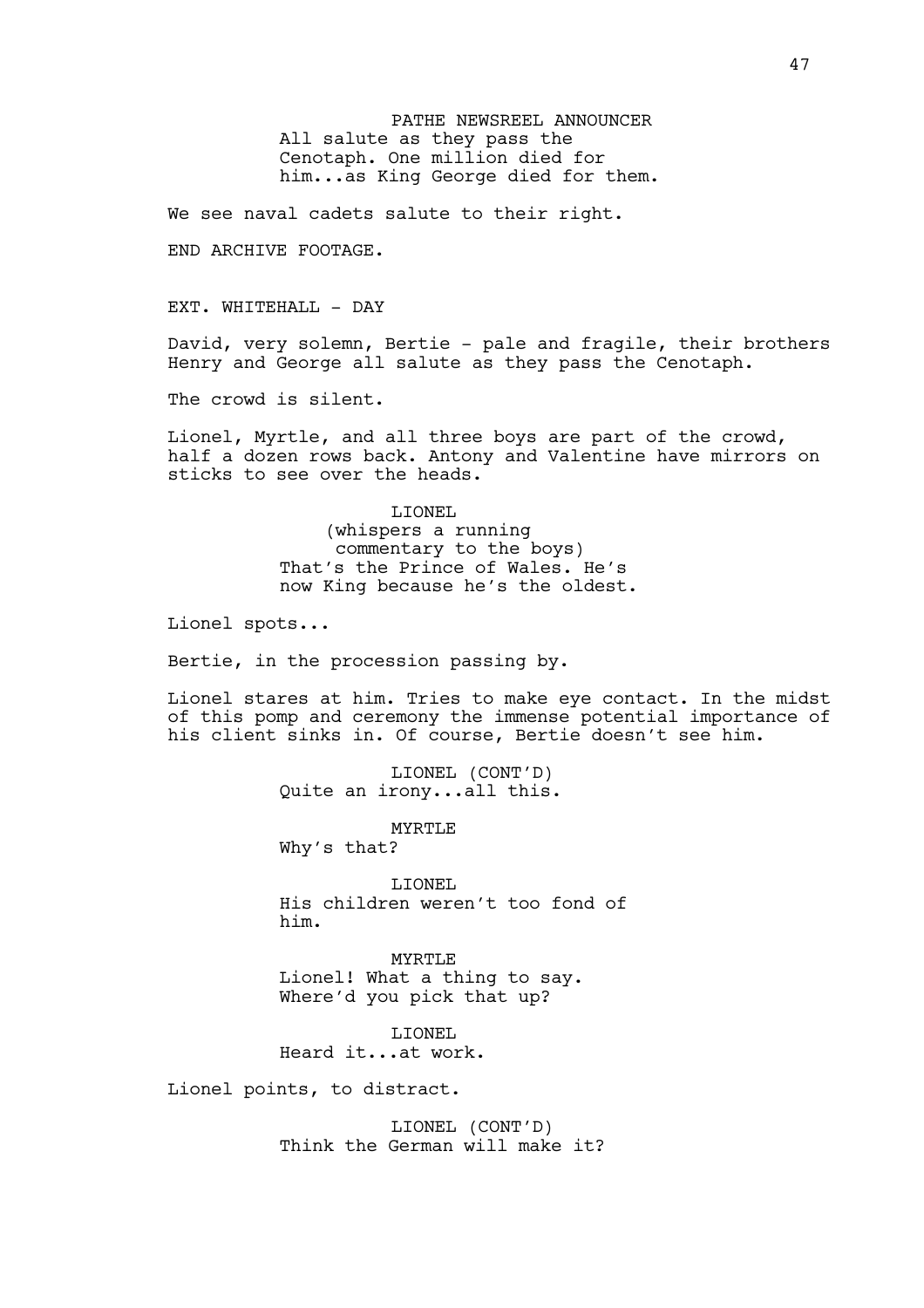Return to archive footage, a contorted limping German is seen. The procession of dignitaries continues.

> PATHE NEWSREEL ANNOUNCER ....fifteen Kings of Europe and eleven Princes of the Realm are here...

EXT. AUSTIN DRIVING THRU SCOTTISH ESTATE - NEW DAY

BERTIE (O.S.) "I sifted seven thick-stalked thistles through strong thick sieves. I sifted seven..."

ELIZABETH (O.S.) Bertie, isn't that enough?

BERTIE (O.S.) I have to keep saying it. This is your fault.

CHOP! CHOP! CHOP! The sound of an axe.

Fallen trees start to litter the roadside.

INT. AUSTIN, ROYAL COUNTRY ESTATE - CONTINUOUS

Bertie and Elizabeth are dressed for a party. Outside, fallen trees, and more falling. They're aghast.

ELIZABETH

Five hundred year old oaks...removed to improve the view!

BERTIE Nonetheless...we *must* try to be pleasant towards Mrs Simpson.

ELIZABETH You know she calls me "The Fat Scottish Cook"?

BERTIE You're not fat.

ELIZABETH I'm getting plump.

**BERTIE** You seldom cook.

She gives her husband a look, but realizes he's teasing. She gasps and points:

POV - more trees being felled.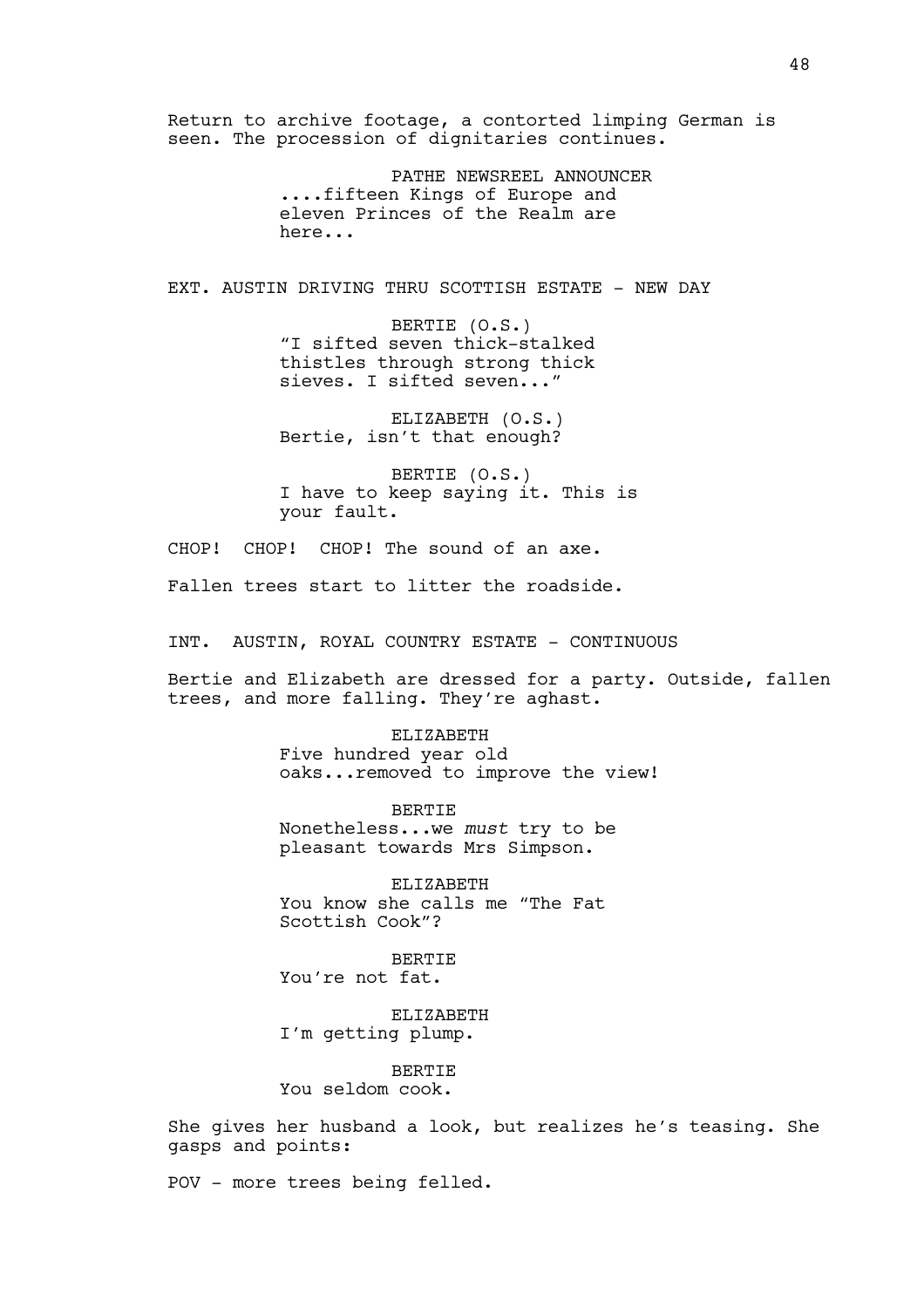BERTIE (CONT'D) I sifted seven.

#### ELIZABETH

Shut up!!

## INT. BALLROOM, BALMORAL - DAY

A weekend house party. Drinks at teatime. Five or six friends dance to a gramophone. A couple are already drunk. At the epicenter, David, the very picture of insouciance, and WALLIS, clinging to his arm, dripping in jewelry. Wallis' most attractive physical feature is her back, displayed fully by her choice of dress. Surrounded by their entourage, they are the apex of chic.

A FOOTMAN announces:

FOOTMAN Their Royal Highnesses the Duke and Duchess of York.

Elizabeth freezes as Wallis sweeps forward to greet them.

WALLIS How lovely to see you both. Welcome to our little country shack.

Elizabeth stares at her, incredulous, then sails past, announcing to no one in particular:

> ELIZABETH I came at the invitation of the King.

Wallis is wrongfooted. Elizabeth and Bertie reach David. Elizabeth curtsies to David, and Bertie gives David a nod.

> BERTIE Hello David.

DAVID Hello Bertie. Hello Elizabeth.

David kisses Elizabeth on both cheeks.

BERTIE I see you're making some changes to the garden.

DAVID I am. I am not quite finished.

David's eyes are drawn by Wallis.

WALLIS

David!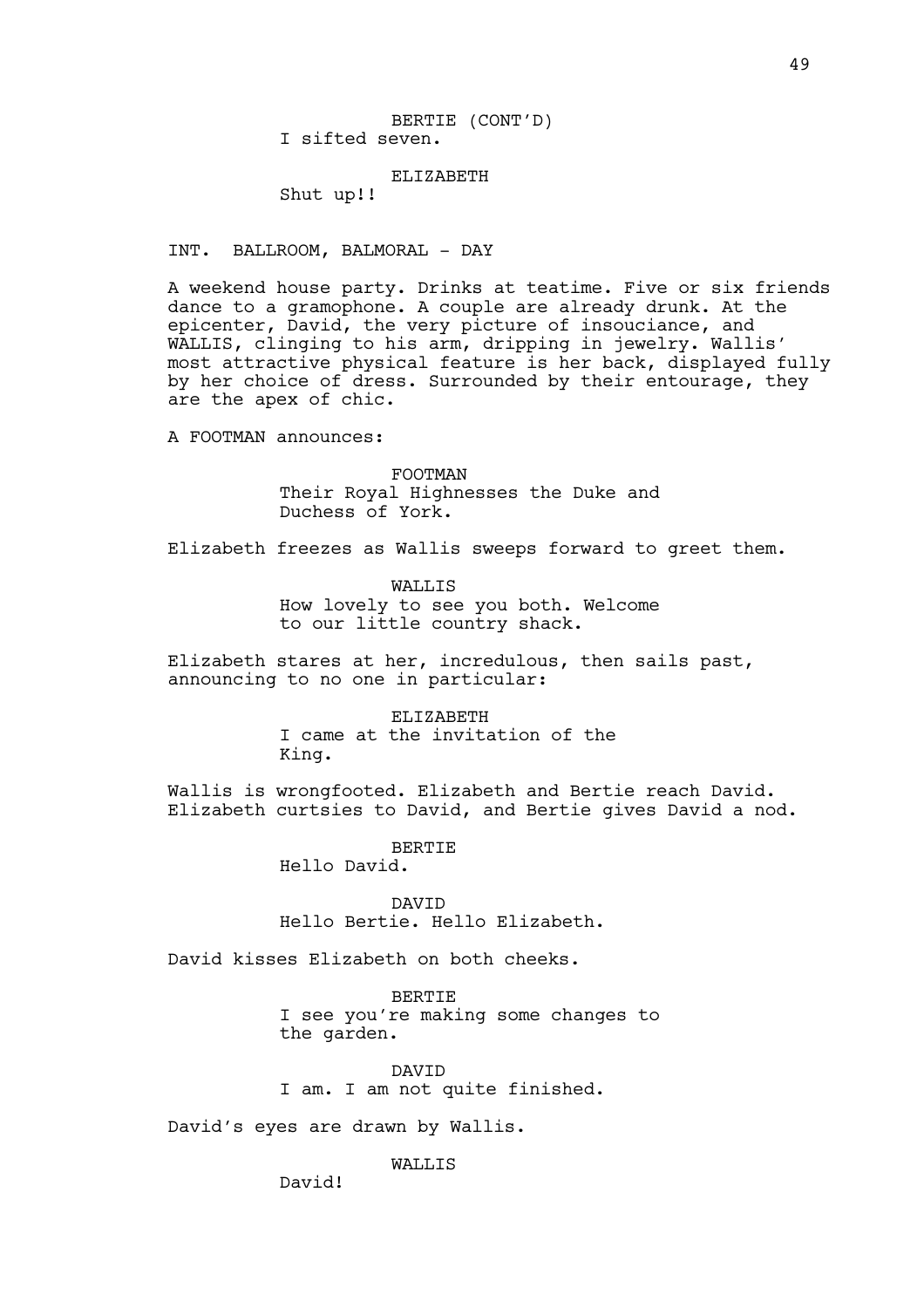A footman goes into action, but Wallis waves him off. David leaves instead.

> DAVID (calling to Wallis) Just be a sec, darling!

Bertie pursues him.

One of the guests - WINSTON CHURCHILL - nursing a glass of champagne moves up to Elizabeth.

INT. DRAWING ROOM/PORTRAIT GALLERY, BALMORAL - DAY

Elizabeth is standing in front of a canvas of George IV when Churchill arrives at her side.

> ELIZABETH Don't tell me I behaved badly, Mr Churchill.

WINSTON CHURCHILL On the contrary, your Royal Highness. Etiquette decrees royalty must be greeted by the official host: in this case: the King. Not a commoner. You behaved impeccably. As always.

#### ELIZABETH

Thank you.

WINSTON CHURCHILL I'm always amused when you're referred to as being a commoner. As common as the Scottish kings from whom you descend.

ELIZABETH Your flattery is profound. What is your agenda, Mr Churchill?

WINSTON CHURCHILL (pause, then) Did she actually say what I thought she said?

ELIZABETH You know she did.

WINSTON CHURCHILL What is her hold on him?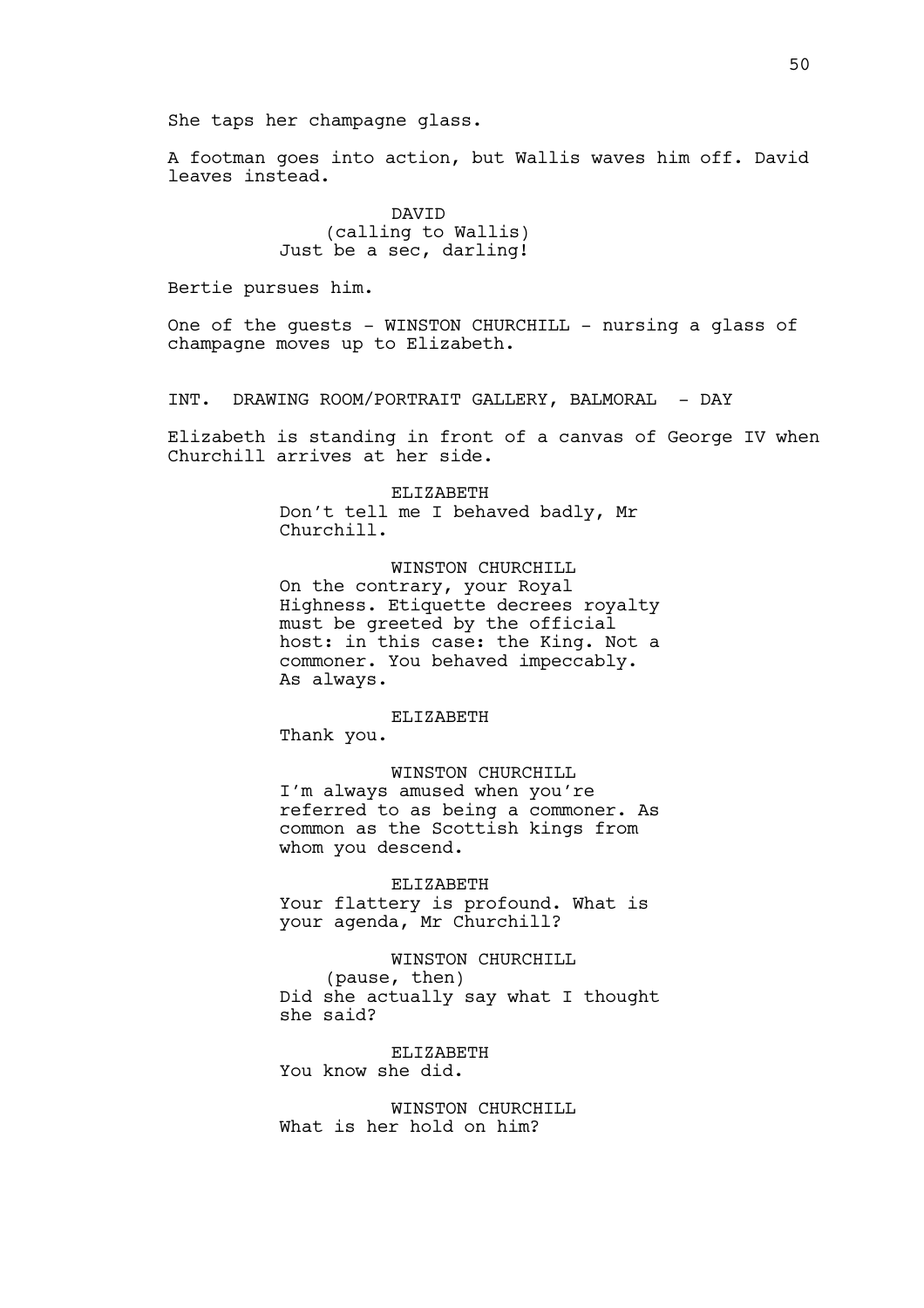ELIZABETH Apparently she has certain...skills, which she learnt in an establishment in Shanghai.

Churchill almost spills his new champagne.

WINSTON CHURCHILL Mam, I'd not realized you were so well versed in such matters.

They catch a distant glimpse of David hurrying down a corridor, followed by Bertie, determined to catch up.

INT. CORRIDOR, BALMORAL - CONTINUOUS

Bertie catches his brother.

BERTIE I've been trying to see you...

DAVID I've been terribly busy.

BERTIE

Doing what?

DAVID

Kinging.

BERTIE

Really? Kinging? Kinging is a precarious business! Where is the Tsar of Russia? Where is Cousin Wilhelm?

DAVID You're being dreary.

### BERTIE

Is Kinging laying off eighty staff at Sandringham and buying yet more pearls for Wallis while there are people marching across Europe singing "The Red Flag"?

DAVID

Stop your worrying. Herr Hitler will sort that lot out.

BERTIE Who'll sort out Herr Hitler?

David hurries down some stairs.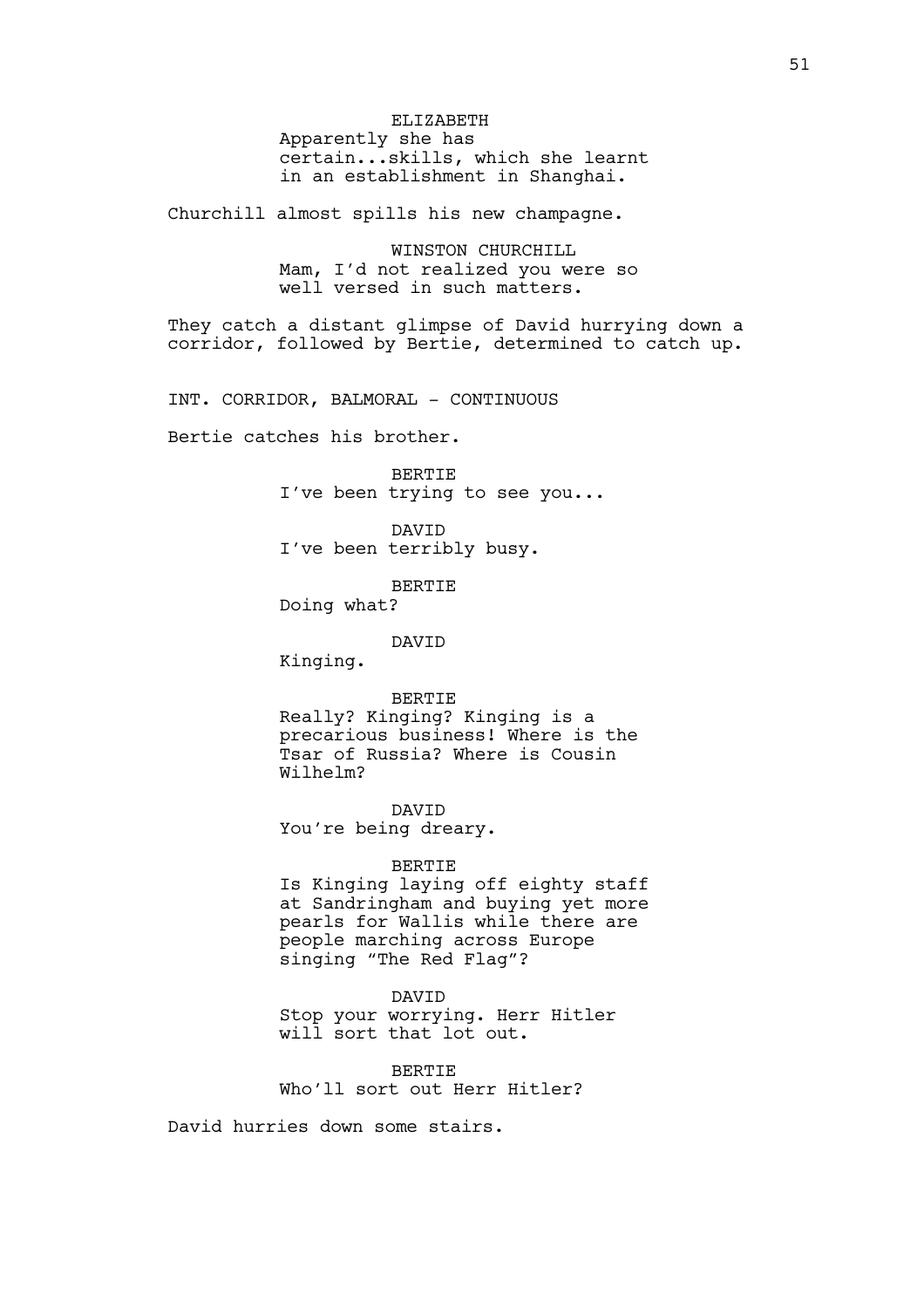# INT. SERVANT'S CORRIDOR/WINE CELLAR - DAY

David is hunting for a bottle of champagne for Wallis in the wine cellar.

> BERTIE And you've put that woman into our mother's suite?

DAVID Mother's not still in the bed, is she?

BERTIE That's not funny.

David finds the bottle he was looking for.

DAVID

Wally likes the very best.

### BERTIE

I don't care what woman you carry on with at night, as long as you show up for duty in the morning!

He exits. Bertie follows.

INT. HALLWAY BALMORAL - DAY

DAVID

This is not just some woman I am carrying on with. This is the woman I intend to marry

BERTIE

Excuse me?

DAVID She's filing a petition for divorce.

BERTIE Good God.

INT. HALLWAY/DRAWING ROOM, BALMORAL - DAY

BERTIE Can't you just give her a nice house and a title?

DAVID I won't have her as my mistress.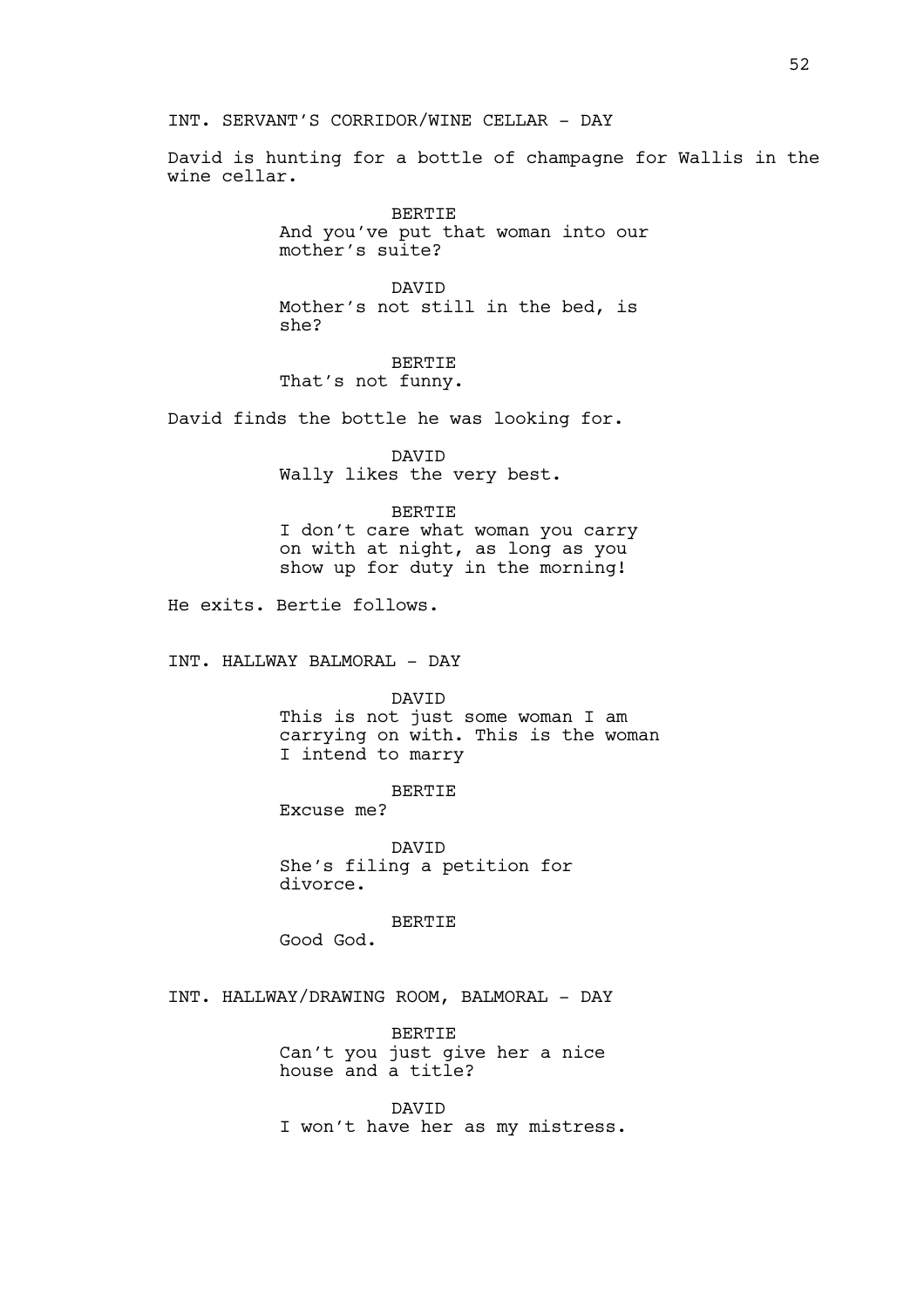### BERTIE

David, the Church does not recognise divorce and you are the head of the Church.

DAVID Haven't I any rights?

BERTIE Many privileges...

### DAVID

Not the same thing. Your beloved Common Man may marry for love, why not me?

BERTIE If you were the Common Man, on what

basis could you possibly claim to be King?!

#### DAVID

Sounds like you've studied our wretched constitution.

BERTIE Sounds like you haven't.

DAVID Is that what this is all about? Is that why you've been taking elocution lessons?

BERTIE I'm attempting t-t...

### DAVID

That's the scoop around town. Yearning for a larger audience are we, B-b-b-bertie?

BERTIE D-don't say such a th-

#### DAVID

Young brother trying to push older brother off throne...Positively medieval.

### **BERTIE**

 $D-$ 

Bertie is completely locked.

David heads for Wallis, leaving his brother totally distraught. He pours her a glass of champagne. She shows she is pleased with him.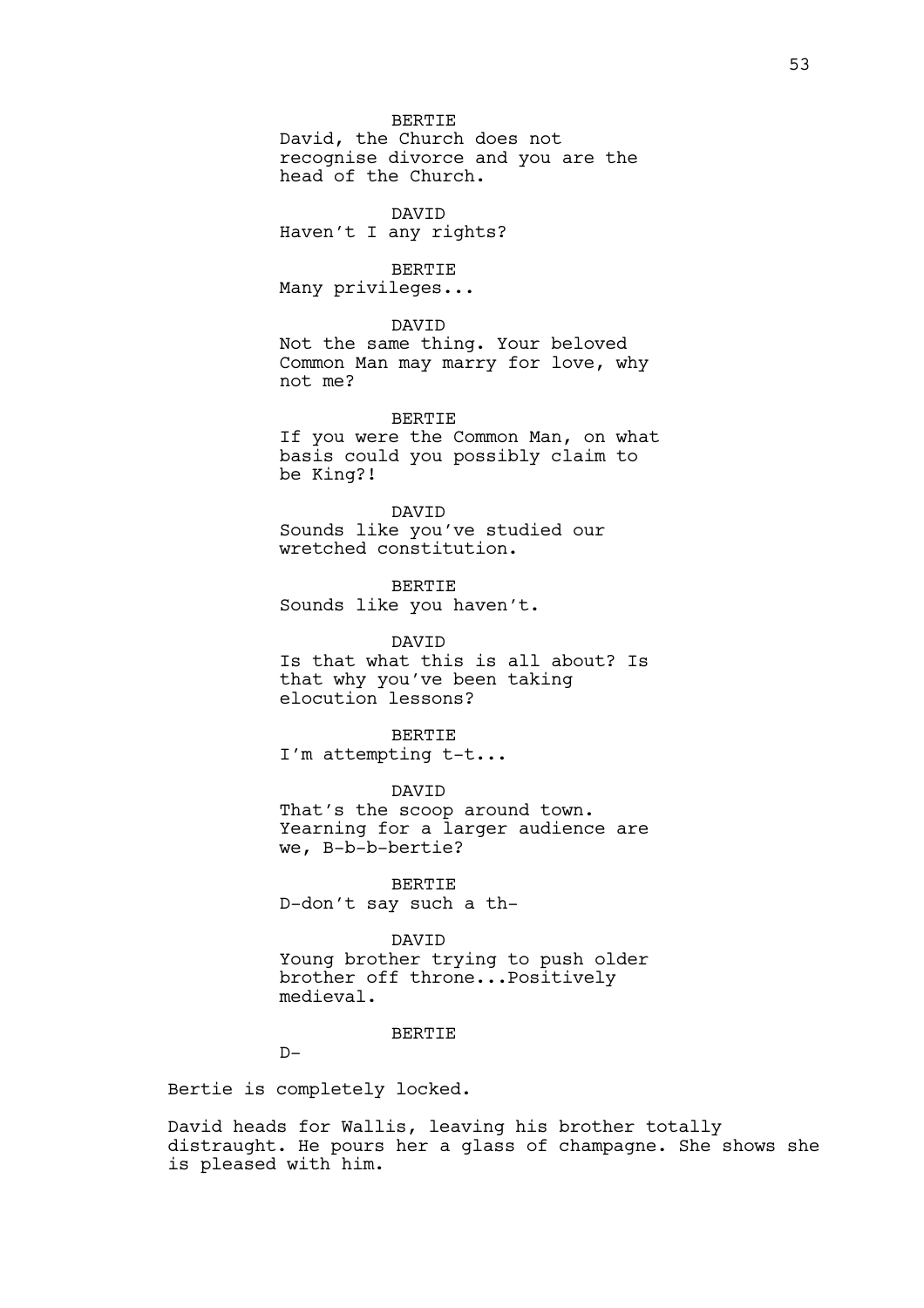INT. LOGUE'S CONSULTATION ROOM, HARLEY STREET - NEW DAY

Bertie stands shattered, lost in painful memory.

BERTIE All that work, down the drain. My own brother... I couldn't say...I could say...I couldn't say a word in reply!

LIONEL Why do you stammer more with David than you do with me?

BERTIE Because you're bloody well paid to listen!

The latter, angry, sentence is flawless.

LIONEL I'm not a geisha girl.

BERTIE Stop trying to be so bloody clever!

LIONEL What is it about David that stops you speaking?

BERTIE What the bloody hell is it that makes you bloody well want to go on about David?

LIONEL Vulgar but fluent. You don't stammer when you swear.

BERTIE Bugger off!

LIONEL Is that the best you can do?

BERTIE Well bloody bugger to you, you beastly bastard.

LIONEL A public school prig can do better than that.

BERTIE Shit then. Shit, shit, shit!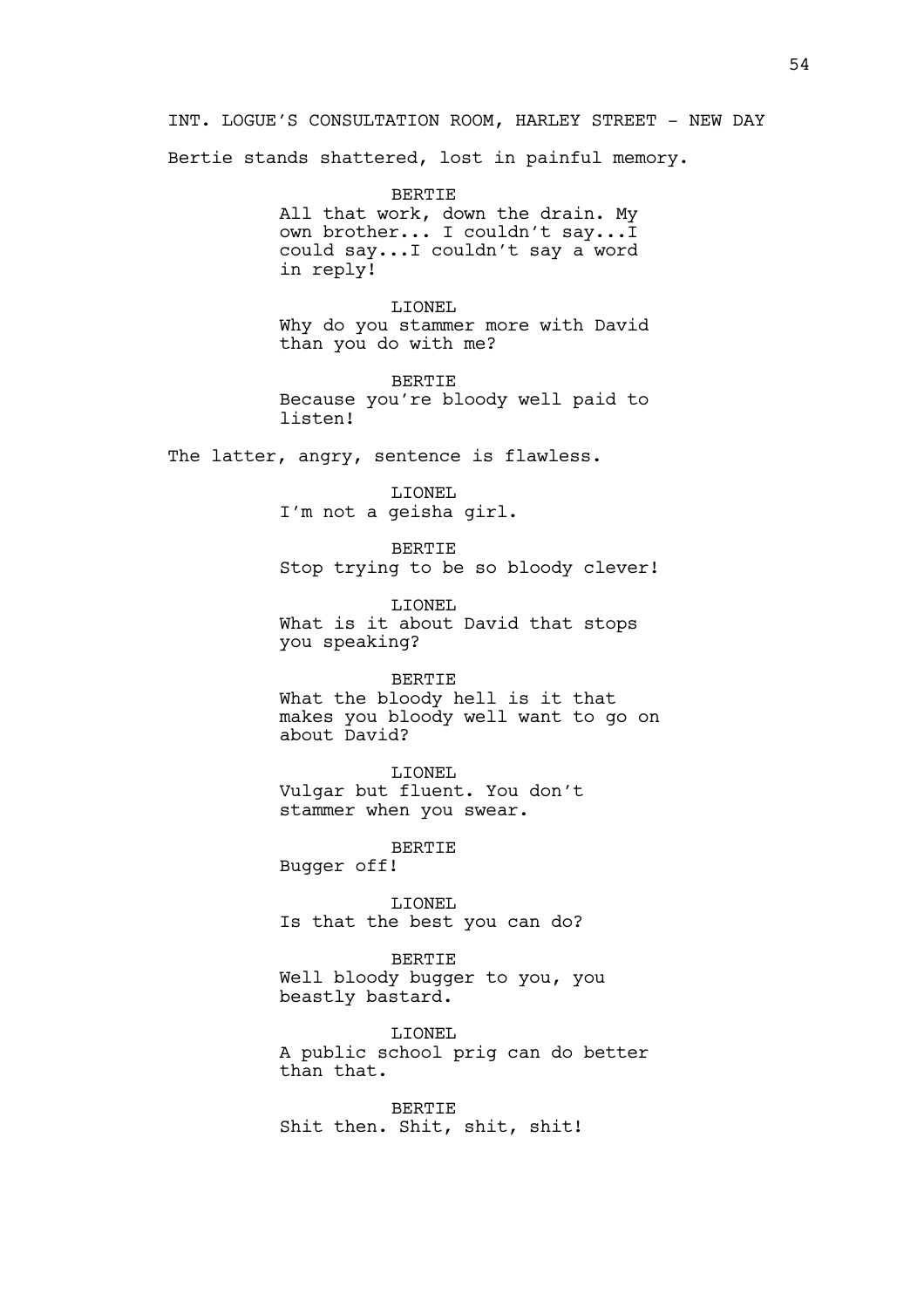LIONEL See how defecation flows trippingly from the tongue?

BERTIE Because I'm angry!

LIONEL Ah. Know the f-word?

BERTIE Fornication?

LIONEL

Bertie.

Lionel gives him a look.

BERTIE Fuck. Fuck, fuck, fuck!

LIONEL Yes! You see! Not a hesitation!

BERTIE Bloody, bloody, bloody! Shit, shit, shit! Bugger, bugger, bugger! Fuck, fuck, fuck!

A knocking on the wall.

ANTONY (O.S.) Dad? What's going on?

LIONEL

(calls) Sorry. Finish your homework.

Bertie laughs.

LIONEL (CONT'D) Well that's a side of you we don't get to see that often.

BERTIE No. No we're not supposed to really, not publicly.

LIONEL Can't joke, can't laugh? (then referring to Antony on the other side of the wall) Let's get some air.

BERTIE No Logue, I don't think that's a good idea.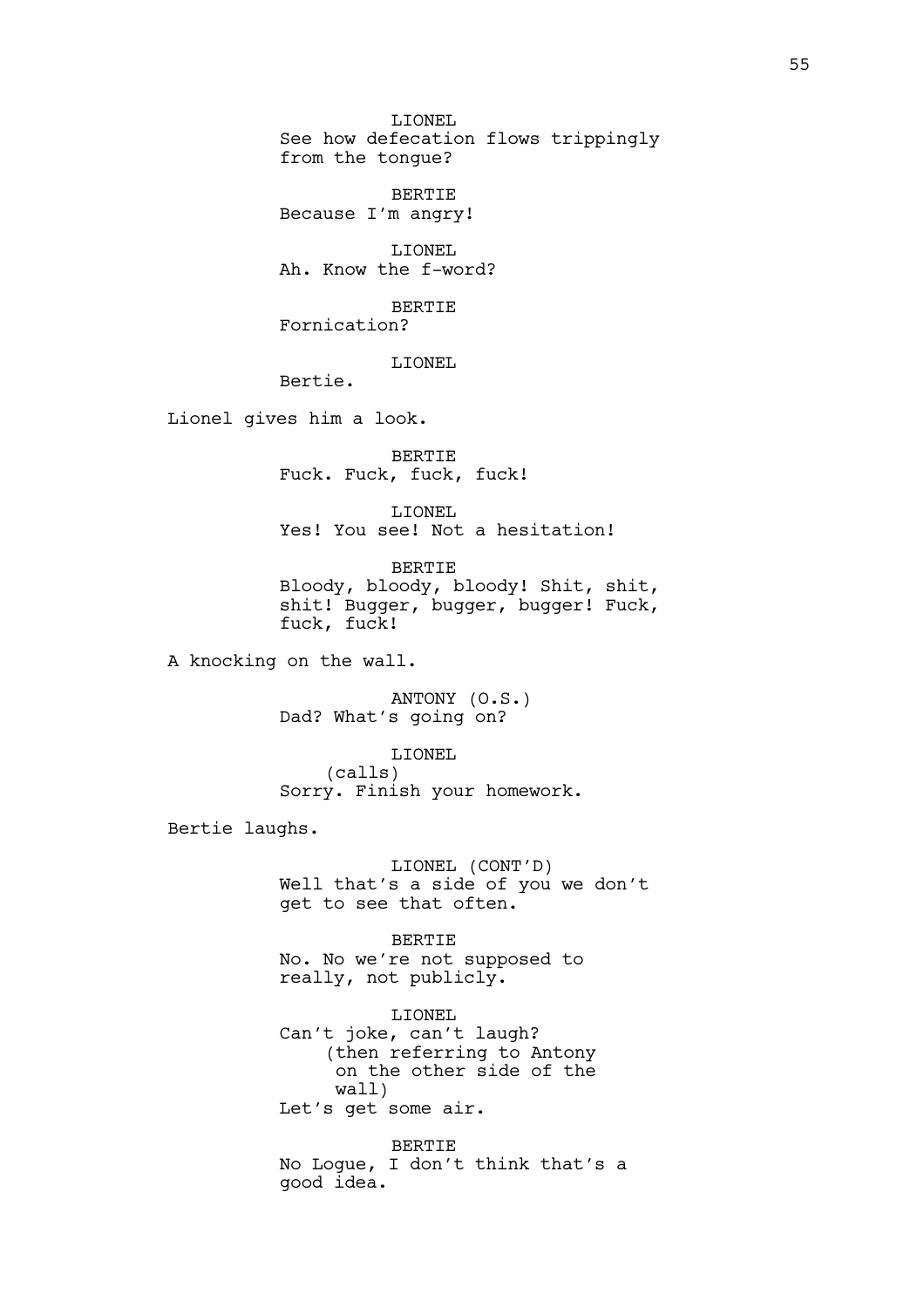Lionel throws him his hat and scarf.

LIONEL Put on your spy clobber.

## EXT. REGENT'S PARK ORNAMENTAL GARDEN - DAY

Bertie and Logue come into view talking. Bertie with his homburg pulled low, scarf wrapped high. The park is empty and bleak on this winter's day. One can feel the cold chill; puffs of steam punctuating their words like smoke signals.

> LIONEL What's wrong? What's got you so upset?

#### BERTIE

Logue, you have no idea. My brother is infatuated with a woman who's been married twice - and she's American.

LIONEL Some of them must be loveable.

BERTIE (shoots him a look) She's asking for a divorce and David is determined to marry her.

Mrs Wallis Simpson of Baltimore.

LIONEL

That's not right. Queen Wallis of Baltimore?

BERTIE Unthinkable.

LIONEL

Can he do that?

BERTIE Absolutely not. But he's going to anyway. All hell's broken loose.

LIONEL Can't they carry on privately?

**BERTIE** If only they would.

LIONEL Where does that leave you?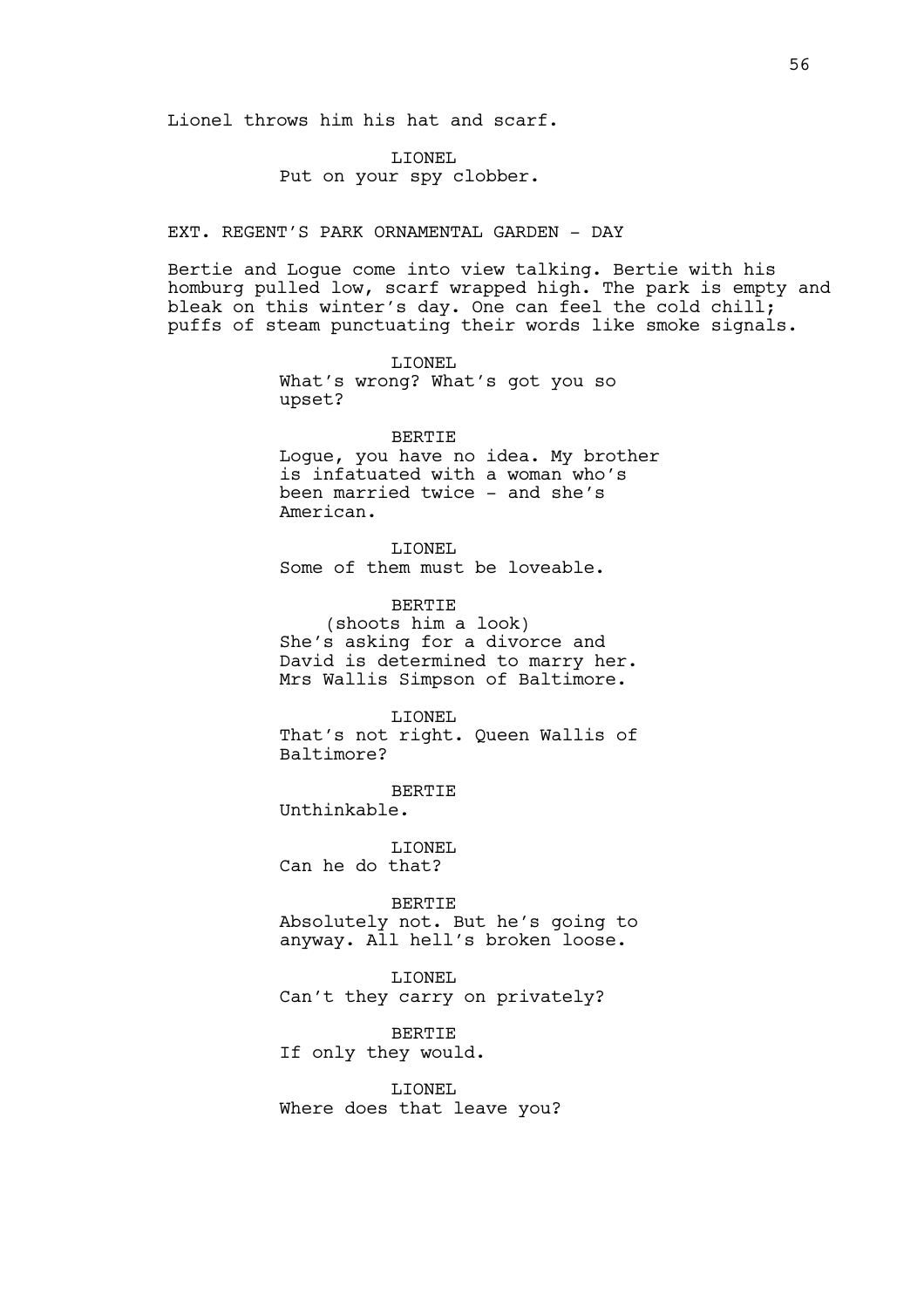BERTIE I know my place! I'll do anything within my power to keep my brother on the throne.

LIONEL Has it come to that? But the way things are going, your place may be on the throne.

**BERTIE** I am not an alternative to my brother.

LIONEL If you had to you could outshine David...

Lionel reaches out and gives Bertie a pat of comfort on the shoulder. Bertie pulls back in offended shock.

> BERTIE Don't take liberties! That's bordering on treason.

LIONEL I'm just saying you *could* be King. You could do it!

**BERTIE** That *is* treason!

They face each other, as though in combat.

LIONEL

I'm trying to get you to realise you need not be governed by fear.

BERTIE I've had enough of this!

LIONEL What're you afraid of?

BERTIE Your poisonous words!

LIONEL

Why'd you show up then? To take polite elocution lessons so you can chit-chat at posh tea parties?

BERTIE

Don't instruct me on my duties! I'm the brother of a King...the son of a King...we have a history that goes back untold centuries. You're the disappointing son of a brewer! (MORE)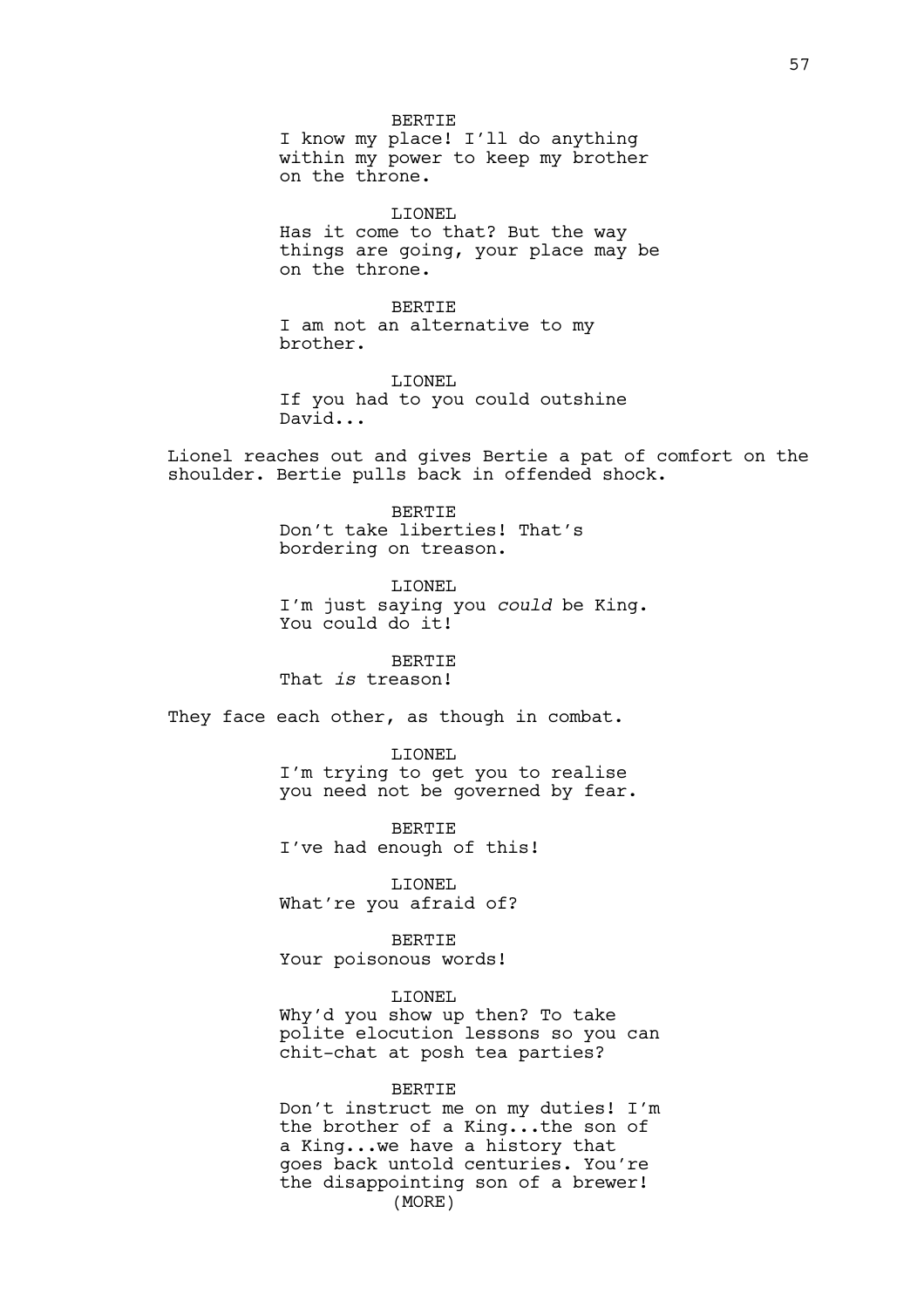A jumped-up jackeroo from the outback! You're nobody. These sessions are over! BERTIE (CONT'D)

Bertie strides off in a fury. Lionel, equally angry, goes in the other direction. Two men moving apart in the cold wintery landscape, the ground mist rising.

The Lionel stops. Turns.

POV - Bertie has disappeared from view.

CLOSE ON LIONEL as he realises...he's no longer therapist to a man who might have to become King.

EXT. BACK GARDEN ENTRANCE, 10 DOWNING STREET/HORSE GUARDS PARADE - DAY

A car pulls up. A bundled figure hurries out and slips in thru the garden entrance.

INT. BALDWIN'S STUDY, 10 DOWNING STREET - DAY

Bertie is with Prime Minister STANLEY BALDWIN, a stocky man with his hair parted straight down the middle. Their conversation in progress.

#### BALDWIN

It's not just because she's an American. It's that she is soon to be a twice divorced American, and the King can not marry a divorced woman. I apologize for the nature of this, but... according to Scotland Yard, the King does not possess exclusive rights to Mrs. Simpson's favours and affections, sharing them with a married used car salesman, a certain Mr Guy Trundle. In addition, it is rumoured that Hitler's ambassador, Count von Ribbentrop, sends her 17 carnations every day......

Silence.

BALDWIN (CONT'D)

Should your brother continue to ignore the advice of His Government, He must abdicate. Otherwise His Government has no choice but to resign.

#### BERTIE

Prime Minister, you'd leave the country without a government?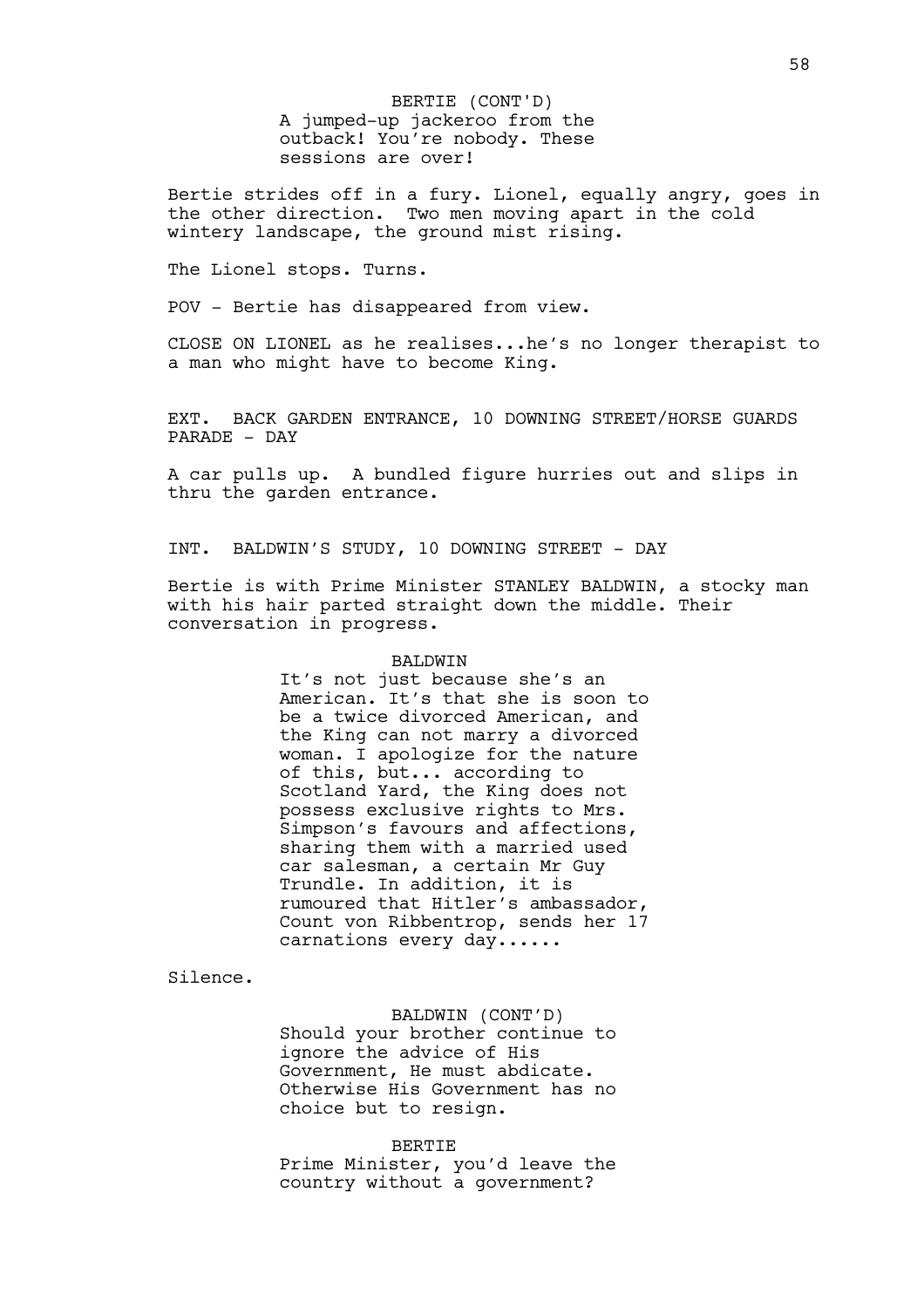BALDWIN Does the King do what he wants, or does he do what his people expect him to do?

INT. LIVING ROOM, LOGUE APARTMENT - NIGHT The family is listening to a favorite radio show. MYRTLE What's the matter, love? LIONEL Nothing. Lionel shrugs helplessly, glances at the boys. MYRTLE You look a bit blue. LIONEL Just trouble with a client. MYRTLE Oh yes. LIONEL Frightened of his own shadow. MYRTLE Isn't that why they come to you? LIONEL But this chap... MYRTLE Yes? LIONEL This chap truly could be somebody great, and he's fighting me. MYRTLE

Perhaps he doesn't want to be great.

Lionel is silent.

MYRTLE (CONT'D) Perhaps that's what you want.

LIONEL I might have overstepped the mark.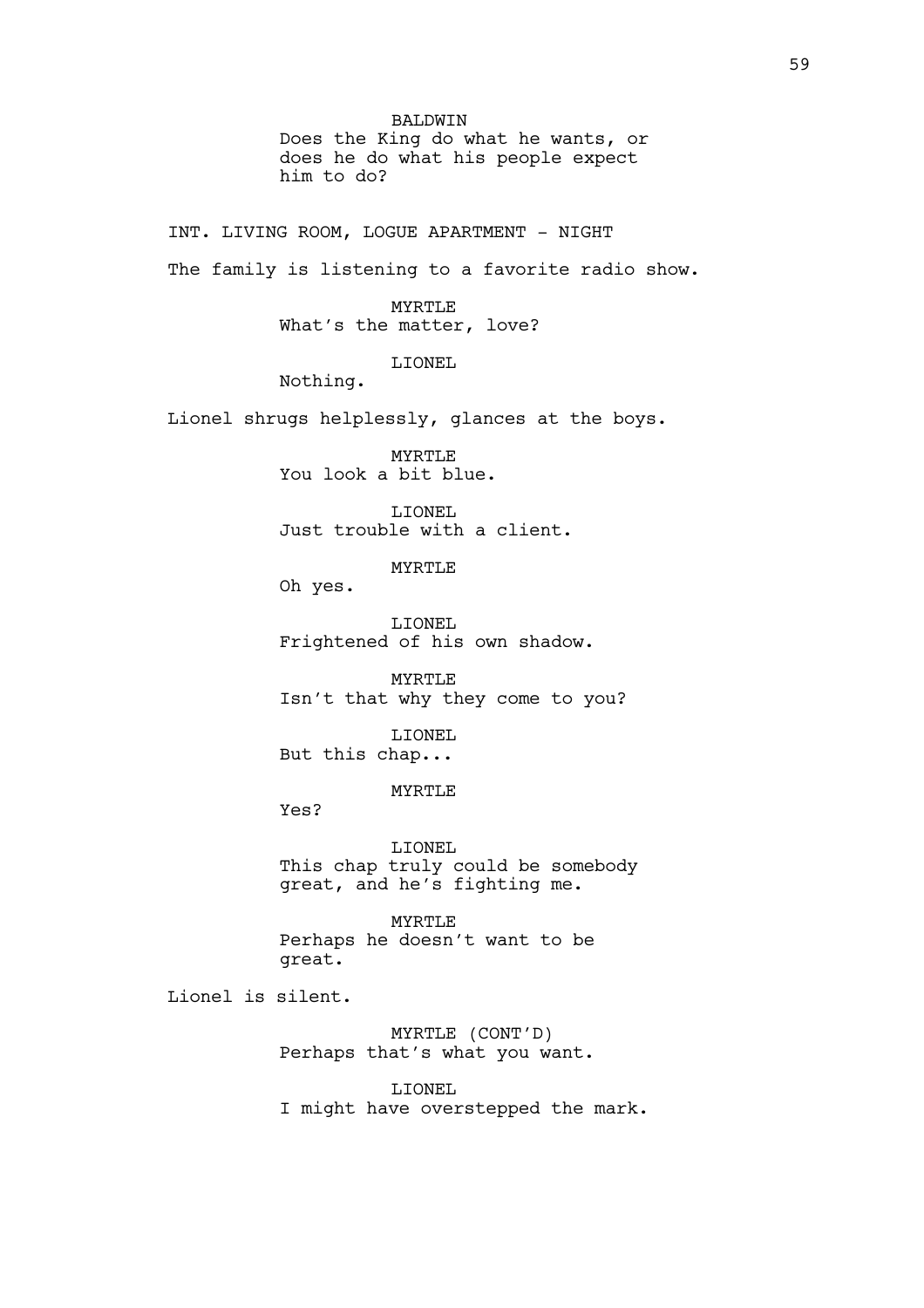MYRTLE Apologize, Lionel. Do you both good. Sometimes you do push a bit hard.

INT. HALLWAY, 145 PICCADILLY - CONTINUOUS

Lionel is shown to a chair in the hall to wait. Footsteps echo.

Bertie's Equerry, dressed in military uniform, comes in. He is scrupulously polite.

> EQUERRY I'm very sorry, Mr Logue, the Duke is terrible busy.

> LIONEL I'm happy to wait. Or I could come back later.

EQUERRY As I said, the Duke is busy.

The steward opens the door. Both wait.

Lionel reluctantly withdraws.

INT. BERTIE'S STUDY, 145 PICCADILLY - NIGHT

Bertie and Chuchill sit on either side of Bertie's desk.

WINSTON CHURCHILL But there were other reasons for concern, Sir. He was careless with state papers. He lacked commitment and resolve. There were those that worried where he would stand when war with Germany comes.

BERTIE We're not coming to that?

WINSTON CHURCHILL Indeed we are, Sir. Prime Minister Baldwin may deny this, but Hitler's intent is crystal clear. War with Germany will come, and we will need a King behind whom we can all stand united.

Silence.

WINSTON CHURCHILL (CONT'D) Have you thought what you will call yourself?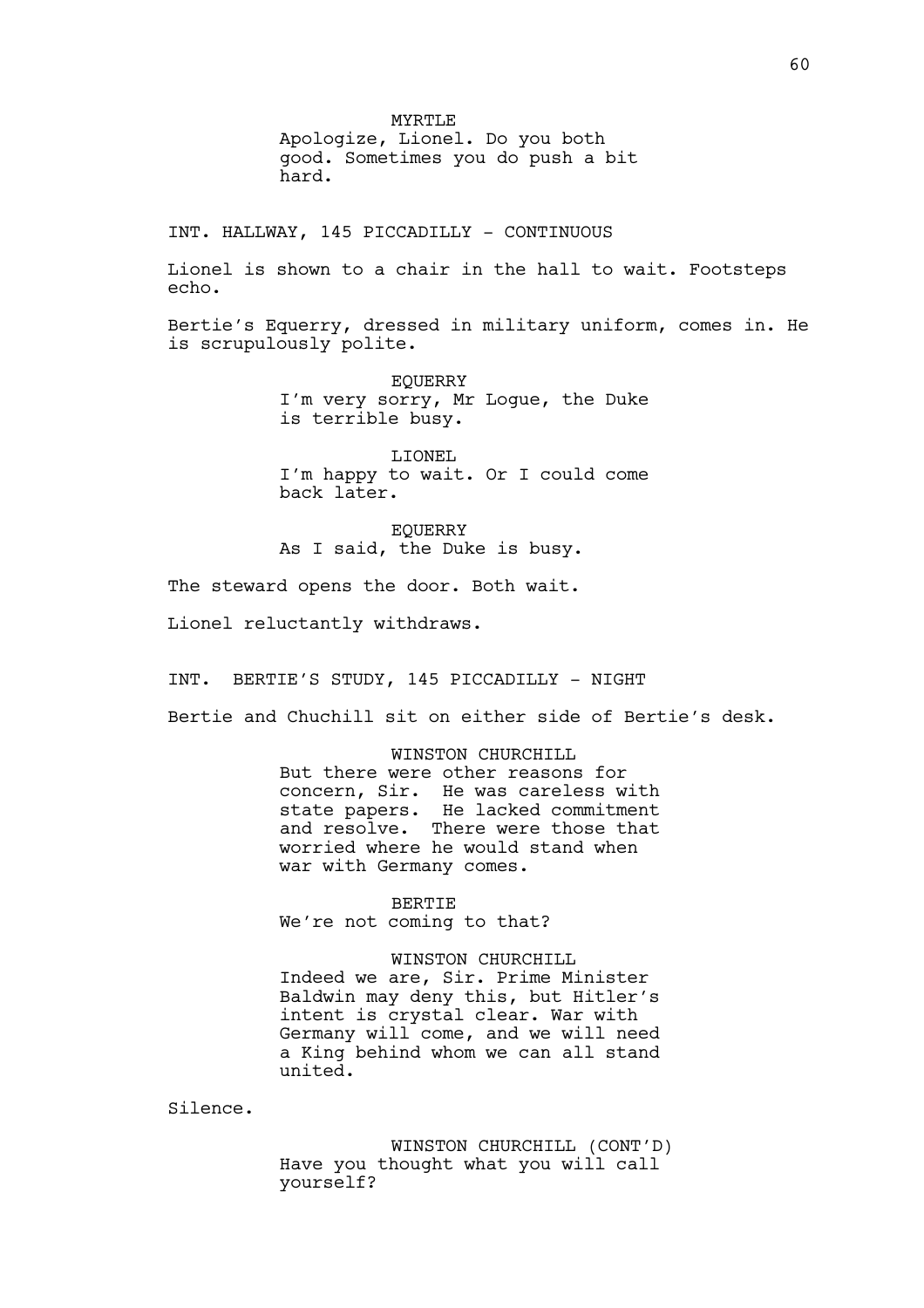Bertie struggles to speak with the shock of the question.

WINSTON CHURCHILL (CONT'D) Certainly not Albert, Sir. Too Germanic.

Pause.

WINSTON CHURCHILL (CONT'D) What about George? After your father? George the sixth. It has rather a nice continuity to it, don't you think.

INT. DAVID'S DRAWING ROOM, THE FORT - DAY

Bertie waits nervously for David.

David enters, looking sunken.

BERTIE

David! Thank God. You look exhausted! How are you bearing up?

DAVID Bertie. I have to go. The decision's been made.

BERTIE I cannot accept that. You are in no condition to make that decision.

DAVID

I'm afraid there's no other way. I must marry her. My mind's made up. I'm... sorry.

BERTIE That's a terrible thing to hear. David, nobody wants that. I least of all.

INT. - DRAWING ROOM, THE FORT - DAY

DAVID (V.O. RADIO FILTER) At long last I am able to say a few words of my own. I have never wanted to withhold anything, but until now, it has not been constitutionally possible for me to speak. A few hours ago I discharged my last duty as King and Emperor. (MORE)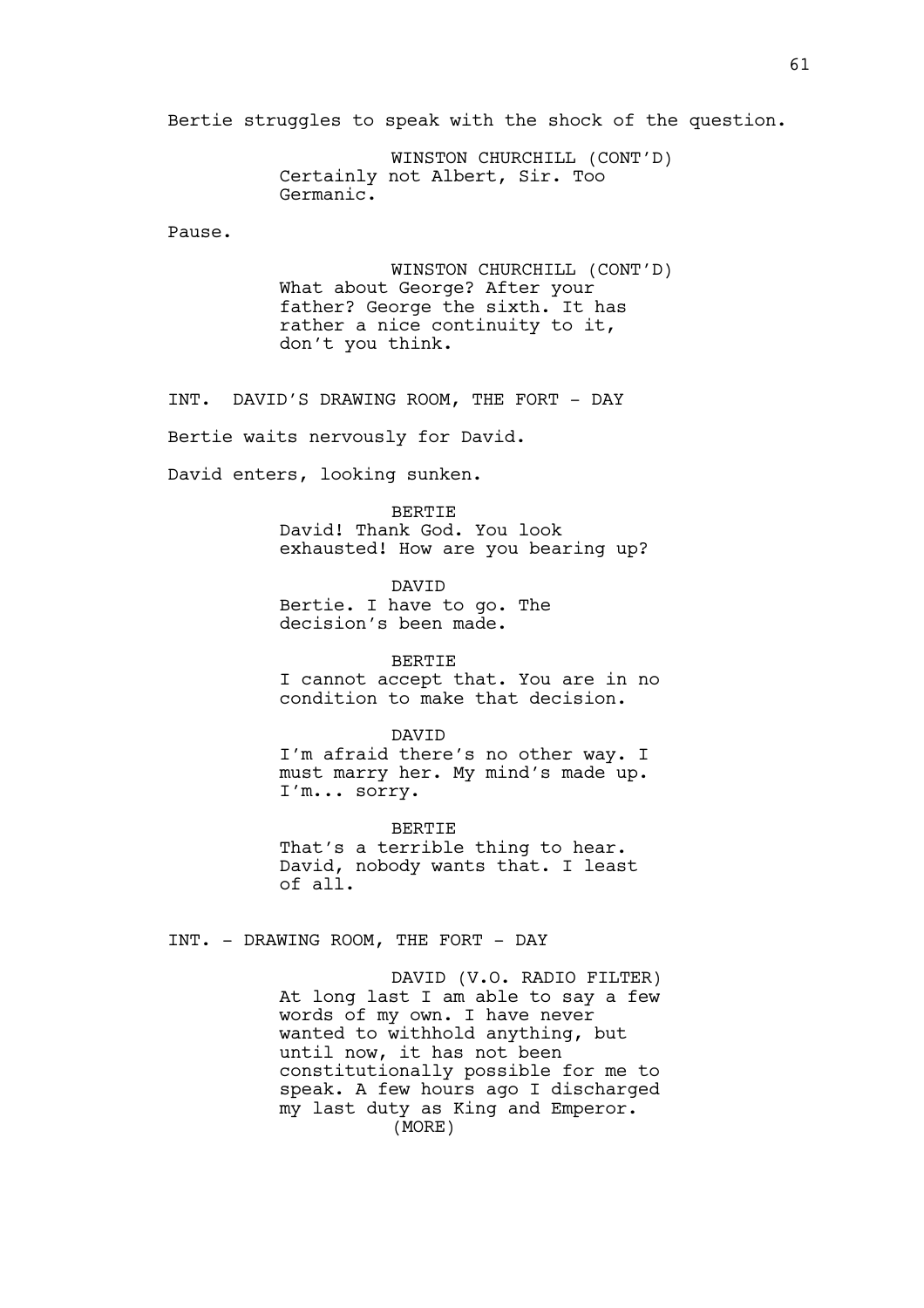Now that I have been succeeded by my brother, the Duke of York my first words must be to declare my allegiance to him. This I do with all my heart. DAVID (V.O. RADIO FILTER) (CONT'D)

Bertie, Henry and George are there to witness David signing the abdication document.

Silence. The scratching of a fountain pen.

He finally signs his name. The others sign.

Bertie signs.

HOLD ON Bertie's face.

INT. STUDY, WINDSOR CASTLE - NIGHT

David sits at his desk on which sits a BBC microphone. As always he speaks with beautiful fluency.

> DAVID (V.O. RADIO FILTER) You all know the reasons which have impelled me to renounce the throne. But you must believe me when I tell you I have found it impossible to carry the heavy burden of responsibility and to discharge my duties as King as I would wish to do without the help and support of the woman I love...

INT. DRAWING ROOM, YORK HOUSE - NIGHT

ANOTHER WIRELESS being listened to by Elizabeth and Bertie.

DAVID (V.O. RADIO FILTER) ..This decision has been made less difficult to me by the sure knowledge that my brother, with his long training in the public affairs of this country...

Bertie battles his emotions. Elizabeth takes Bertie's hand supportively.

INT. HALLWAY. 145 PICCADILLY - NEW DAY

Bertie is in full regalia of an Admiral of the Fleet's uniform.

> DAVID (V.O. RADIO FILTER) ...and with his fine qualities...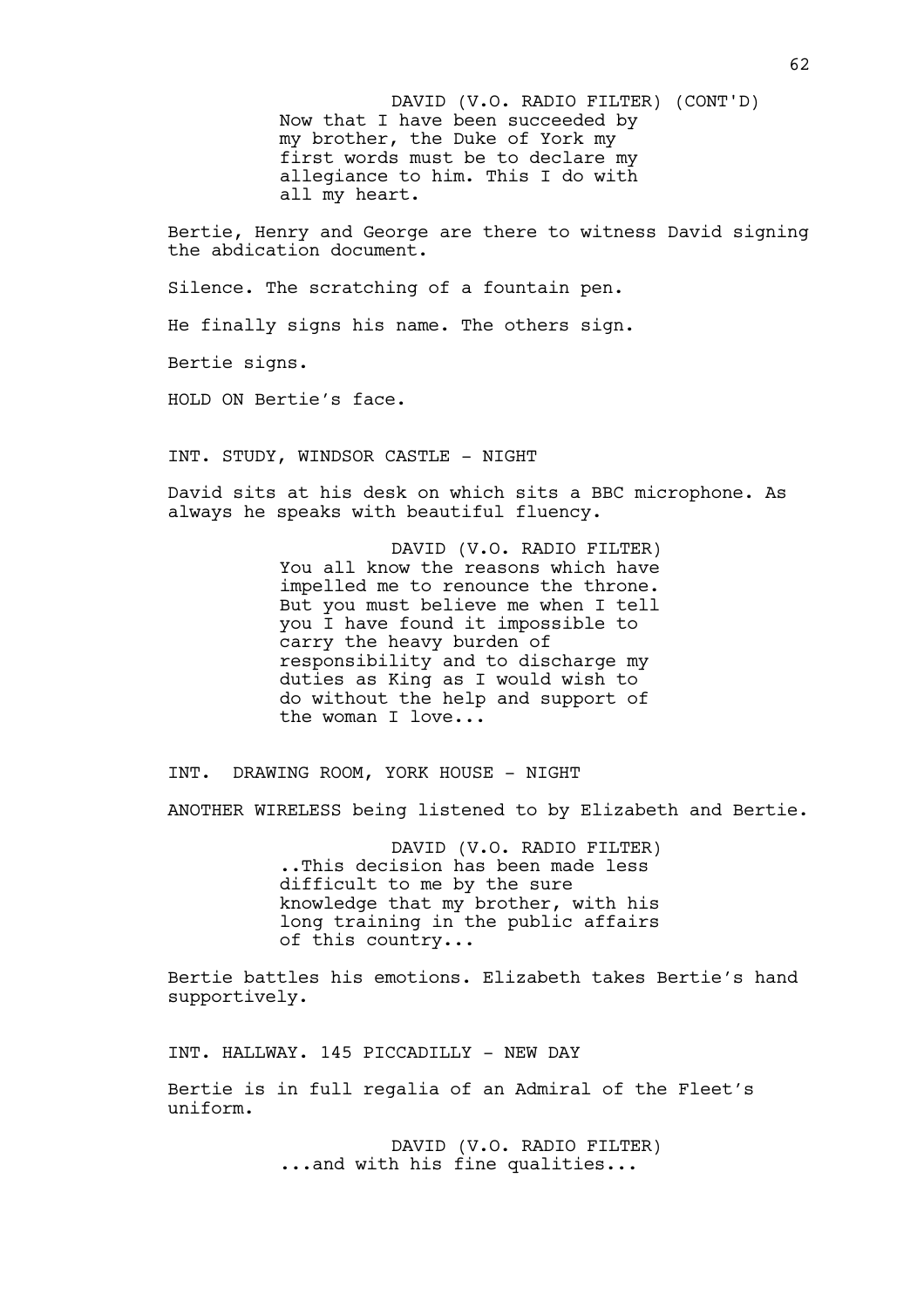EXT. 145 PICCADILLY - CONTINUOUS

DAVID (V.O. RADIO FILTER) ...will be able to take my place forthwith without interruption or injury to the life and progress of the empire.

Grimly, Bertie gets in to a waiting Rolls. Framed in the car window he looks terrified as the car edges from the curb.

On the pavement, kept back by police, a crowd of onlookers. On the edge of the group...Lionel.

Bertie peers out of the window of the Rolls. Their eyes meet. Bertie looks away. The Rolls drives on.

INT. ANTECHAMBER, ST JAMES PALACE - THAT DAY

Bertie waits nervously.

At a signal from his attendants he enters the Accession Council Chamber

INT. ACCESSION COUNCIL CHAMBER - CONTINUOUS

The Council is made up of Privy Councillors, members of the House of Lords, the Lord Mayor of the City of London, the Aldermen of the City of London and the High Commissioners of some Commonwealth countries.

Standing before them, Bertie is handed his Accession speech.

All of Bertie's old symptoms reappear: the tightening of the neck muscles, the protruding Adam's apple, the jaw locking.

> BERTIE I meet you today in circumstances which are -

Bertie has come to a complete muscle-locked halt. He bows his head in humility. And shame.

INT. HALLWAY, YORK HOUSE - THAT DAY

Elizabeth is with her daughters, preparing for the move to Buckingham Palace. The girls are tidying away their toy horses.

> **LILLIBET** Mama, will we have space for our horses in our new home?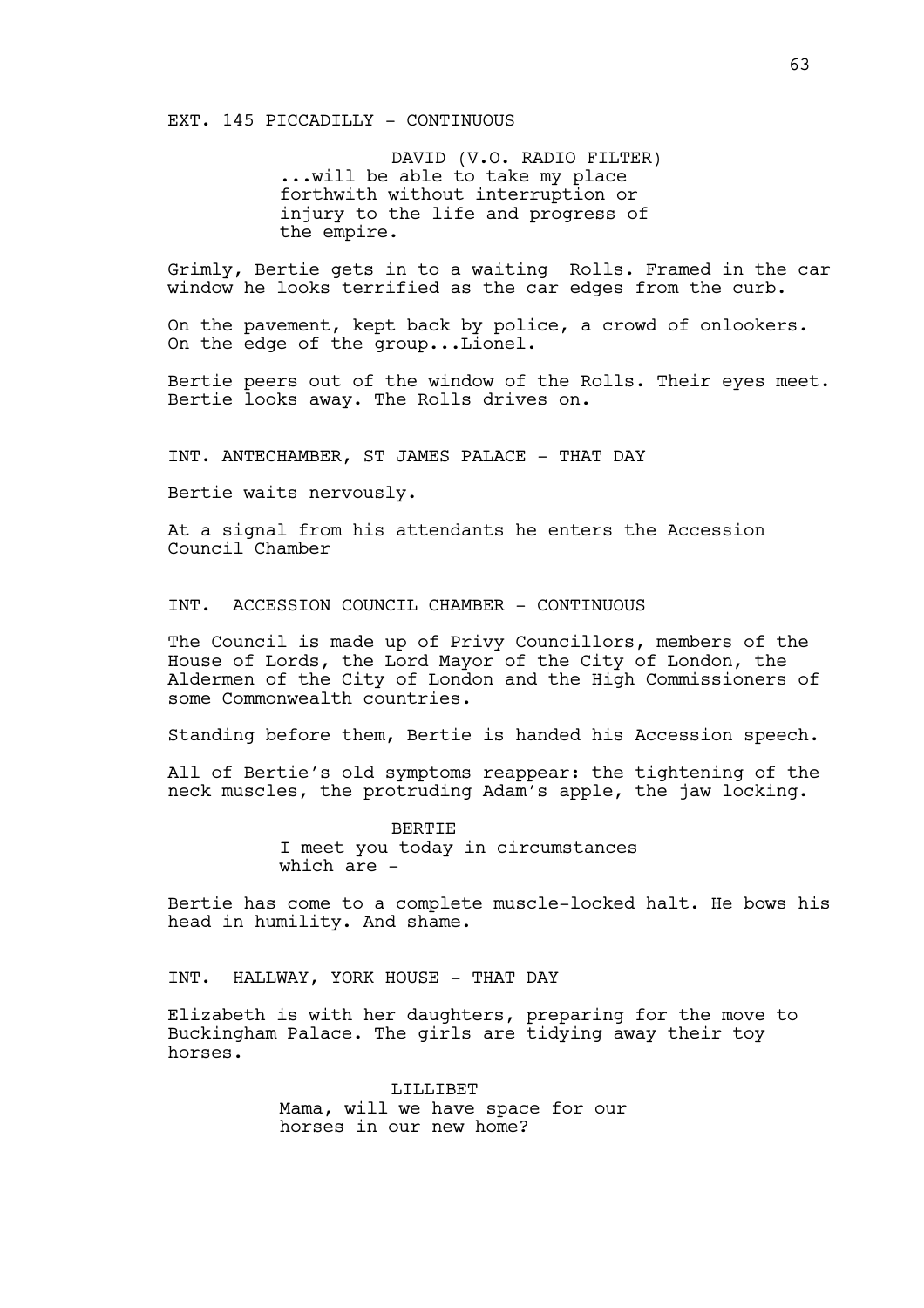ELIZABETH Of course we will, darling, we'll have a palace of rooms.

Bertie appears, still in full regalia, straight from the Accession Council. He tries to put on a brave front, but it doesn't quite work. He desperately needs the comfort of his family.

He holds his arm out, expecting his daughters to run to him for a hug and kiss, his solace after the ordeal.

> LILLIBET (to her sister, on seeing her father) Curtsey.

#### **MARGARET**

Your Majesty.

They remain where they are and curtsy formally. Bertie is devastated.

#### ELIZABETH

How was it?

Bertie shakes his head imperceptibly.

INT. BERTIE'S STUDY, YORK HOUSE - NIGHT

Bertie valiantly tries to make sense of his new dispatch box filled with state papers, seated at his desk. It is late at night.

Elizabeth enters, in night clothes.

BERTIE I'm trying to familiarise myself with what a state paper looks like.

He picks up a series of papers.

BERTIE (CONT'D) A despatch from Mr Baldwin which I don't understand a word of. David's finances. The Christmas broadcast - I think that might be a mistake.

ELIZABETH Don't do it then.

## BERTIE

Plans for the Coronation - I think that's an even bigger mistake. I'm not a King. I'm a naval officer. Its the only thing I know about.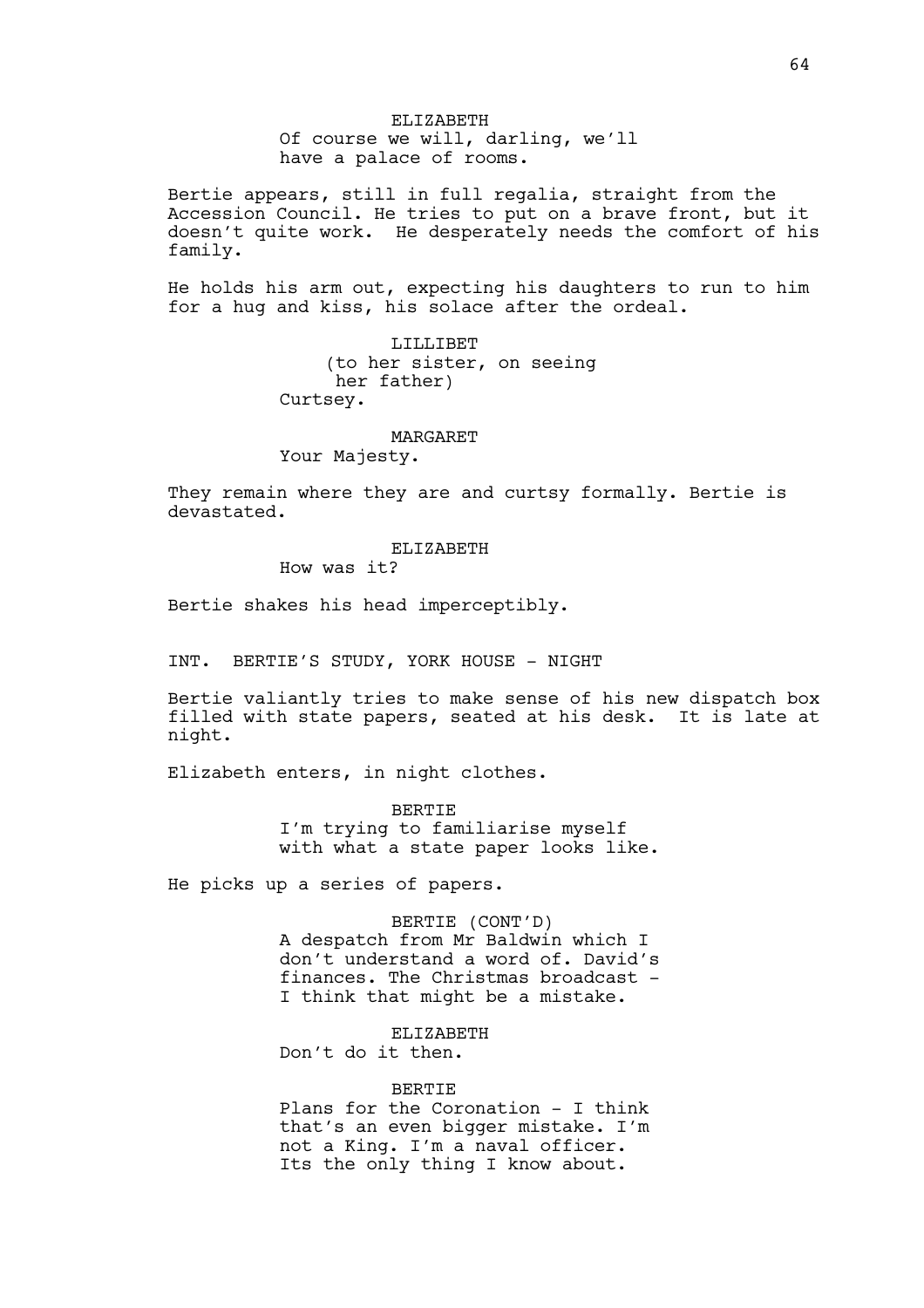And Bertie breaks down; fierce, wracking sobs.

Elizabeth speaks softly, with growing strength, having already accepted and adapted to the situation.

#### ELIZABETH

Dear, dear man... I refused your first two marriage proposals, not because I didn't love you, but because I couldn't bear the royal cage. Could bear the idea of a life of tours and public duties, a life that no longer was really to be my own. Then I thought...he stammers so beautifully...they'll leave us alone.

She takes his anguished face in her hands tenderly.

ELIZABETH (CONT'D) But if I must be Queen, I intend be a very good Queen. Queen to a very great King indeed.

EXT. LOGUE HOME, SOUTH KENSINGTON - NEW DAY Re-establishing shot. Two large cars wait at the curb-side.

INT. PARLOUR, LOGUE APARTMENT - CONTINUOUS

A knock at the front door.

Two figures can be seen outlined in the frosted glass door.

Lionel opens it.

Bertie and Elizabeth are standing there.

BERTIE Waiting for a king to apologize, one can wait rather a long wait.

ELIZABETH I'm afraid we're slightly late.

Beat.

LIONEL This is home. Myrtle's at bridge. I've made sure the boys are out.

ELIZABETH (stepping in) It's lovely. Absolutely lovely.

Lionel pulls out a chair for her to sit down.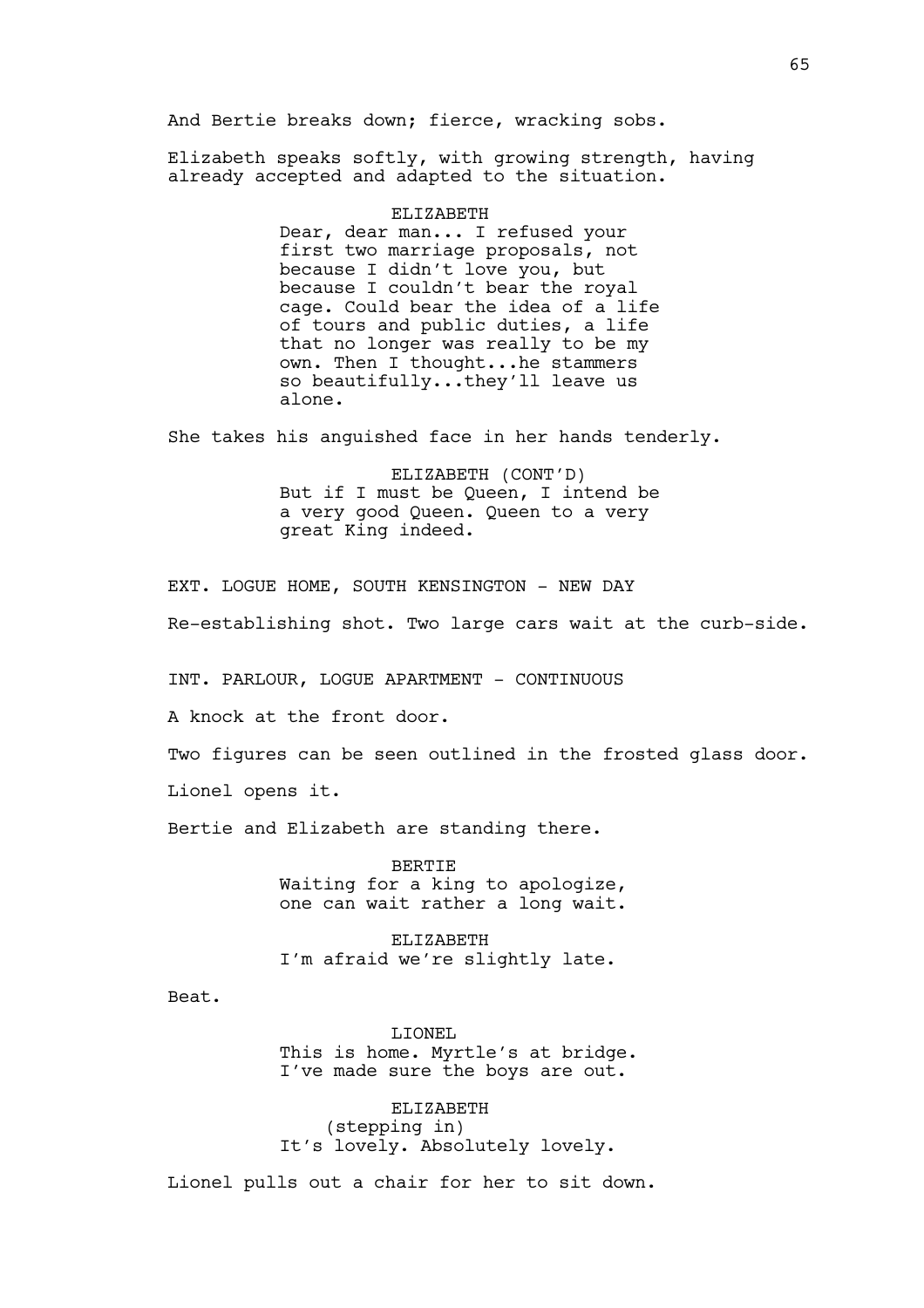LIONEL Would you like some tea, Ma'am?

ELIZABETH Yes. I'll help myself. (then) Off you go now. Or must I knock your heads together?

INT. LOGUE'S STUDY - CONTINUOUS

The two men enter and sit down. A moment of uncertainty. Then Bertie blurts.

> BERTIE Here's your shilling, Logue (puts shilling down) I understand what you were trying to say, Logue.

#### LIONEL

I went about it the wrong way. I'm sorry.

BERTIE Now here I am. Is the nation ready for two minutes of radio silence?

#### LIONEL

Every stammerer always fears they will fall back to square one. I don't let that happen. You won't let that happen.

#### BERTIE

If I fail in my duty... David could come back. I've seen the placards "Save Our King!" They don't mean me. Every other monarch in history succeeded someone who was dead, or about to be. My predecessor is not only alive, but very much so. What a bloody mess! I can't even give them a Christmas Speech.

LIONEL Like your Dad used to do?

**BERTIE** 

Precisely.

LIONEL Your father. He's not here.

BERTIE Yes he is. He's on that bloody shilling I gave you.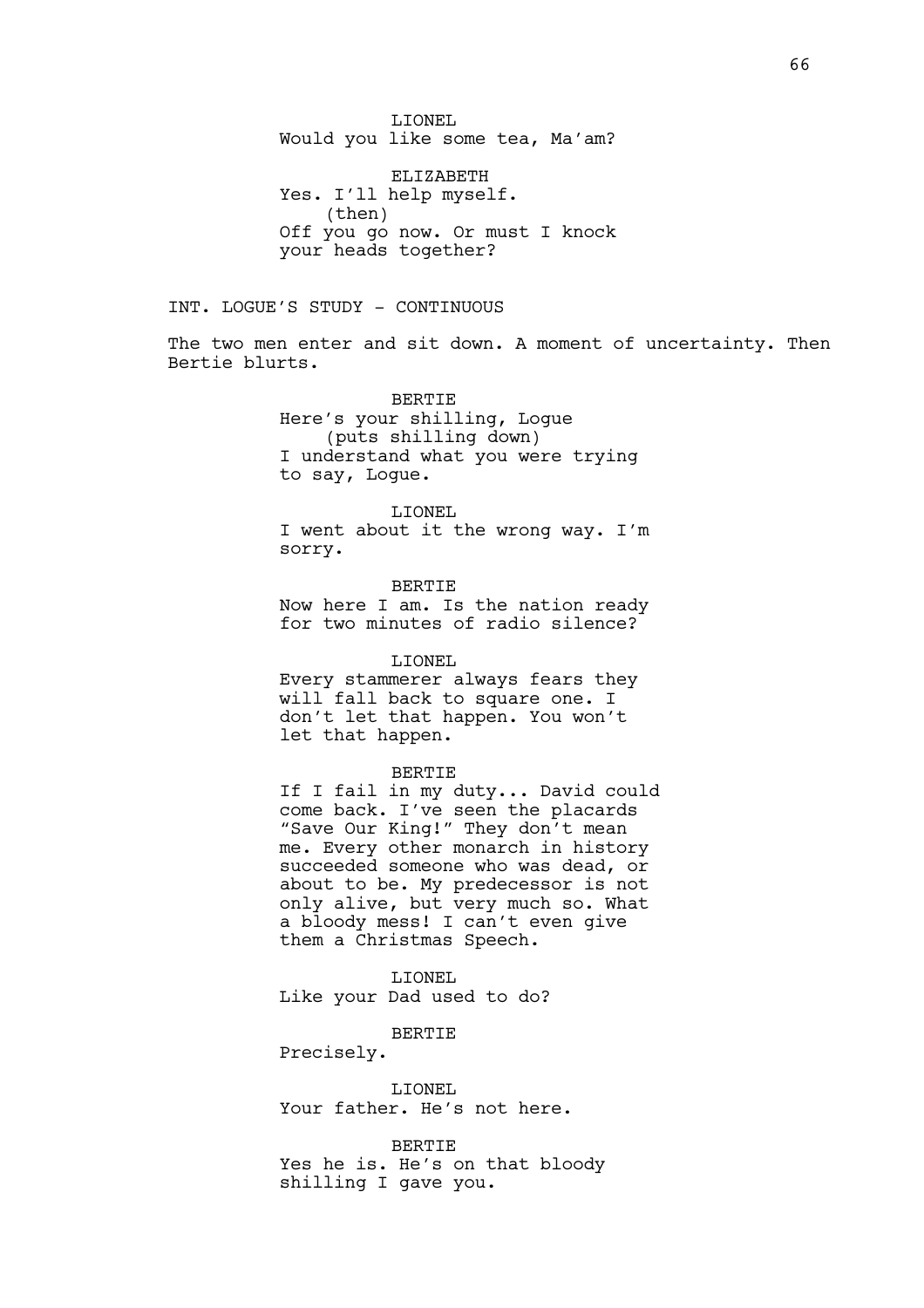LIONEL

Easy enough to give away. You don't have to carry him around in your pocket. Or your brother. You don't need to be afraid of things you were afraid of when you were five.

A pause -

LIONEL (CONT'D) You're very much your own man, Bertie. Your face is next, mate.

There's a noise outside the door.

MYRTLE (O.S.)

Lionel?

LIONEL

Myrtle!

Lionel stands and pressed himself up against the wall.

BERTIE Are you alright, Lionel?

LIONEL

Yes.

Bertie stands and makes towards the door.

BERTIE Shall we go through?

LIONEL (not moving) Trust me it's important.

BERTIE

What is it?

INT. PARLOUR, LOGUE APARTMENT - CONTINUOUS Myrtle has entered, she is flabbergasted.

> MYRTLE Your... your...

ELIZABETH It's "Your Majesty", the first time. After that, "Ma'am", as in ham, not Ma'lm as in palm.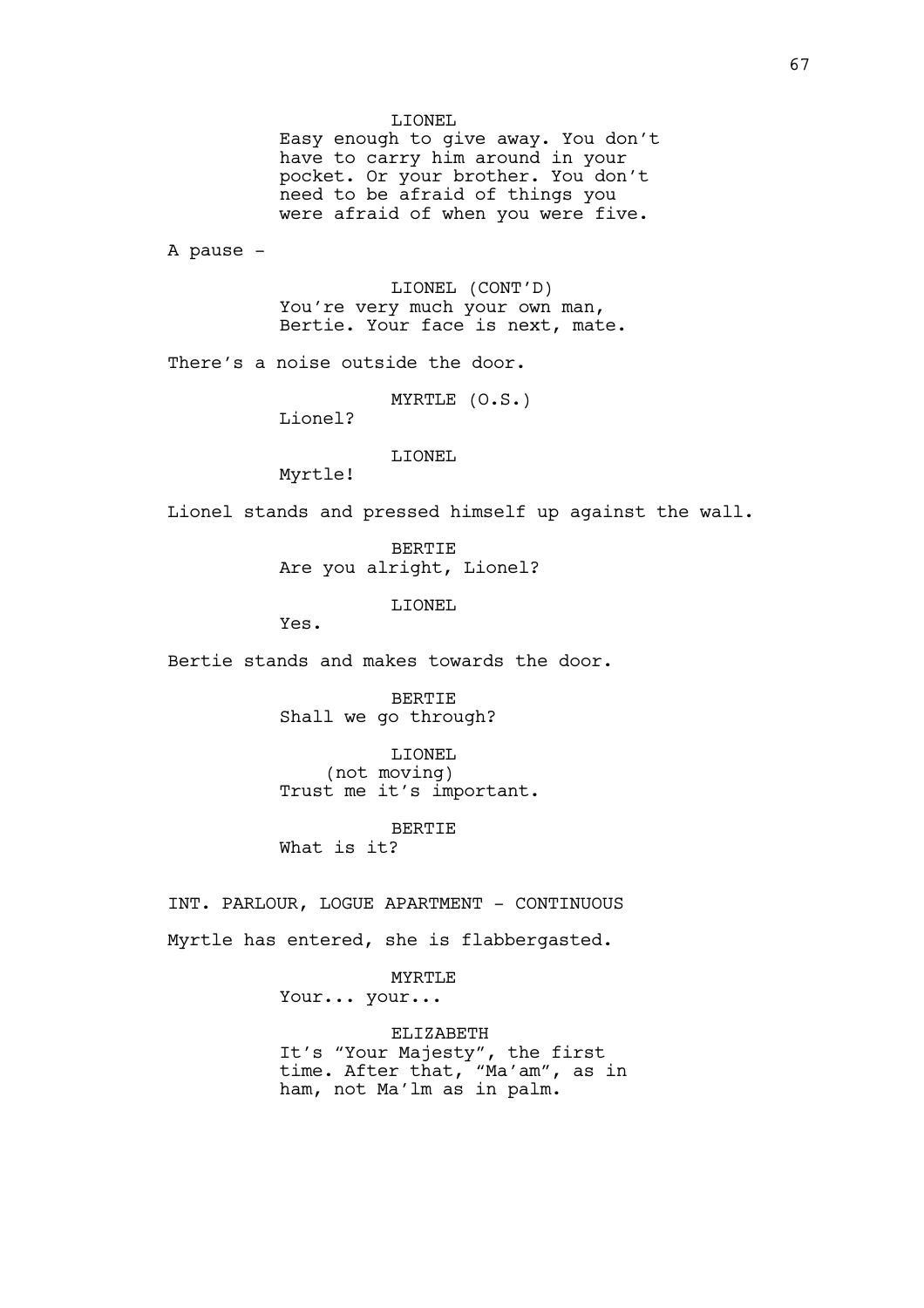INT. LOGUE'S STUDY - CONTINUOUS

Lionel, still pressed against the wall, is explaining his reticence to Bertie.

> LIONEL I haven't told her.. about us. Sit down, relax.

Bertie, bemused, sits.

INT. PARLOUR, LOGUE APARTMENT - CONTINUOUS

ELIZABETH I'm informed your husband calls my husband Bertie and my husband calls your husband Lionel. I trust you won't call me Liz.

MYRTLE Your Majesty, you may call me Mrs Logue, Ma'am.

ELIZABETH Very nice to meet you, Mrs Logue

Myrtle is taken aback.

INT. LOGUE'S STUDY - CONTINUOUS

The men listen to their wives' conversation.

BERTIE Logue, we can't stay here all day.

LIONEL

Yes we can.

BERTIE

Logue..

LIONEL Look, I need to wait for the opportune moment.

BERTIE (realizing) You're being a coward!

LIONEL You're damn right.

Decisive, Bertie stands and throws open the door.

BERTIE Get out there, man!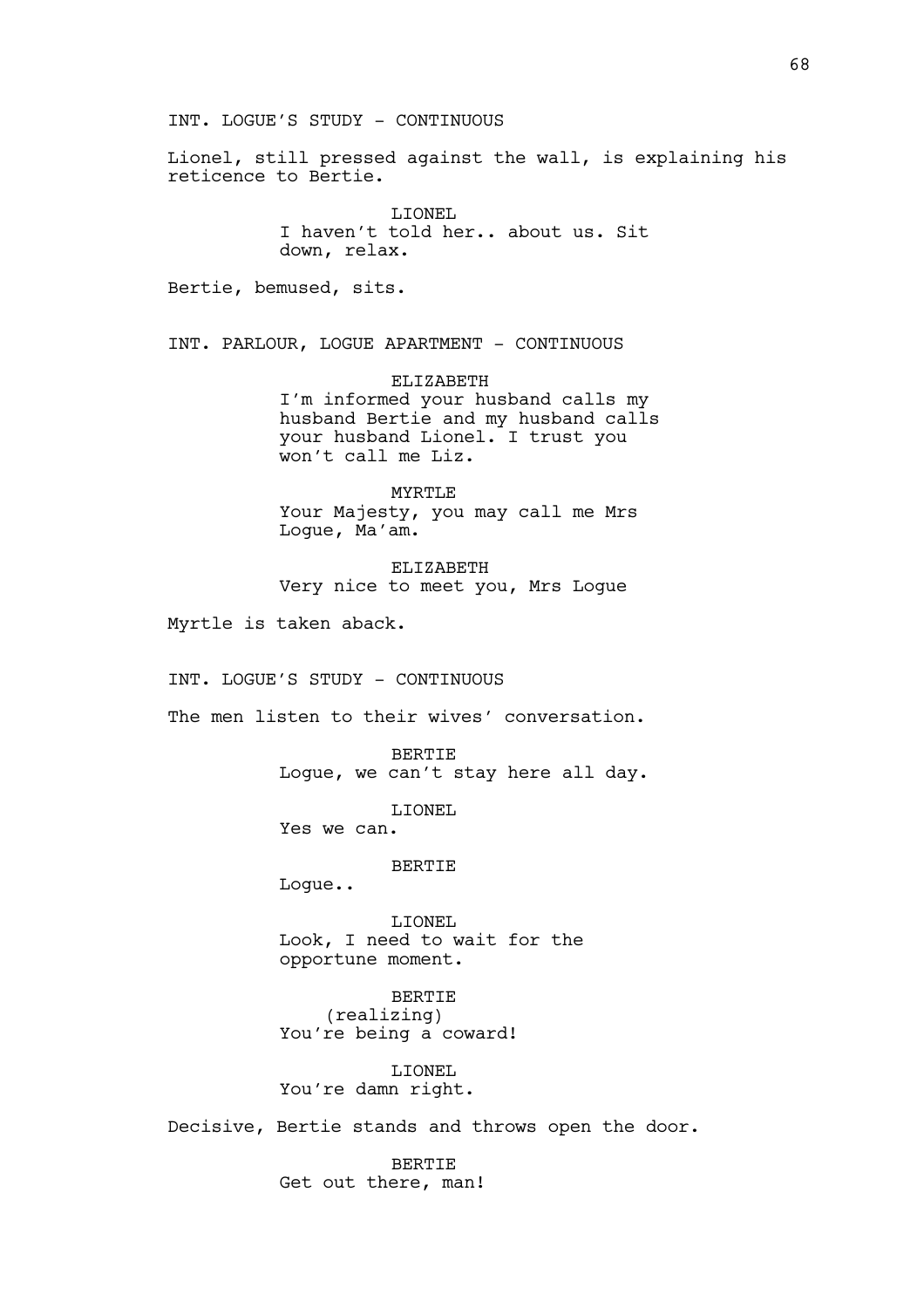And Bertie ushers Lionel into the parlour.

INT. PARLOUR, LOGUE APARTMENT - CONTINUOUS

Logue enters, pretending total innocence and surprise, followed by Bertie.

> LIONEL Oh! Hello, Myrtle darling! You're early.(indicating Elizabeth) I believe you two have met! I don't believe you know....King George VI?

BERTIE It's very nice to meet you.

Myrtle stares at Lionel and takes her revenge.

MYRTLE Will their Majesties be staying for dinner?

Logue and Bertie look panic-stricken. Elizabeth comes to the rescue.

> ELIZABETH We would love to, such a treat, but alas...a previous engagement. What a pity.

On Lionel's relief.

EXT. WESTMINSTER ABBEY - DAY

To establish. Preparations are being made in the street for the coronation - spectator stands are complete and fabric is being dressed.

INT. WESTMINSTER ABBEY - DAY

The center piece of the Coronation staging is the throne of Edward the Confessor. Scaffolding has been erected to supply seating. Technicians work to erect film cameras, lights, radio microphones.

They stop short as they see Cosmo Lang waiting to greet them, flanked by the Dean of Westminster and a couple of flunkies.

There is a distinct drop in temperature.

**BERTIE** 

Archbishop.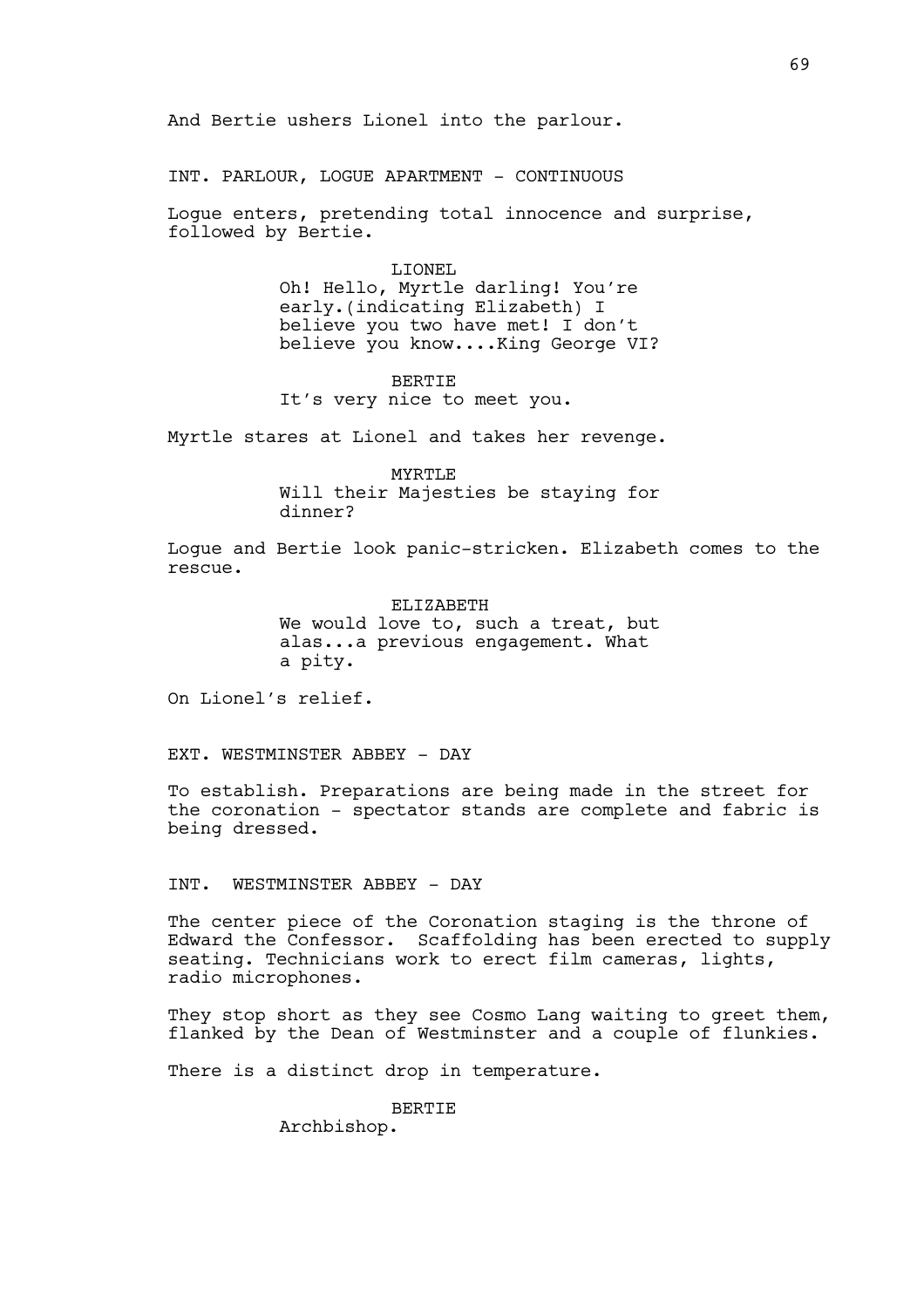COSMO LANG Welcome your Majesty. (referring to the cathedral, but it's double-edge) What a glorious transformation, Sir. I hope you'll forgive us if we continue our preparations. Allow me to guide you through the ceremony.

They begin to walk together, Lionel a few paces behind.

COSMO LANG (CONT'D) We begin, of course at the West Door, then into the nave.

BERTIE I see all your pronouncements are to be broadcast, Archbishop.

Cosmo sees Bertie staring at the microphones.

COSMO LANG Ah, yes, wireless is indeed a Pandora's Box. I'm afraid I've also had to permit the newsreel cameras. The product of which I shall personally edit.

LIONEL Without momentary hesitation.

BERTIE Doctor Lionel Logue of Harley Street, my speech specialist.

COSMO LANG Specialist?! Had I known Your Majesty was seeking assistance I would've made my own recommendation.

BERTIE Dr. Logue is to be present at the Coronation.

COSMO LANG Well of course I shall speak to the Dean, but it will be extremely difficult.

BERTIE I should like the Doctor to be seated in the King's Box.

COSMO LANG But members of your Family will be seated there, Sir.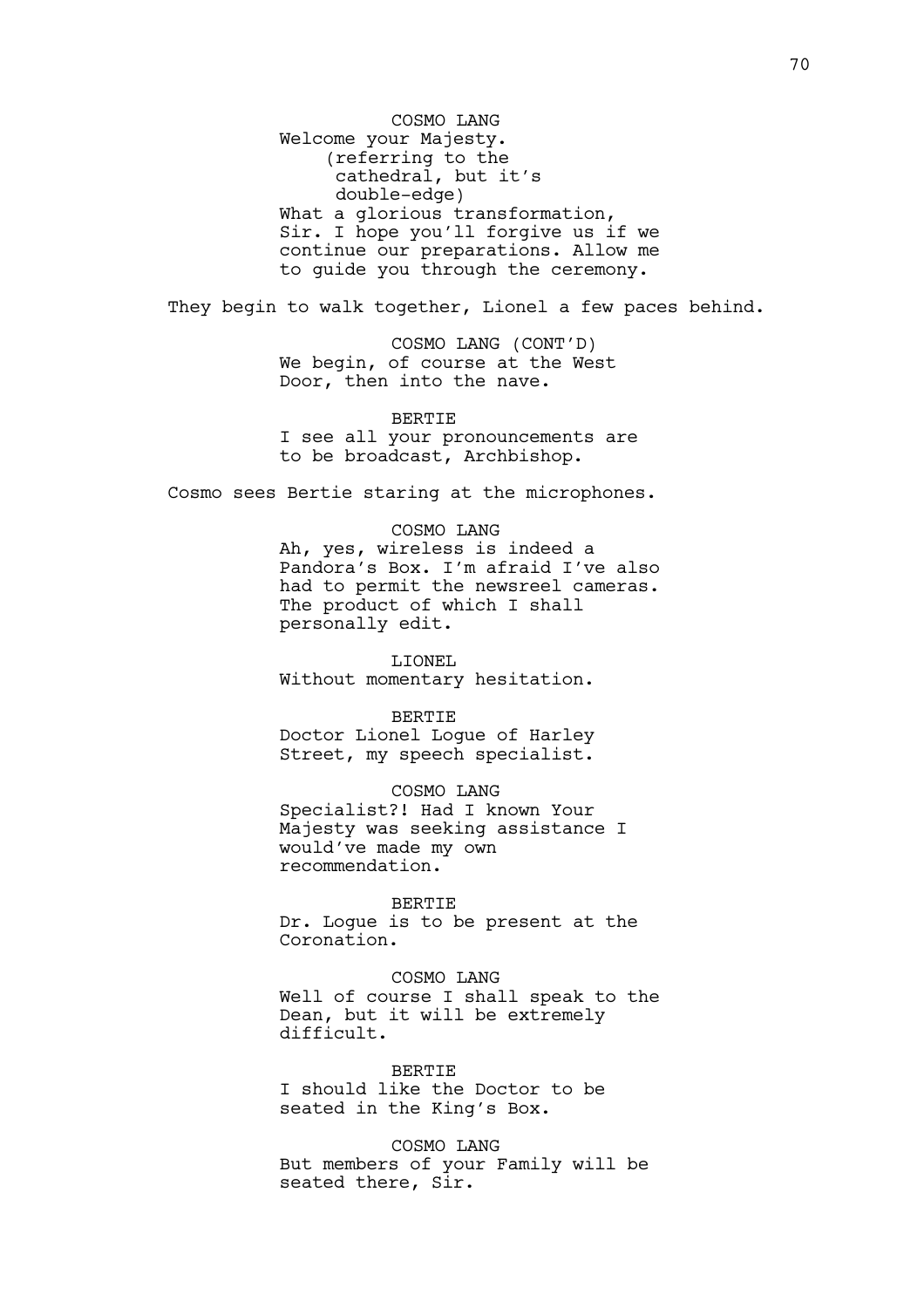BERTIE That why it's suitable.

LIONEL And now, if you don't mind, we need the premises.

COSMO LANG My dear fellow, this is Westminster Abbey! The Church must prepare his Majesty.

LIONEL My preparations for Bertie are equally important.

The two men stare each other down.

LIONEL (CONT'D) With complete privacy. If you don't mind.

BERTIE Those are my wishes, Your Grace.

COSMO LANG (sniffs) I shall place the Abbey at Your Majesty's disposal...this evening. Your Majesty.

Lang nods curtly and exits.

INT. WESTMINSTER ABBEY - THAT NIGHT

Footsteps resonate.

Lionel enters. Ahead, he sees Cosmo Lang quietly conferring with Bertie. As Lionel approached, Cosmo Lang slips away.

> LIONEL I can't believe I'm walking on Chaucer **and** Handel **and** Dickens. Everything alright? Let's get cracking.

Bertie, seated on a ceremonial chair, does not rise.

**BERTIE** I'm not here to rehearse, Doctor Logue.

Pause-

BERTIE (CONT'D) True, you never called yourself 'Doctor'. I did that for you. (MORE)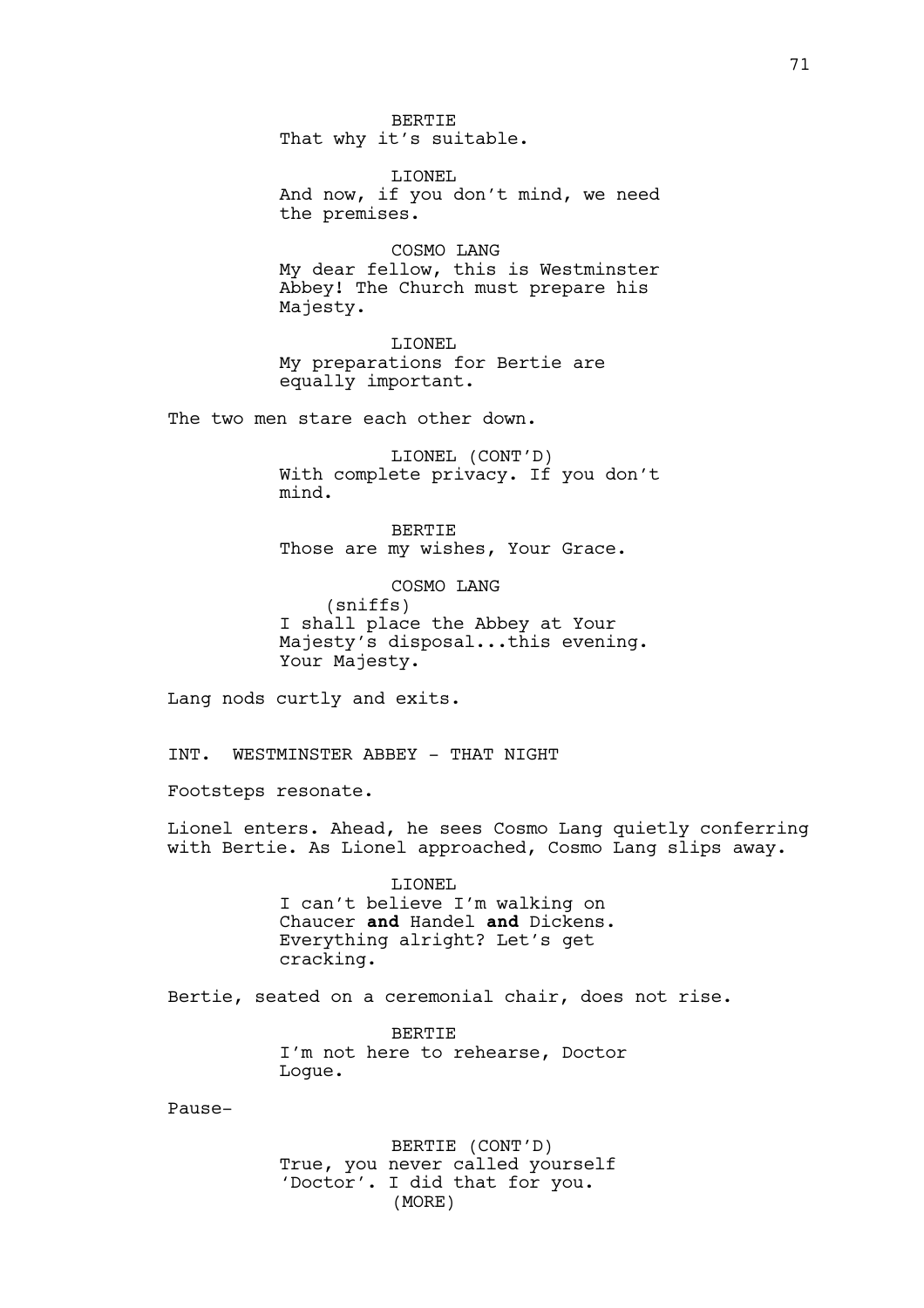BERTIE (CONT'D)

No diploma, no training, no qualifications. Just a great deal of nerve.

LIONEL Ah, the star chamber inquisition, is it?

BERTIE You asked for trust and total equality.

#### LIONEL

Bertie, I heard you at Wembley, I was there. I heard you. My son Laurie said "Do you think you could help that poor man?" I replied "If I had the chance".

#### BERTIE

What, as a failed actor!?

# LIONEL

It's true, I'm not a doctor, and yes I acted a bit, recited in pubs and taught elocution in schools. When the Great War came, our boys were pouring back from the front, shell-shocked and unable to speak and somebody said, "Lionel, you're very good at all this speech stuff. Do you think you could possibly help these poor buggers". I did muscle therapy, exercise, relaxation, but I knew I had to go deeper. Those poor young blokes had cried out in fear, and no-one was listening to them. My job was to give them faith in their voice and let them know that a friend was listening. That must ring a few bells with you, Bertie.

#### BERTIE

You give a very noble account of yourself.

#### LIONEL

Make inquiries. It's all true.

### **BERTIE**

Inquiries have been made! You have no idea who I have breathing down my neck. I vouched for you and you have no credentials.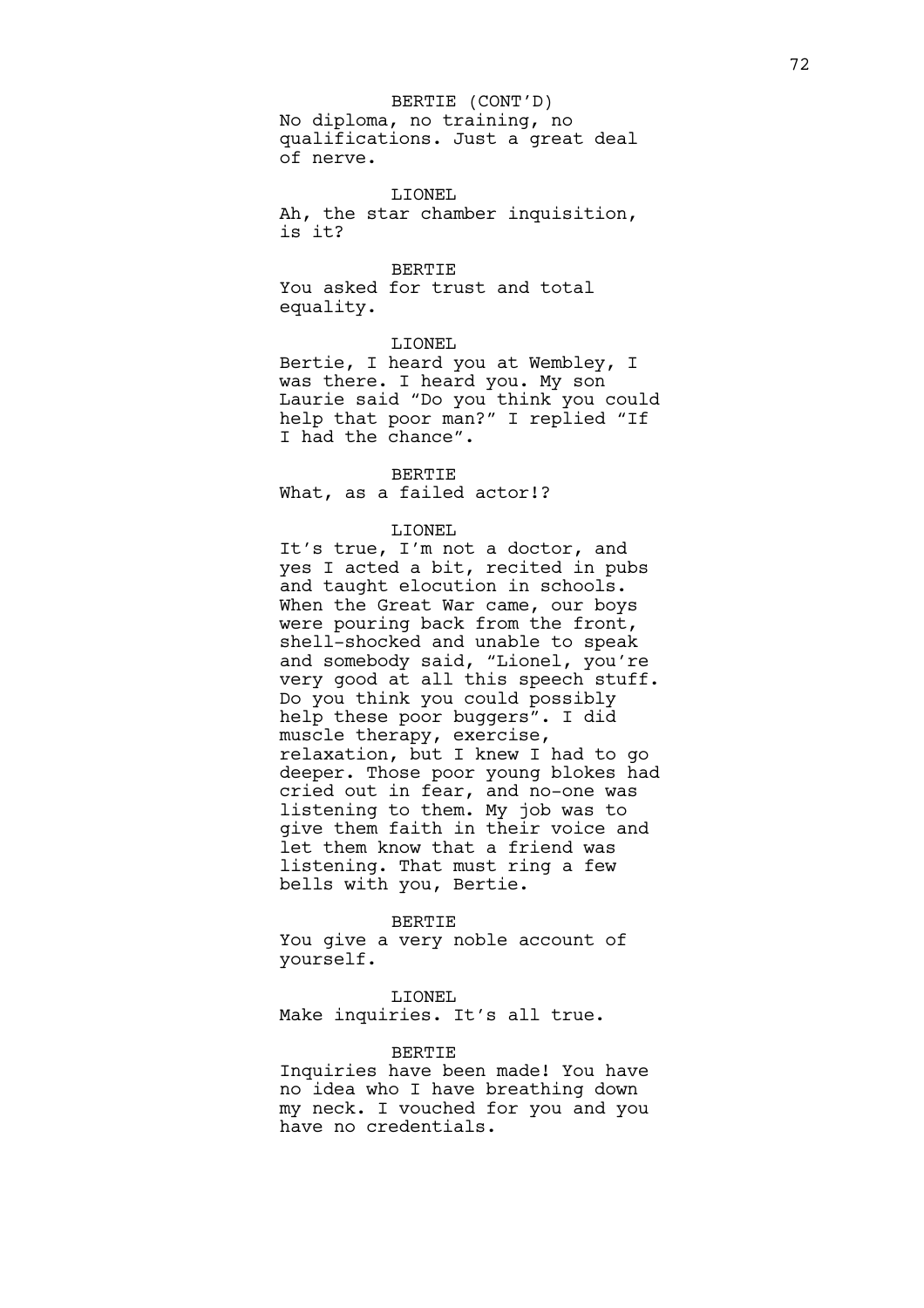LIONEL But lots of success! I can't show you a certificate - there was no training then. All I know I know by experience, and that war was some experience. May plaque says, 'L. Logue, Speech Defects'. No Dr., no letters after my name. (with mock seriousness) Lock me in the Tower.

BERTIE I would if I could!

LIONEL On what charge?

#### BERTIE

Fraud! With war looming, you've saddle this nation with a voiceless King. Destroyed the happiness of my family...all for the sake of ensnaring a star patient you knew you couldn't possibly assist!

His desperation spills out. He pulls himself out the chair, striding past Lionel.

> BERTIE (CONT'D) It'll be like mad King George the Third, there'll be Mad King George the Stammerer, who let his people down so badly in their hour of need!

Lionel sits down on the chair of Edward the Confessor.

BERTIE (CONT'D) What're you doing? Get up! You can't sit there!

Overlapping-

LIONEL Why not? It's a chair.

BERTIE No, it's not, that is Saint Edward's Chair-

LIONEL People have carved their initials into it!

BERTIE That chair is the seat on which every King and Queen-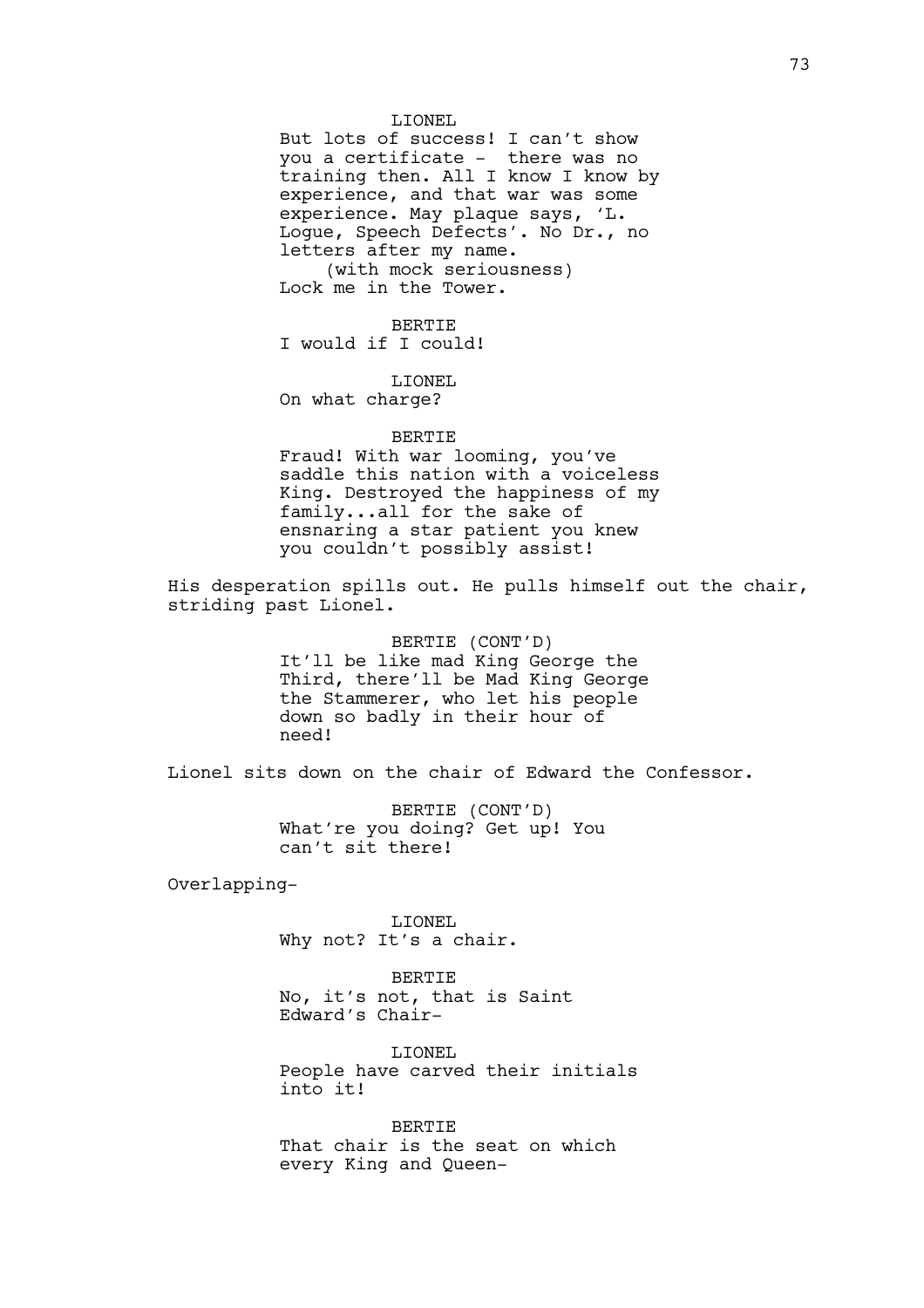LIONEL It's held in place by a large rock!

BERTIE That is the Stone of Scone, you are trivialising everything-

LIONEL I don't care. I don't care how many Royal arses have sat in this chair-

Overlapping-

BERTIE Listen to me... !

# LIONEL Listen to you?! By what right?

BERTIE Divine right, if you must! I'm your King!!!

LIONEL Noooo you're not! Told me so yourself. Said you didn't want it. So why should I waste my time listening to you?

BERTIE Because I have a right to be heard!

LIONEL Heard as what?!

BERTIE A man! I HAVE A VOICE! !!

LIONEL (quietly) Yes you do. You have such perseverance, Bertie, you're the bravest man I know. And you'll make a bloody good king.

Bertie stares at him.

A familiar voice is heard from the shadows.

**VOTCE** What on earth's going on, Sir?

**BERTIE** It's all right, Archbishop.

The Archbishop of Canterbury.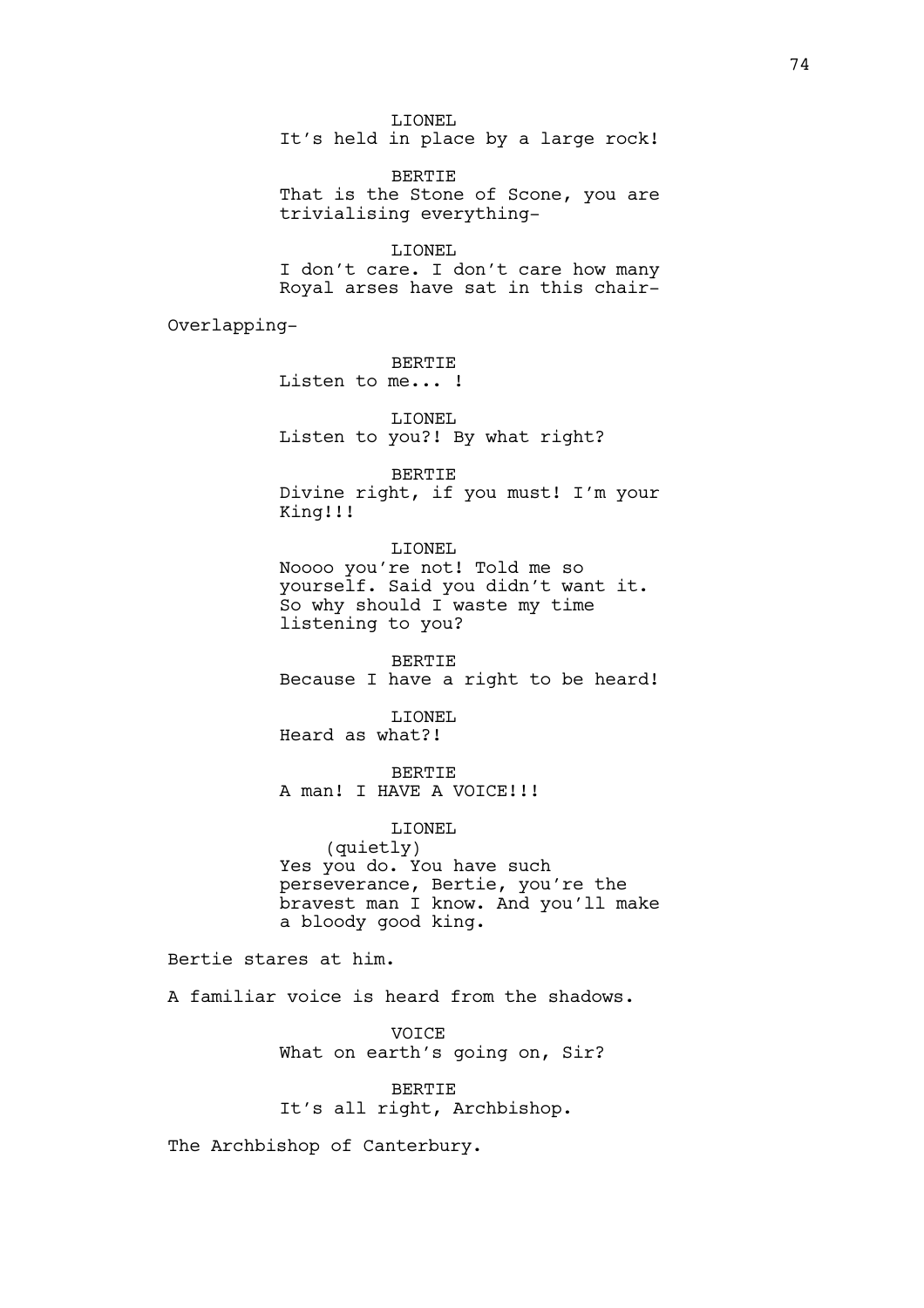# COSMO LANG

Mr Logue, you should know that I have found a replacement *English* specialist with impeccable credentials. Hence, your services will no longer be required.

# BERTIE

I'm sorry?

COSMO LANG Your Majesty's function is to consult and be advised. You didn't consult, but you've just been advised.

BERTIE Now I advise you: in this personal matter I will make my own decision.

COSMO LANG My concern is for the head upon which I must place the crown.

BERTIE I appreciate that Archbishop, but it's my head!

COSMO LANG Your humble servant.

Lang turns on his heel and is gone, leaving Bertie shaken, with both anger, and fear.

> LIONEL Thank you Bertie. Shall we rehearse?

Bertie sits in the ceremonial chair once more.

LIONEL (CONT'D) As soon as you and Elizabeth enter the West door, you'll be greeted with the hymn "I Was Glad When They Said Unto Me." You won't actually be that glad, because they sing it for a great long time. Then your friend the Archbishop will ponce up and say, "Sir, is Your Majesty willing to take The Oath?" You say..

BERTIE "I am willing".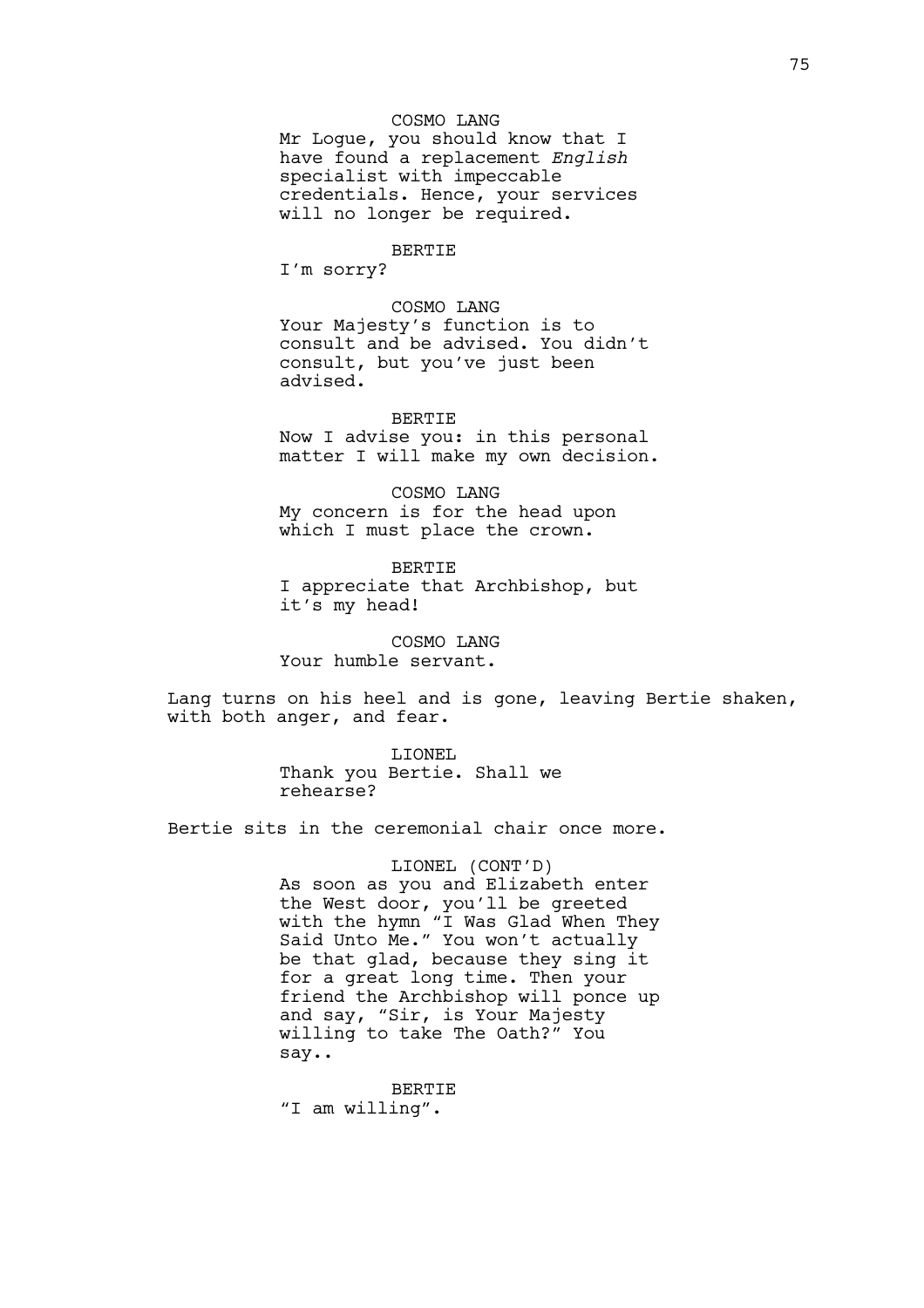#### LIONEL

Course you are! I'll see what it sounds like from the cheap seats so even your old nanny can hear. "Will you govern your peoples of Great Britain, Ireland, Canada, *Australia* and New Zealand according to their lands and customs?"

### BERTIE

"I solemnly promise so do so."

#### LIONEL

LOUDER! I can't hear you up the back.

BERTIE "I SOLEMNLY PROMISE TO DO SO!"

#### LIONEL

Very good! "Will you to your power cause Law and Justice, in Mercy, to be executed in all your judgements?"

BERTIE "I will." "I WILL!"

## LIONEL

Then a long bit about upholding the faith, rubbish, rubbish, rubbish. To which you finally say...

#### BERTIE

"These things which I have herebefore promised, I will perform and keep. So help me God."

LIONEL That's all you have to say. Four short responses, kiss the book and sign the oath. There you are: you're King. Easy.

The faint CLICKING WHIR of a film projector is heard.

INT. SCREENING ROOM, BUCKINGHAM PALACE - NEW DAY

On the screen: archive - Pathe newsreel footage of the Coronation.

The Royal Family watches: Bertie, Elizabeth, Lilibet and Margaret. Cosmo Lang and his assistant are in attendance. There is a projectionist also.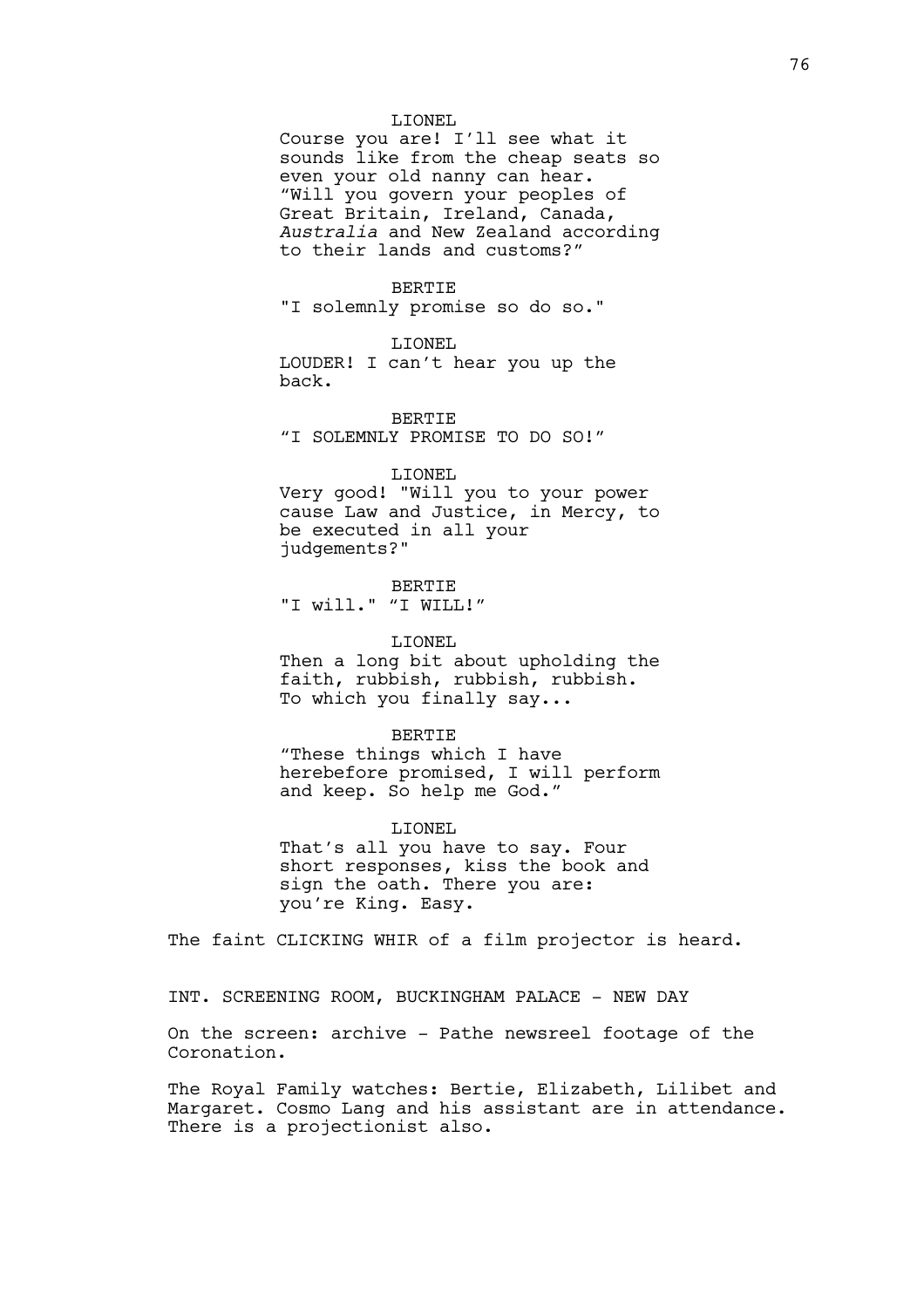MARGARET ROSE You nearly crowned him backwards Archbishop!

Lang steps in front of the screen, eager to explain

COSMO LANG Someone had removed the thread that was marking the front of the Crown, Sir.

BERTIE Try not lose the thread, Archbishop.

LILLIBET (peering around Lang) Archbishop, your missing Papa.

We see Bertie giving two of his responses.

ELIZABETH Very good, very good. Archbishop.

COSMO LANG Well, I hope Your Majesties are thrilled with the result.

The Coronation footage finishes. The next segment of the newsreel is entitled "Hitler in Nuremberg!" and shows him viewing troops doing the goose-step amidst immense crowds. We then see Hitler's mad eloquence, mesmerizing all.

> COSMO LANG (CONT'D) (to the projectionist) You can turn that off now.

ELIZABETH No, wait, keeping going.

LILLIBET Do have a seat, Archbishop.

They watch the footage.

LILIBET What's he saying, Papa?

BERTIE I don't know, but he seems to be saying it rather well.

Off the roar of the crowds on the screen.

Bertie's face as he watches Hitler.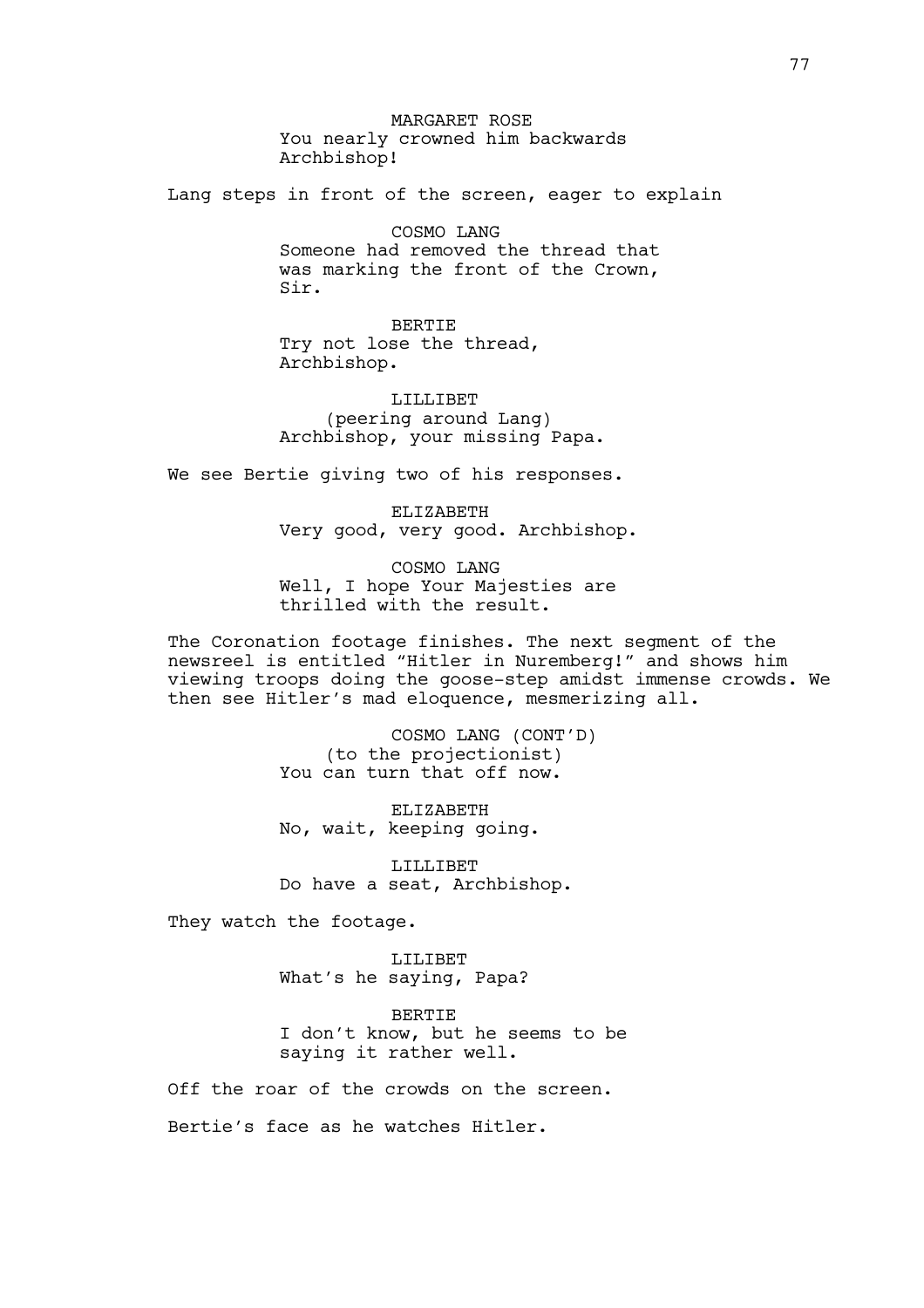# INT. MEETING ROOM, BUCKINGHAM PALACE - NEW DAY

Baldwin enters, looking pale and tired, to see Bertie.

BERTIE Good Morning Mr Baldwin.

### BALDWIN

Good Morning your Majesty. Congratulations on your Coronation. It went splendidly.

### BERTIE

Thank you, Prime Minister. Luckily I only had to repeat a few short oaths. I may not be so fortunate in the future.

#### BALDWIN

Sir, I have asked to see you today in order to tender my resignation as Prime Minister.

BERTIE I am so sorry to hear that, Mr Baldwin.

# BALDWIN

Neville Chamberlain will take my place as Prime Minister. It's a matter of principal. I was mistaken. I have found it impossible to believe that there is any man in the World so lacking in moral feeling as Hitler, but the world might be hurled for a second time into the abyss of destructive War. Churchill was right all along. This was always Hitler's intention. I am only sorry to leave you in this time of crisis. I am afraid Sir, your greatest test is yet to come.

INT. LOGUE'S PARLOUR - DAY

The Loque family are sat around the wireless.

CHAMBERLAIN I am speaking to you from the cabinet room of 10 Downing Street. (MORE)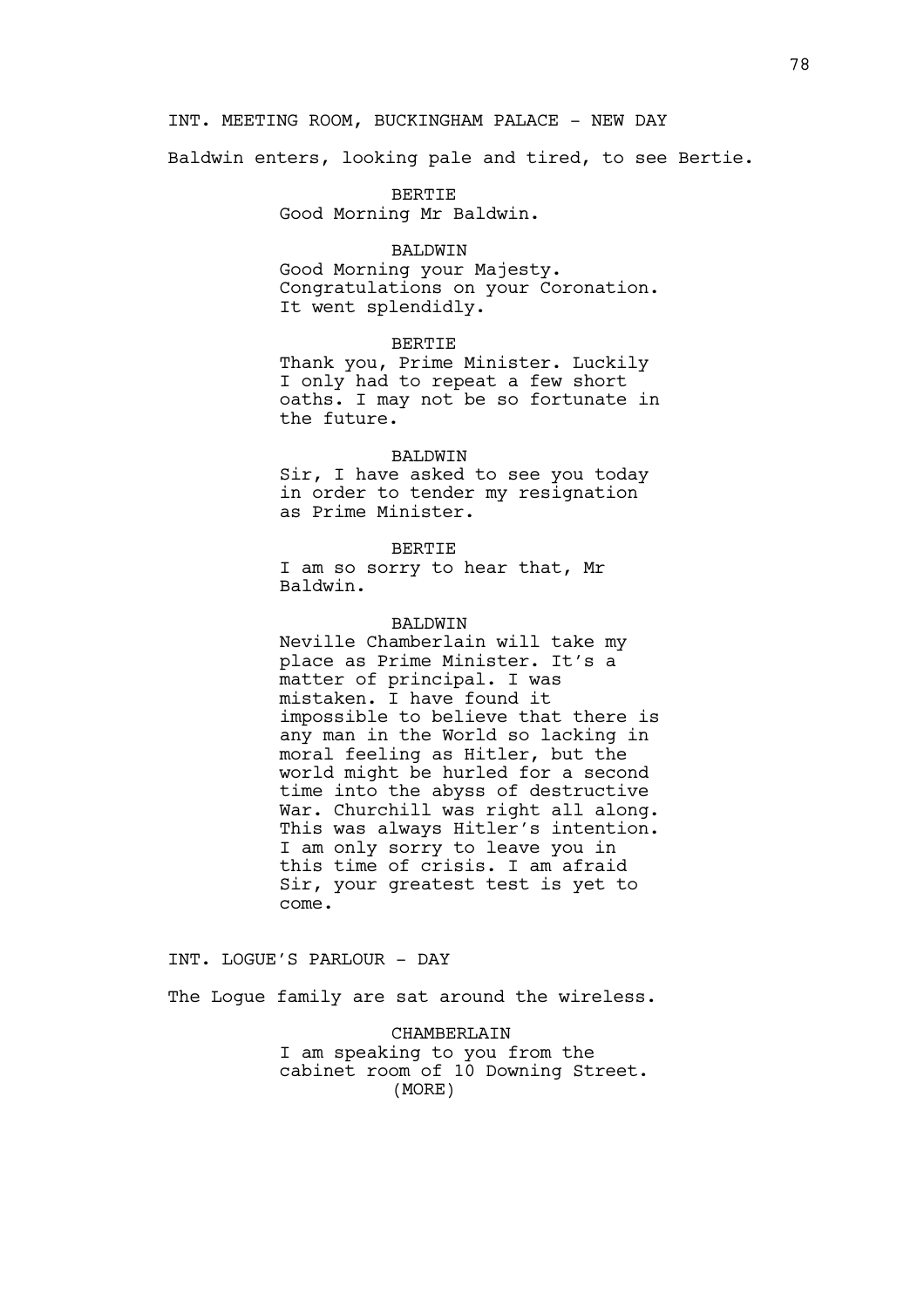This morning the British Ambassador in Berlin handed the German Government a final note stating that unless we heard from them by 11 o'clock that they were prepared at once to withdraw their troops from Poland, a state of war would exist between us. I have to tell you now that no such undertaking has been received, and that consequently this country is at war with Germany. CHAMBERLAIN (CONT'D)

INT. BUCKINGHAM PALACE, BERTIE'S STUDY - DAY

3rd September 1939. Bertie, in uniform, is at his desk going through paperwork. HARDINGE, the King's Private Secretary, enters briskly.

## HARDINGE

At last. Here it is. You are live at six. I've timed it at just under nine minutes. The wording is fully approved. The Prime Minister will be joining you for the broadcast which will go out live to the Nation, the Empire and to our Armed Forces.

BERTIE Get Logue here immediately.

Hardinge exits. Bertie is left contemplating the speech. Nervous as hell.

INT. - LOGUE'S CAR - DAY

Laurie drives Logue. Out the window he sees sandbags being piled round government buildings.

> LIONEL (peering up into the sky) Look, there are the barrage balloons. They got them up there quickly.

An air raid siren is heard.

**LAURIE** Should we pull over and find shelter?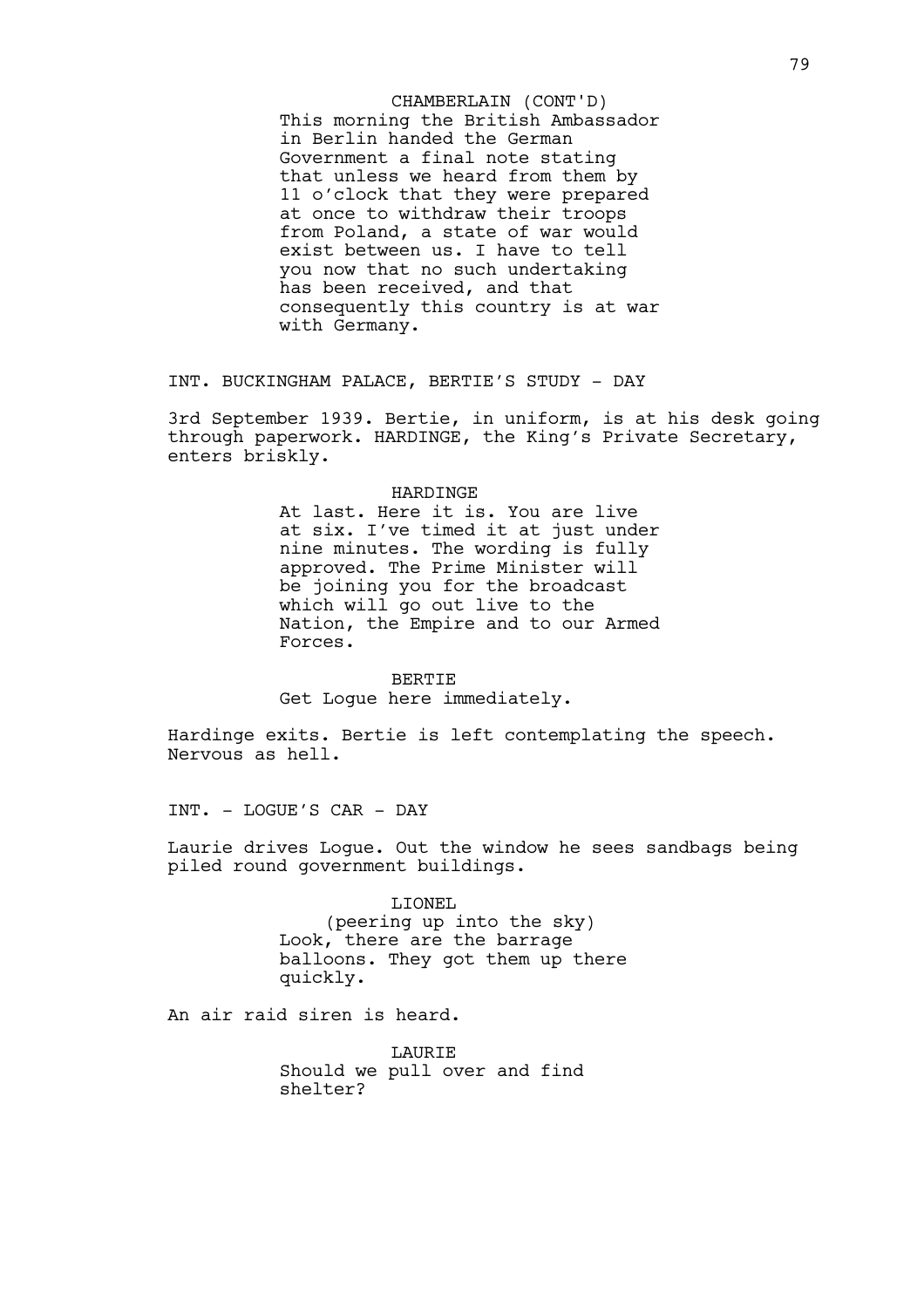LOGUE No, just go straight on. We'll be alright.

# CUT TO:

INT./EXT. LOGUE'S CAR, OUTSIDE BUCKINGHAM PALACE Logue's ID is checked.

EXT. QUADRANGLE, BUCKINGHAM PALACE

Logue hurries into the Palace. The car pulls away.

INT. COATROOM, BUCKINGHAM PALACE

Logue hangs up umbrella, coat and gas mask.

INT. STAIRCASE, BUCKINGHAM PALACE

Logue is met on the stairs by Hardinge who hands him a speech.

> HARDINGE The King's Speech. We have about forty minutes until the broadcast.

Lionel hurries up the stairs.

INT. BERTIE'S STUDY, BUCKINGHAM PALACE - DAY

Bertie (dressed in his naval uniform) and Logue (dressed in black tie) are rehearsing.

> BERTIE (stammering very badly) "There may be dark days ahead, and w-w-wa..."

> > LIONEL

Try again.

**BERTIE** "There may be dark days ahead, and  $W - \cdot \cdot \cdot$  "

LIONEL Turn the hesitations into pauses, and say to yourself, "God save the King".

80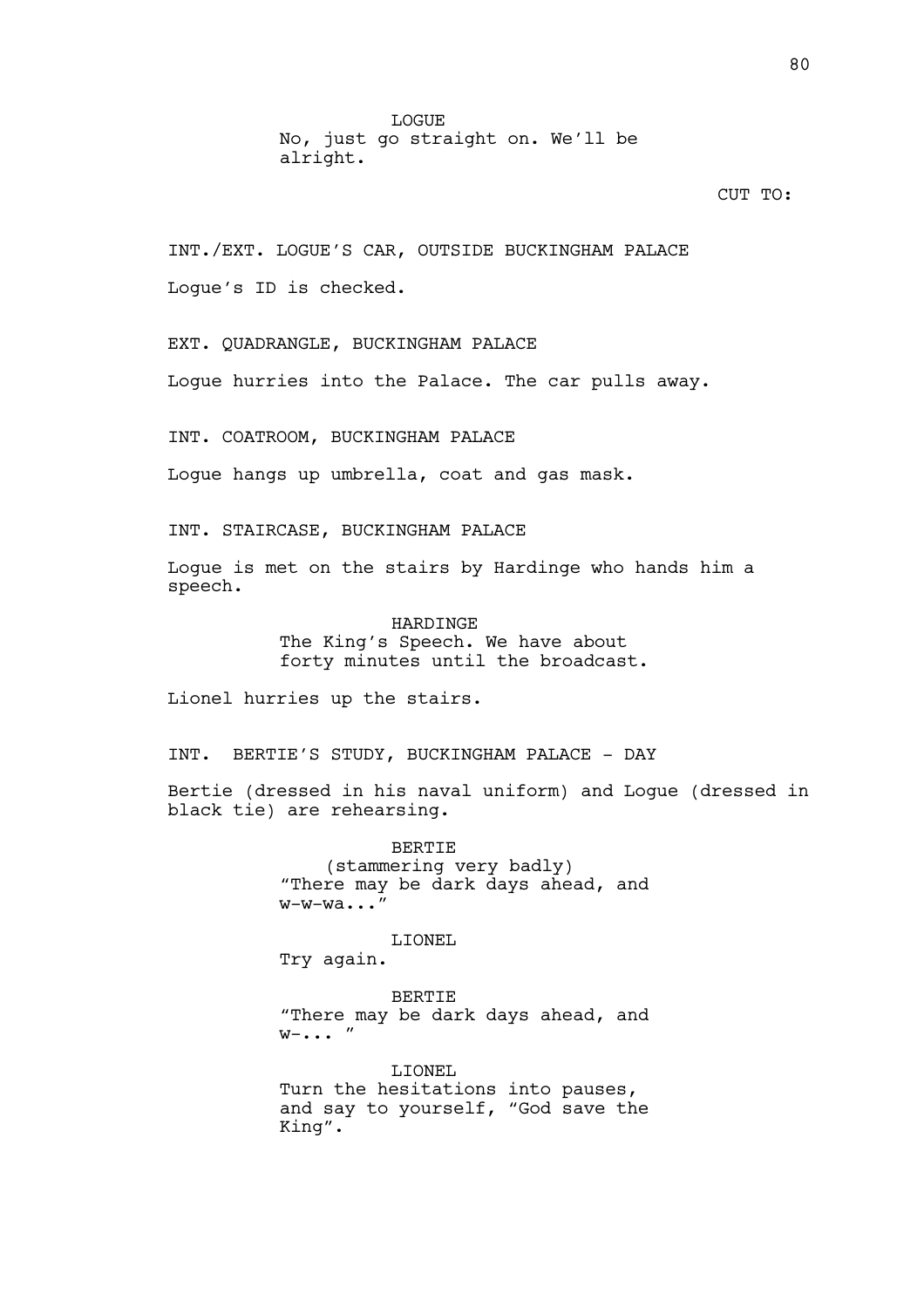#### BERTIE

I say that continually, but apparently no one's listening.

LIONEL Long pauses are good: they add solemnity to great occasions.

### BERTIE

Then I'm the solemnest king who ever lived. Lionel, I can't do this!

LIONEL Bertie, you can do this!

## BERTIE

If I am to be King...where is my power? May I form a Government, levy a tax or declare a war? No! Yet I am the seat of all authority. Why? Because the Nation believes when I speak, I speak for them. Yet I cannot speak!

As though none of this had happened:

LIONEL

Let's take it from the top. "In this grave hour..."

## BERTIE

(hesitates, then) "In this grave hour fuck fuck fuck perhaps the most fateful in our history bugger shit shit (singing) I send to every household of my p-p-The letter'P' is always difficult.

## LIONEL

Bounce onto it 'a-peoples both at home and'

BERTIE "a-peoples both at home and overseas,..."

## LIONEL

Beaut.

# **BERTIE**

(singing) "... this message, doo-dah, doodah....spoken with the same depth of feeling...for each one of you as if I were to fuck shit bugger cross your threshold and speak to you m $my - \ldots''$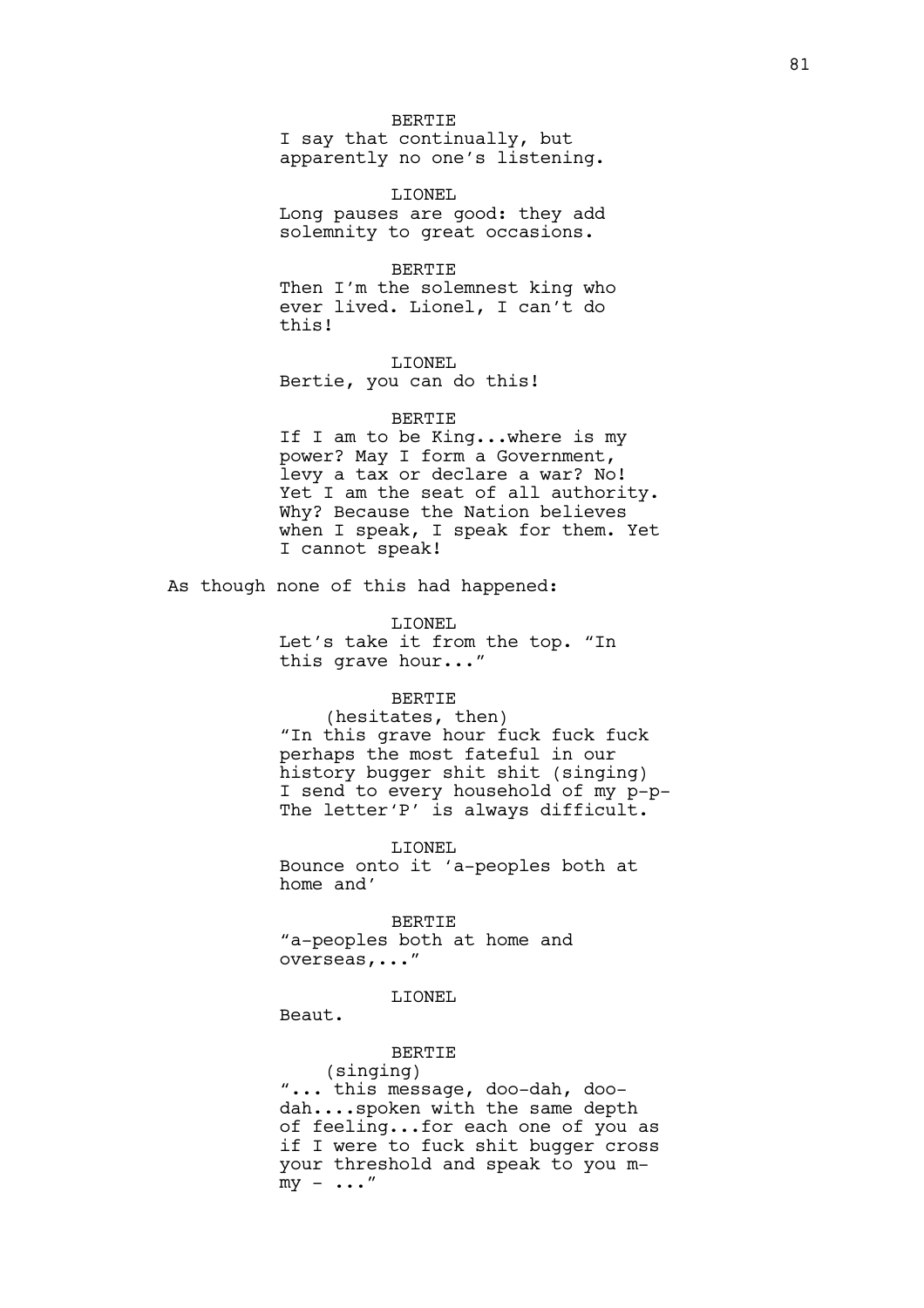LIONEL In your head, now: "I have a right to be bloody well heard!"

BERTIE Bloody well heard, bloody well heard, bloody well heard myself!

LIONEL Now Waltz. Move! Get continuous movement.

BERTIE (waltzing and singing) "For the second time in the lives of most of us we are at wa - ..."

Bertie jams and comes to a halt.

LIONEL Pause. "we are..." Take a pause.

BERTIE I can't do this.

LIONEL Bertie, you can do it. Have a look at the last paragraph.

ELIZABETH Bertie...it's time.

Bertie and Lionel glance at each other.

Bertie approaches the door.

He pauses.

Down a long perspective of rooms we see ahead the waiting microphone.

Like a tunnel. Like Wembley.

Bertie begins the long walk, flanked by his wife and his speech specialist.

INT. STATE ROOMS, BUCKINGHAM PALACE - CONTINUOUS Bertie, Lionel, and Elizabeth walk towards the microphone. A corgi barks as they approach.

The first room has a large speaker and chairs arranged for listening to the broadcast. Lang, Prime Minister Neville Chamberlain and Churchill are in attendance.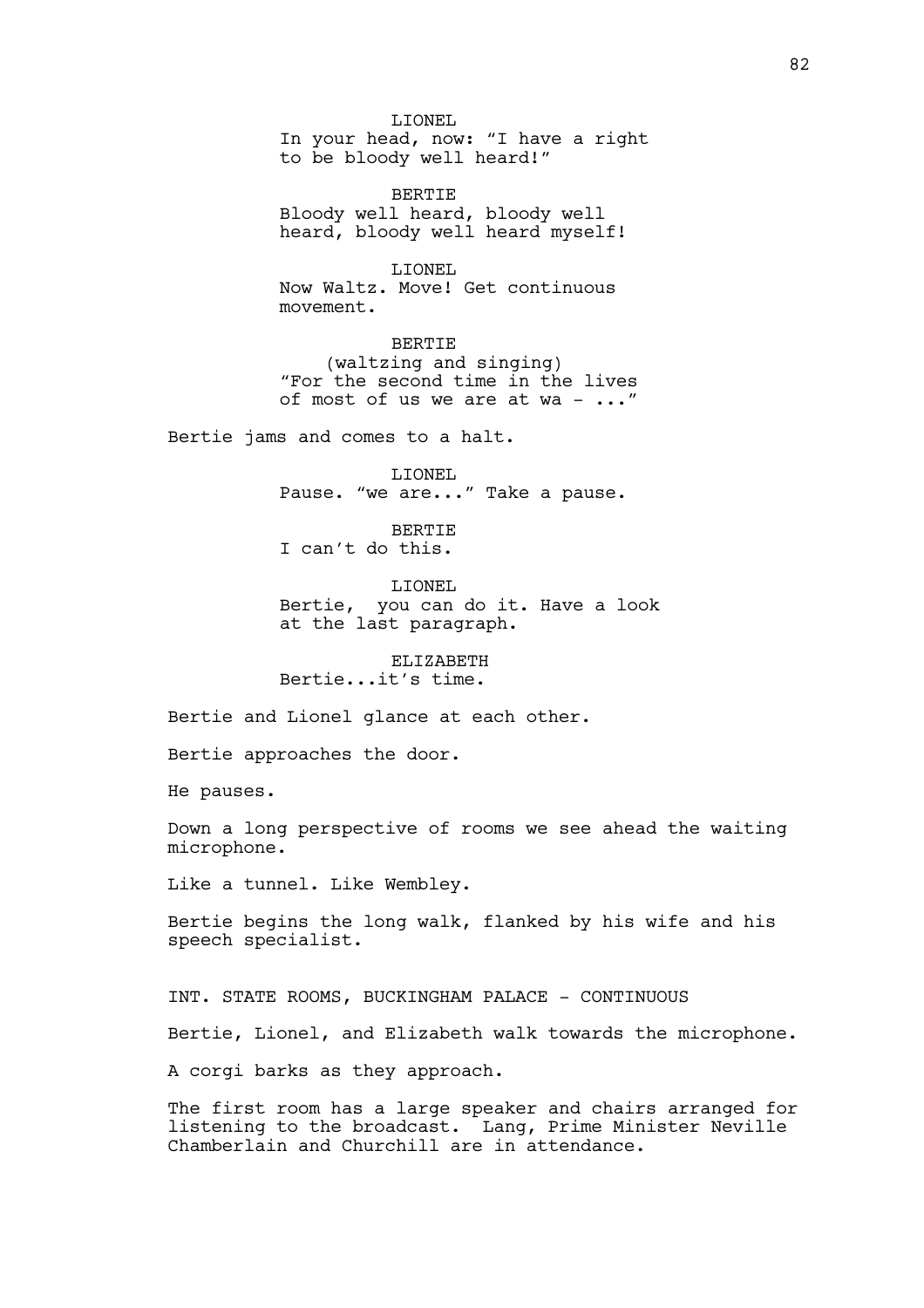BERTIE Prime Minister. Nice to see you again, so soon. Good of you to be here, I'm sure you've had rather a busy day.

CHAMBERLAIN Let's hope we have no more interruptions from those damned sirens, Sir.

BERTIE Or the wretched dogs. (to Churchill) Congratulations. First Lord of the Admiralty.

WINSTON CHURCHILL Your Majesty.

BERTIE (nodding towards the recording room) The long walk.

Churchill detaches himself from Lang and walks with Bertie.

WINSTON CHURCHILL Good luck, Sir. I too dread this...apparatus. Had a speech impediment myself, you know.

BERTIE

I didn't.

WINSTON CHURCHILL Family secret. Tongue-tied. An operation was considered too dangerous. I eventually made an asset of it.

A moment of silent recognition between the two men.

BERTIE Thank you, Mr Churchill.

Churchill nods, then goes to his seat, as Bertie passes into the next room.

> BERTIE (CONT'D) How long, Logue?

LIONEL Just under three minutes, Sir.

Ahead is the microphone set up on a grand desk in a beautifully ornate state room.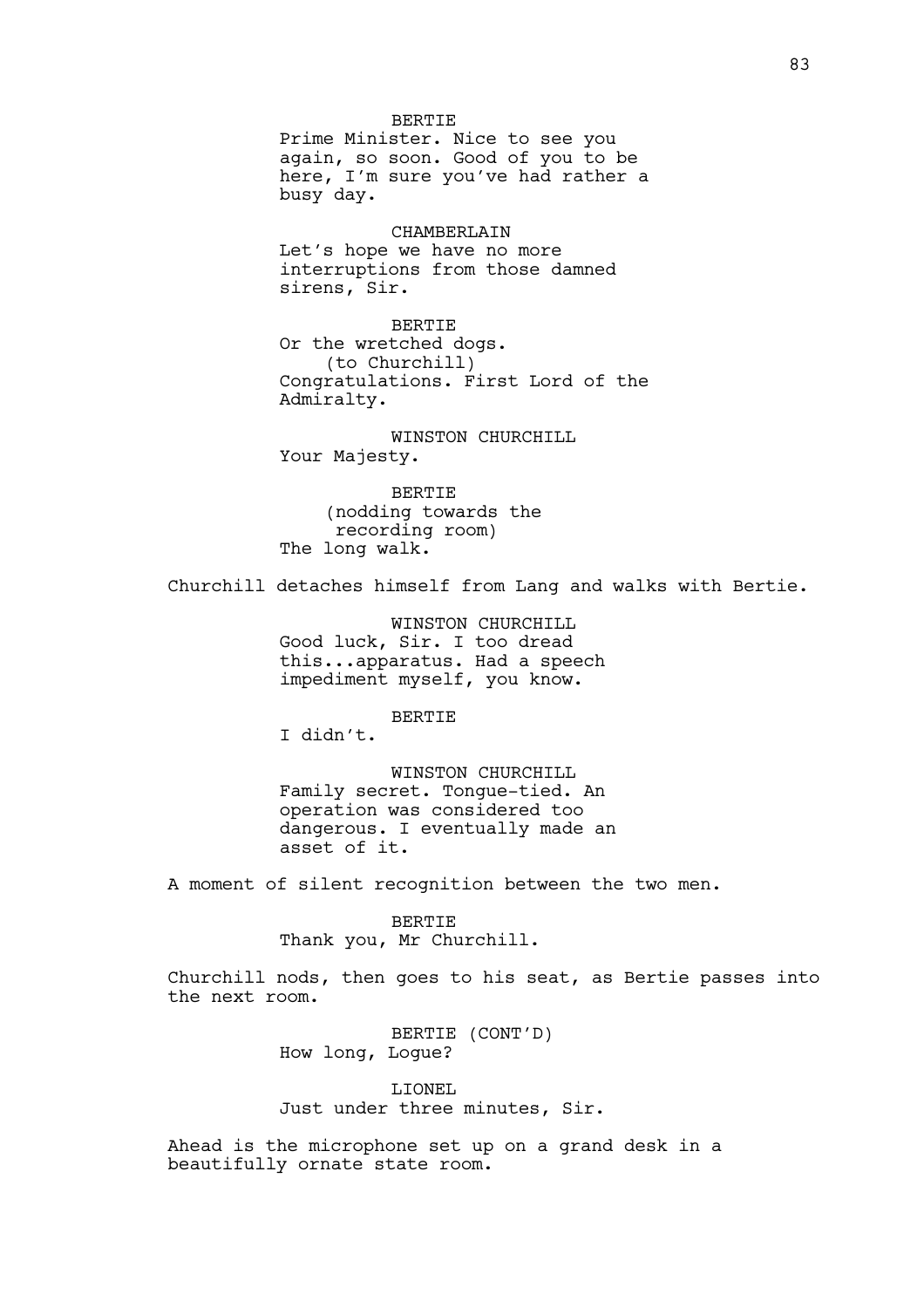Next to it is now revealed a stills camera and lights - all set for a photo op.

Bertie, Logue and Elizabeth, ignoring it, pass right by, turn a corner and we now see a perspective of much smaller rooms leading to a microphone framed in a doorway, hung at head height. A tumble of cables stretch through the rooms.

We pass through two rooms of audio equipment with eight technicians all wearing black tie, all set for the broadcast.

Bertie's tension builds.

At the door to the broadcasting booth he is met by the BBC's Wood.

Bertie greets him

## **BERTIE**

Mr Wood.

WOOD Good luck, Your Majesty.

Logue, Bertie and Elizabeth enter the booth.

INT. BROADCASTING BOOTH - DAY

The dreaded BBC microphone, in a surprisingly small room. It is arranged so Bertie can stand up as he speaks, the way Logue likes it. The ceiling has been lowered and it has been decorated in cheerful colours. As a podium for the speech an old school desk has been propped up on wooden blocks so it's the right height for Bertie.

Logue immediately opens the window to get the air circulating.

Bertie says nothing, but goes up and inspects the looming microphone.

He spreads the fingers of one hand, touches the apparatus with the little finger, thumb to chin.

> BERTIE I am thistle sifter, I have a sieve of sifted thistles and a sieve on unsifted thistles..

> ELIZABETH Bertie, darling, make sure it's not switched on!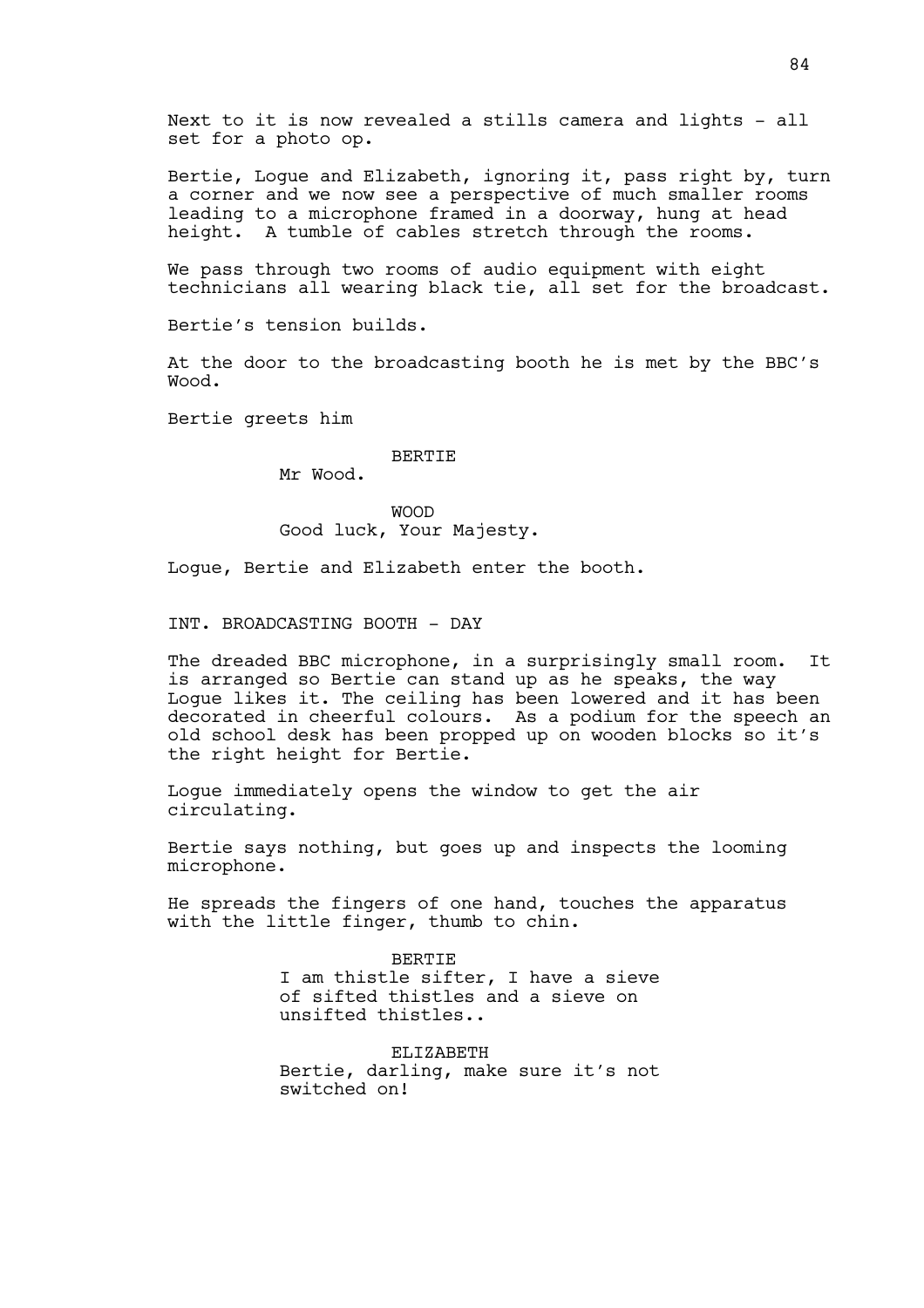## LIONEL

Remember the red light will blink three times and then I've asked them to turn it off, because we don't want that evil eye staring at you all the way through.

ELIZABETH I am sure you will be splendid.

WOOD

One minute, sir.

Elizabeth steps back with a wonderful smile as Wood closes the door, sealing Bertie and Logue in the booth.

> BERTIE No matter how this turns out, I don't know how to thank you for what you've done.

> > LIONEL

Knighthood?

They smile.

WOOD (O.S.) Twenty seconds.

LIONEL Forget everything else and just say it to me. Say it to me, as a friend.

The red light in the booth flashes.

The red light flashes for the second time.

Bertie concentrates.

The red light flashes for the third time.

The red light now goes steady red.

Lionel opens his arms wide and mouths, "Breathe!".

On Air.

Bertie's hands begin to shake, the pages of his speech rattle like dry leaves, his throat muscles constrict, the Adam's apple bulges, his lips tighten...all the old symptoms reappear.

Several seconds have elapsed. It seems an eternity.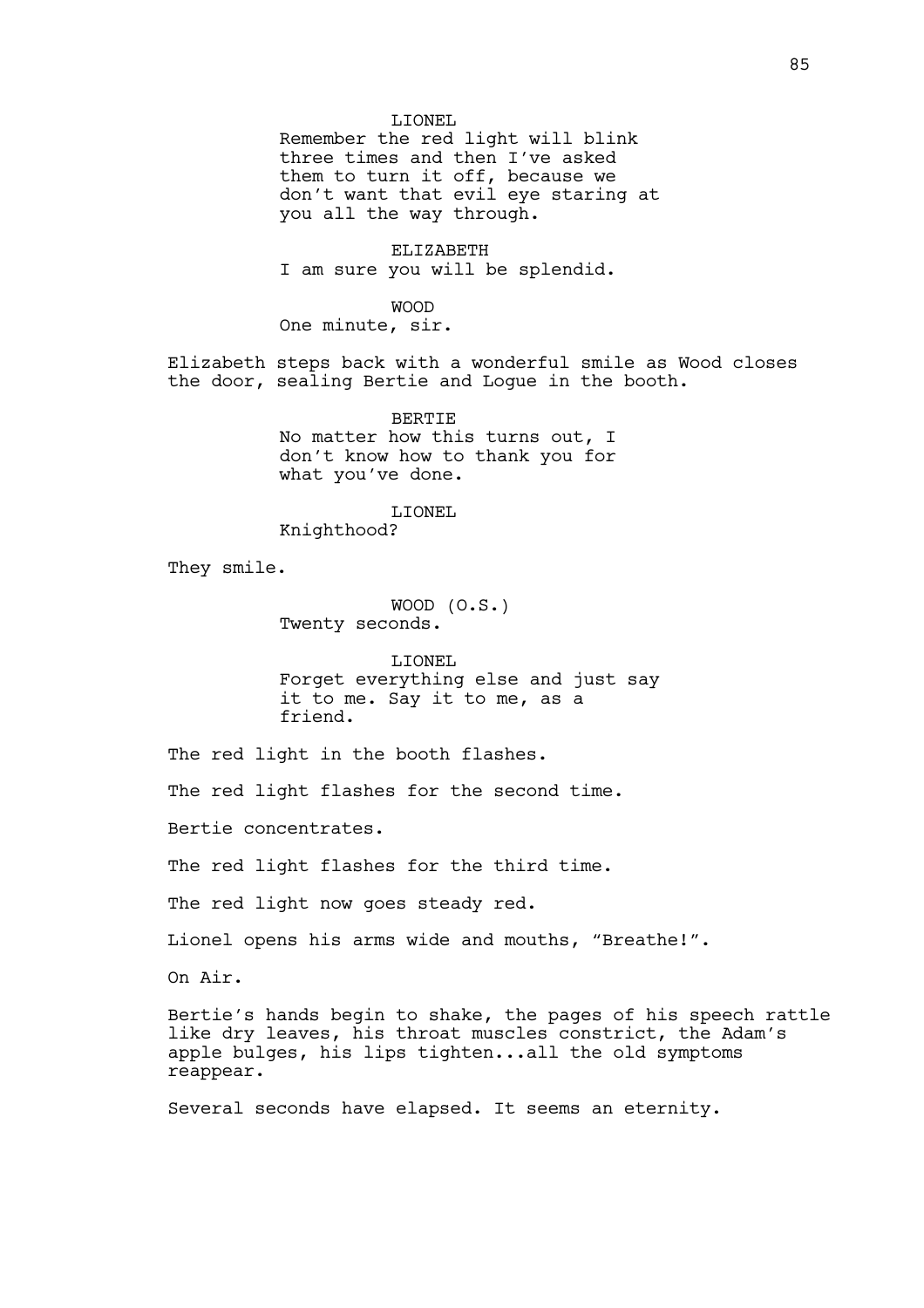INT. CONTROL ROOM, BBC BROADCASTING HOUSE - DAY

The technicians in their suits, ties and scientific looking white overcoats, wearing bulky headphones, monitoring daunting banks of valves and dials listen with growing apprehension to the silence broken only by crackling static.

INT. KING'S STUDY/BROADCAST ROOM, BUCKINGHAM PALACE - DAY

The tension is more than palpable.

Bertie and Logue stare at each other.

Logue smiles, perfectly calm, totally confident in the man he's worked with. His confidence is contagious.

Bertie takes a deep breath, lets it out slowly. His throat muscles relax, his hands steady - all the things he's practiced.

#### BERTIE

In this grave hour, perhaps the most fateful in our history, I send to every household of my peoples, both at home and overseas this message spoken with the same depth of feeling for each one of you as if I were able to cross your threshold and speak to you myself.

His cadence is slow and measured, not flawless, but he does not stop.

INT - STATE ROOMS - DAY

In the listening room:

Elizabeth grasps the sides of her chair and then slowly relaxes as Bertie's calm, measure voice comes over the speakers.

### INT./EXT. MONTAGE OF VARIOUS LOCATIONS

The assembled dignitaries at Buckingham Palace, Myrtle with two of the boys, people listening to radios in homes, pubs, factories. A group of soldiers, including Antony Logue. Queen Mary sitting in her State Apartments, David and Wallis listening dolefully in a villa in the South of France, the crowds assembled outside Buckingham Palace, listening on loud speakers. Cutting continually back to Bertie as he grows in confidence

> BERTIE (V.O. ON RADIO) For the second time in the lives of most of us we are at war. (MORE)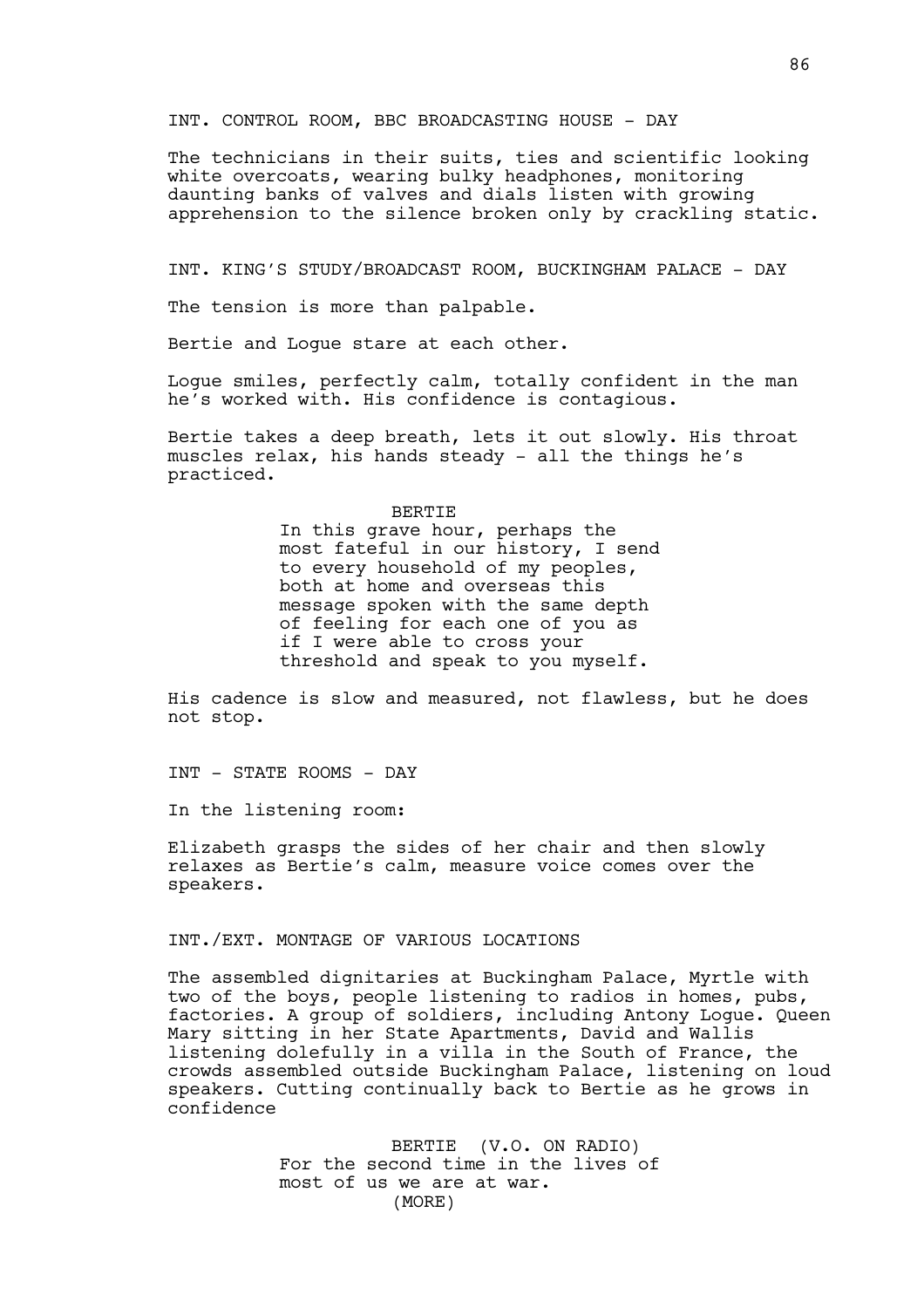Over and over again we have tried to find a peaceful way out of the differences between ourselves and those who are now our enemies. But it has been in vain. We have been forced into a conflict. For we are called, with our allies, to meet the challenge of a principle which, if it were to prevail, would be fatal to any civilized order in the world. Such a principle, stripped of all disguise, is surely the mere primitive doctrine that might is right. For the sake of all that we ourselves hold dear, and of the world's order and peace, it is unthinkable that we should refuse to meet the challenge. It is to this high purpose that I now call my people at home and my peoples across the seas, who will make our cause their own. I ask them to stand calm and firm, and united in this time of trial. The task will be hard. There may be dark days ahead, and war can no longer be confined to the battlefield. But we can only do the right as we see the right and reverently commit our cause to God. BERTIE (V.O. ON RADIO) (CONT'D)

INT. BROADCASTING BOOTH, BUCKINGHAM PALACE - CONTINUOUS Bertie, in his quiet way is totally in command, and utterly magnificent. Everyone in the room is awed as he concludes:

> BERTIE (CONT'D) If one and all we keep resolutely faithful to it, then, with God's help, we shall prevail.

INT. STATE ROOMS, BUCKINGHAM PALACE - CONTINUOUS

In the listening room we see the elated faces of Elizabeth, Churchill, Lang.

INT. CONTROL ROOM, BBC BROADCASTING HOUSE - DAY

Technicians break in to spontaneous applause.

INT. BROADCASTING BOOTH, BUCKINGHAM PALACE - CONTINUOUS Lionel and Bertie stare at each other.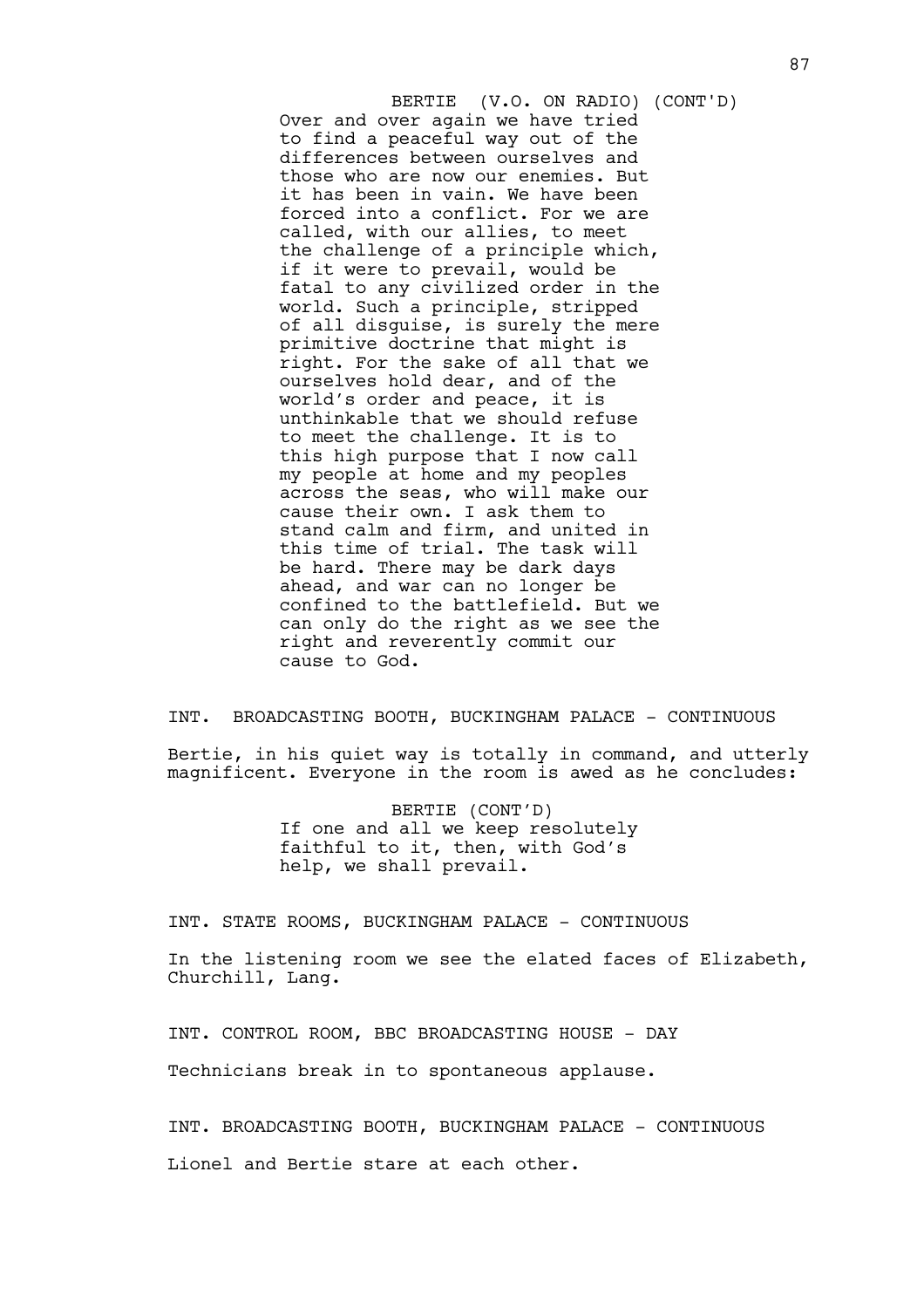Silence.

LIONEL That was very good, Bertie.

Lionel closes the window.

LIONEL (CONT'D) You still stammered on the "w".

BERTIE Had to throw in a few so they knew it was me.

Wood opens the door.

WOOD Congratulations, your Majesty. A true broadcaster.

BERTIE Thank you, Mr Wood.

Bertie and Lionel pass out of the booth to the sounds of applause.

They pause at the desk, which is set up with a microphone.

Bertie sits and has his official photograph taken.

LIONEL Your first war time speech. Congratulations.

BERTIE Expect I shall have to do a great deal more. Thank you, Logue.

Bertie stands and takes Lionel's hand

BERTIE (CONT'D) Thank you. My friend.

LIONEL Thank you... Your Majesty.

INT. STATE ROOMS, BUCKINGHAM PALACE - CONTINUOUS

Bertie heads towards the listening room.

Elizabeth goes to Bertie and kisses him tenderly on the cheek.

> ELIZABETH (whispered, emotional) I knew you'd be good.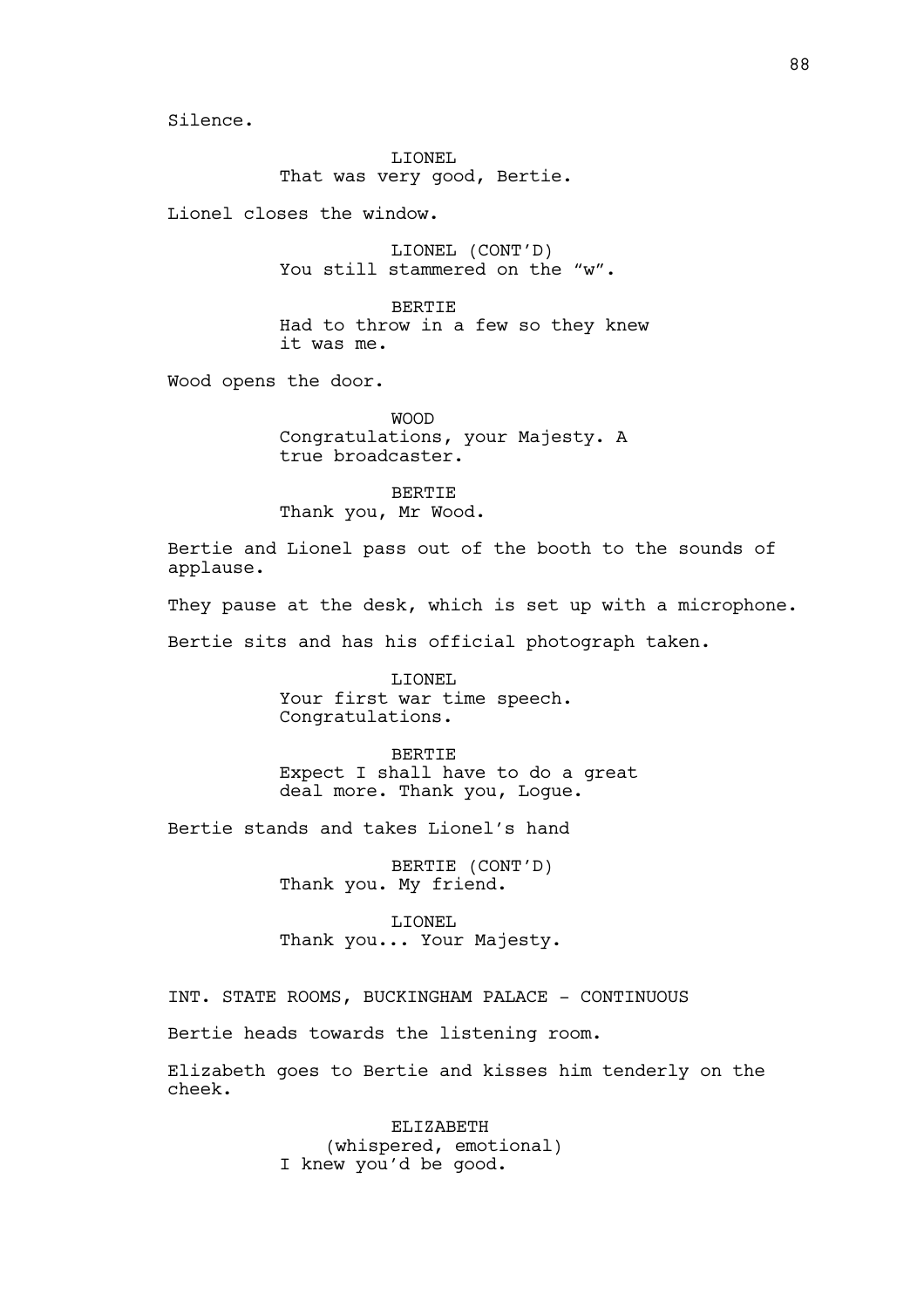Elizabeth looks at Lionel.

ELIZABETH (CONT'D) Thank you... (for the first time) *...Lionel*.

**BERTIE** 

Onwards?

Bertie continues on, and is greeted by Lang, Churchill and Chamberlain.

> WINSTON CHURCHILL Couldn't have said it better myself, Sir

The ultimate Churchillian compliment. Lang next.

COSMO LANG Your Majesty, I'm speechless.

CHAMBERLAIN Congratulations, Sir

BERTIE Thank you, Gentlemen.

Bertie sweeps Lillibet into his arms.

BERTIE (CONT'D) So how was Papa?

LILLIBET Halting at first, but you got much better Papa.

He kisses her.

BERTIE Bless you. (picking Margaret up) And how about you?

MARGARET You were just splendid, Papa.

BERTIE Of course I was.

Bertie readies himself to step out on to the balcony; waiting crowds are glimpsed through the windows.

Across the room, Bertie's eyes meet Logue's. A brief nod. A moment of recognition.